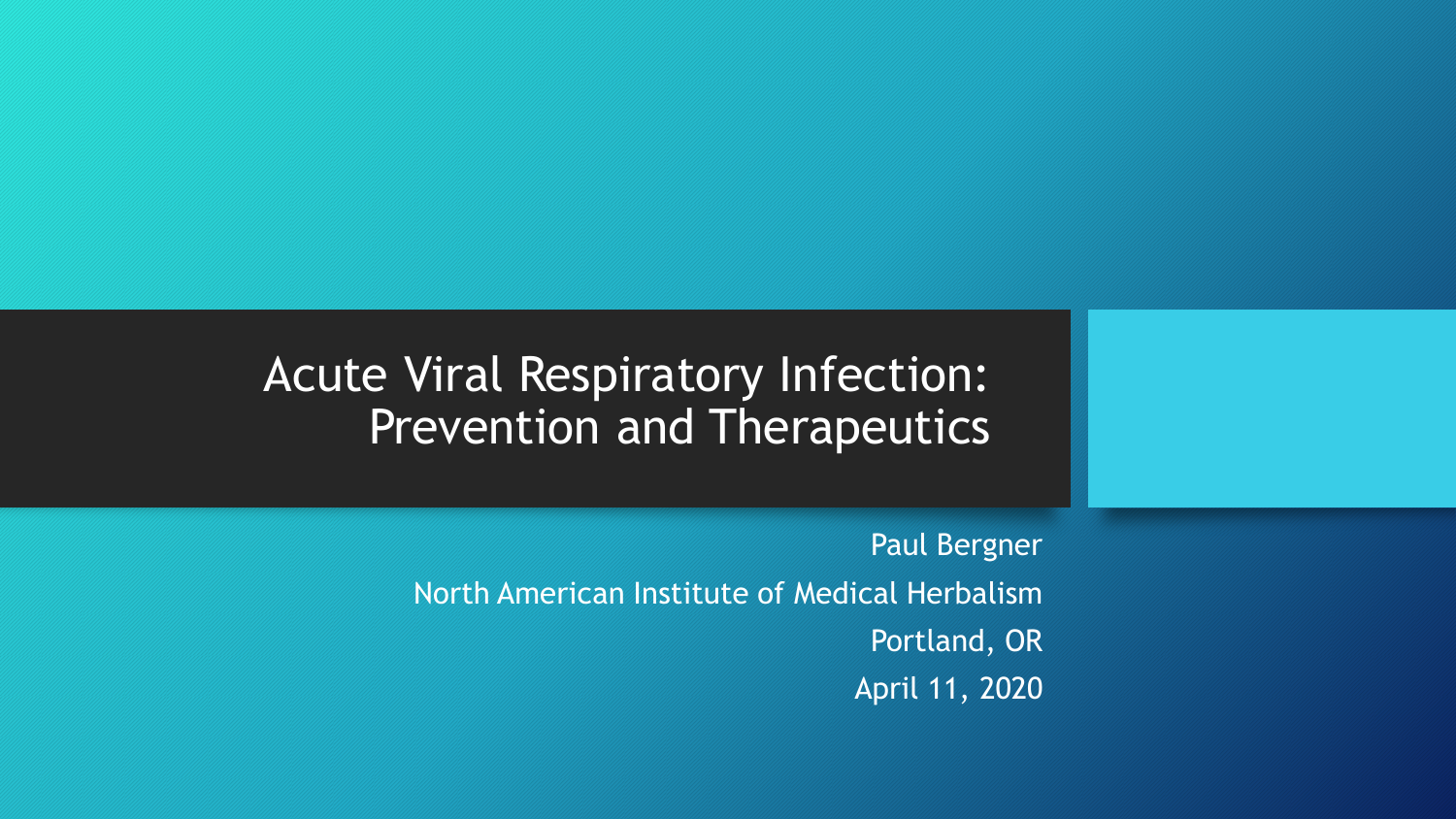North American Institute of Medical Herbalism, Portland, OR http://naimh.com

Updated April 11, 2020

You can find supplemental materials and resources relating to the COVID-19 epidemic at the North American Institute of Medical Herbalism <http://naimh.com/coronavirus> Paul Bergner is director of the North American Institute of Medical Herbalism and editor of the *Medical Herbalism* journal. He has practiced nutrition and medical herbalism since 1973. He has trained more than 400 student residents through an academic year in teaching clinics for clinical nutrition and medical herbalism since 1996. He has taught both medical herbalism and clinical nutrition at both the undergraduate and graduate levels of the university, and has developed and delivered more than 500 hours of Continuing Education for herbalists, nutritionists, acupuncturists, nurses, and naturopathic physicians. He is author of the *Healing Power of Garlic*, the *Healing Power of Echinacea, Goldenseal and the Immune Herbs*, *The Healing Power of Minerals and Trace Elements*, and four other books on herbalism, nutrition, ethnobotany, Chinese medicine, and naturopathic medicine.

Copyright Paul Bergner, 2015, 2020 All rights Reserved.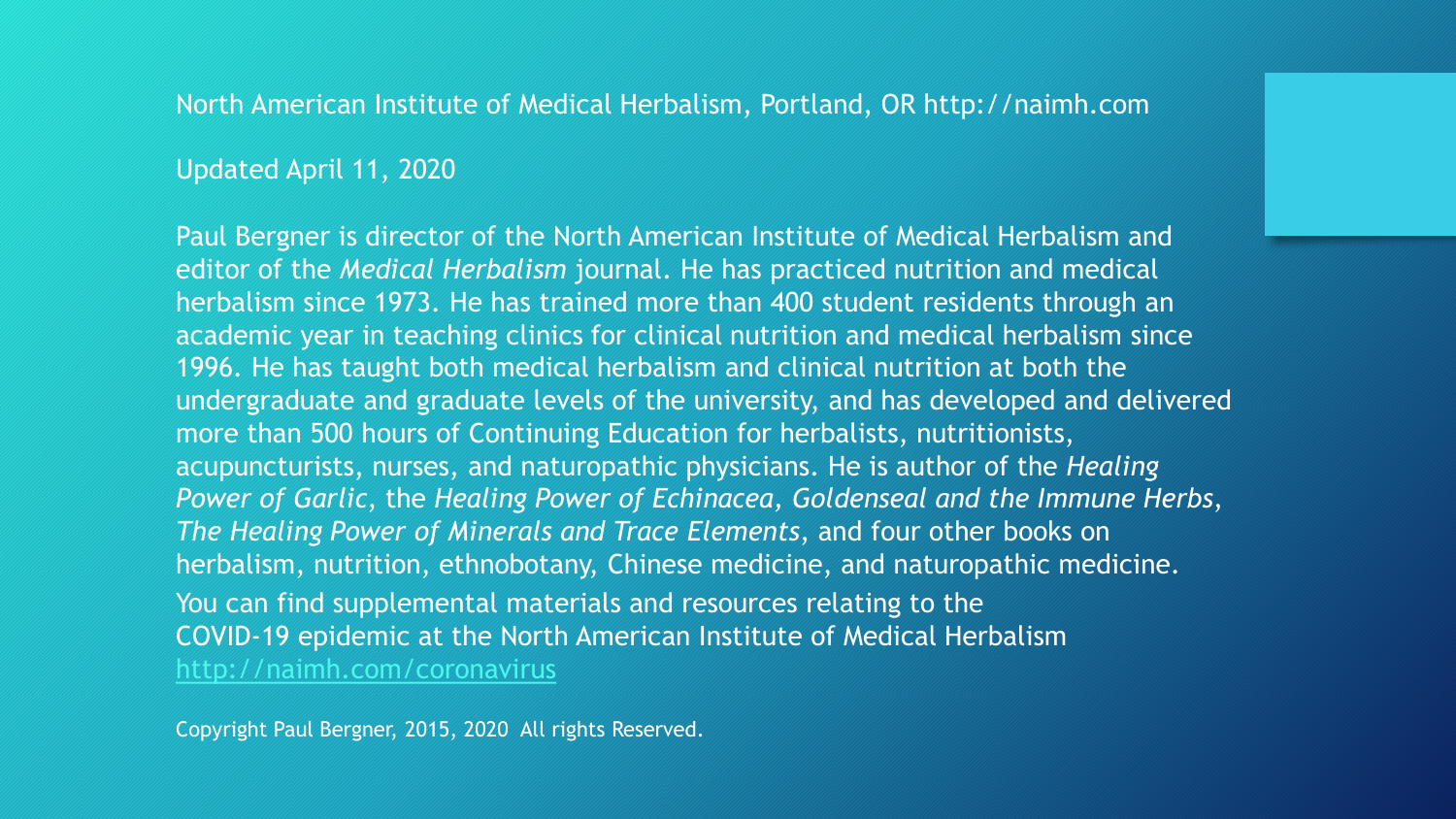## Types of respiratory infections

#### • Common cold (mortality uncommon)

- Rhinovirus. Spring, Summer, Early Fall
- Coronavirus. Winter and early spring (3-4 species)
- RSV and parainfluenza. Fall to Spring, or any.
- Unidentified virus. 10-20%
- Seasonal influenza (mortality 0.1 to 0.2 %)
	- Various mutations of Influenza A or B virus. December to March
- COVID-19 (mortality 2% ?). December to ?
- SARS coronavirus (mortality 9.7%). November to July.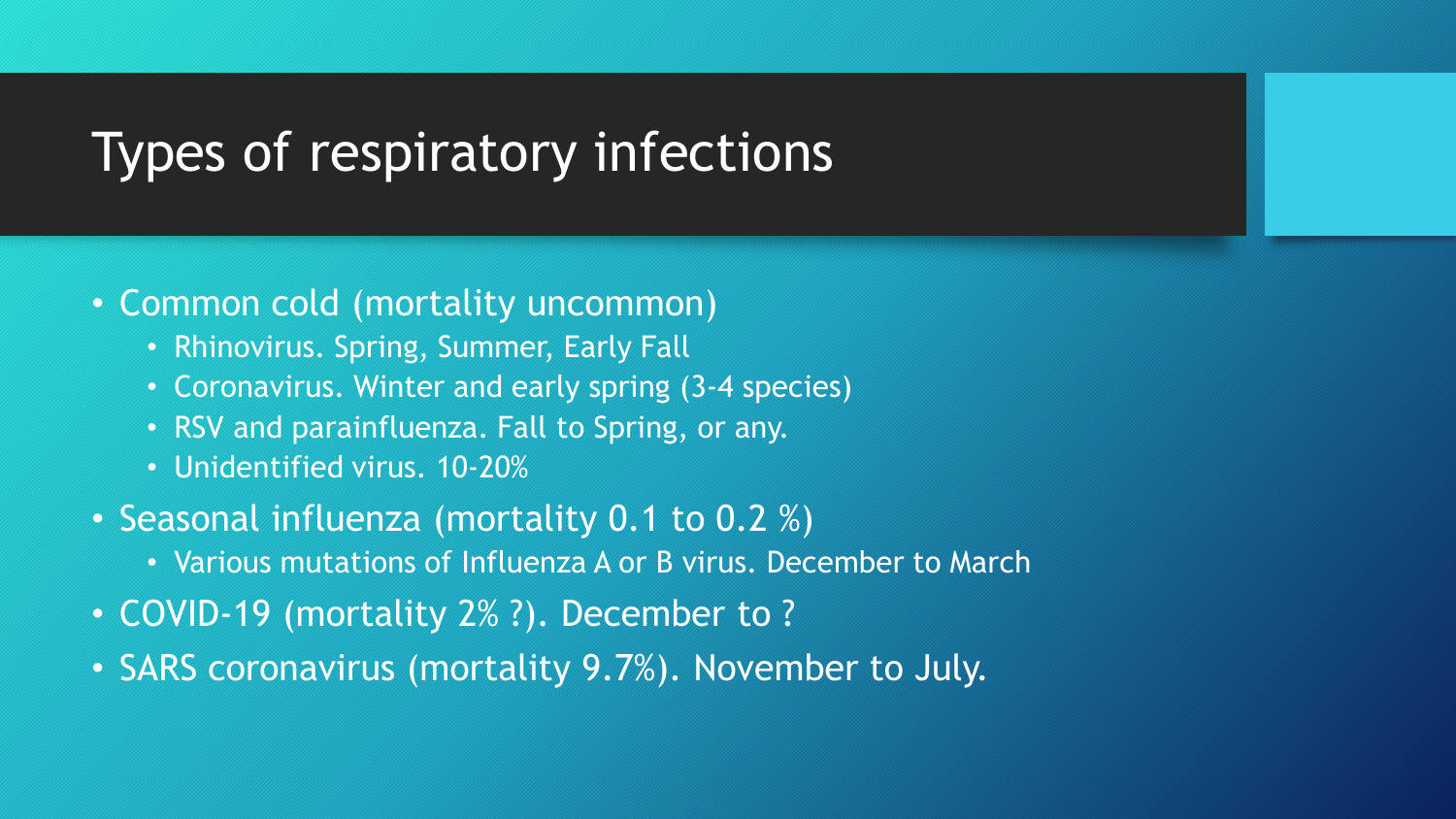# Infection

- A novel virus can infect a perfectly healthy individual.
- A perfectly healthy individual may have strong vital symptoms to infection.
- Infection in a healthy individual is less likely to lead to complications such as pneumonia.
- The most mortality in influenza and/or COVID-19 occurs in the elderly and those with pre-existing conditions or poor health.
- In COVID-19 apparently healthy younger adults can develop severe illness and die. This may be due to host issues such as malnutrition or vitamin D deficiency.
- Deficiencies may result in a sub optimal immune response, and at the same time excessive inflammation in complicated disease.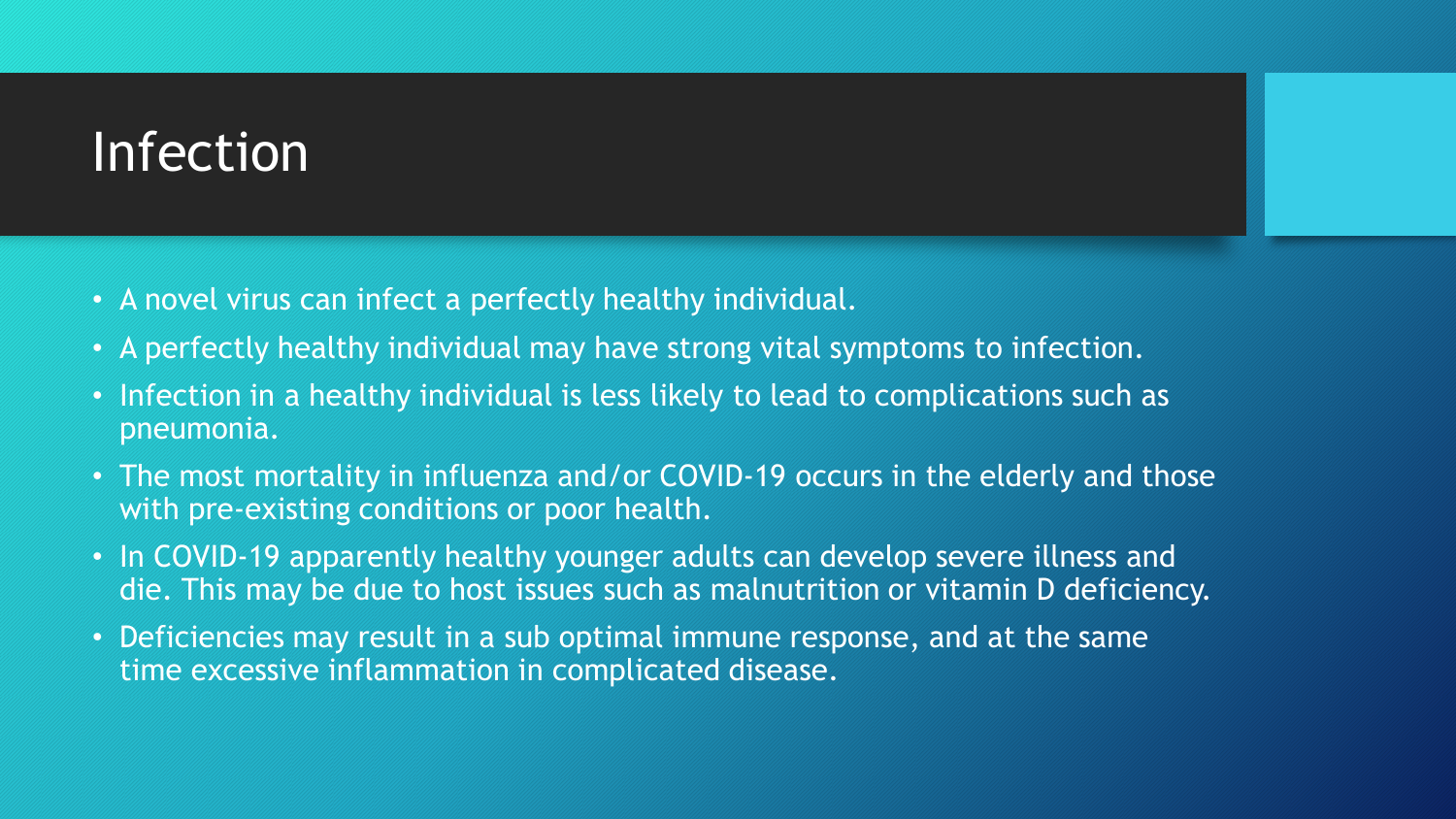## Possible host responses

- Acquire immunity with no visible symptoms
- Experience normal symptoms of fever and cough, myalgia, fatigue but with mild expression and normal duration.
- Experience normal symptoms with high fever and severe cough, severe myalgia, normal duration.
- Experience normal or severe symptoms, prolonged duration, with progression to complications, such a pneumonia, multi-organ, cytokine storm
- Death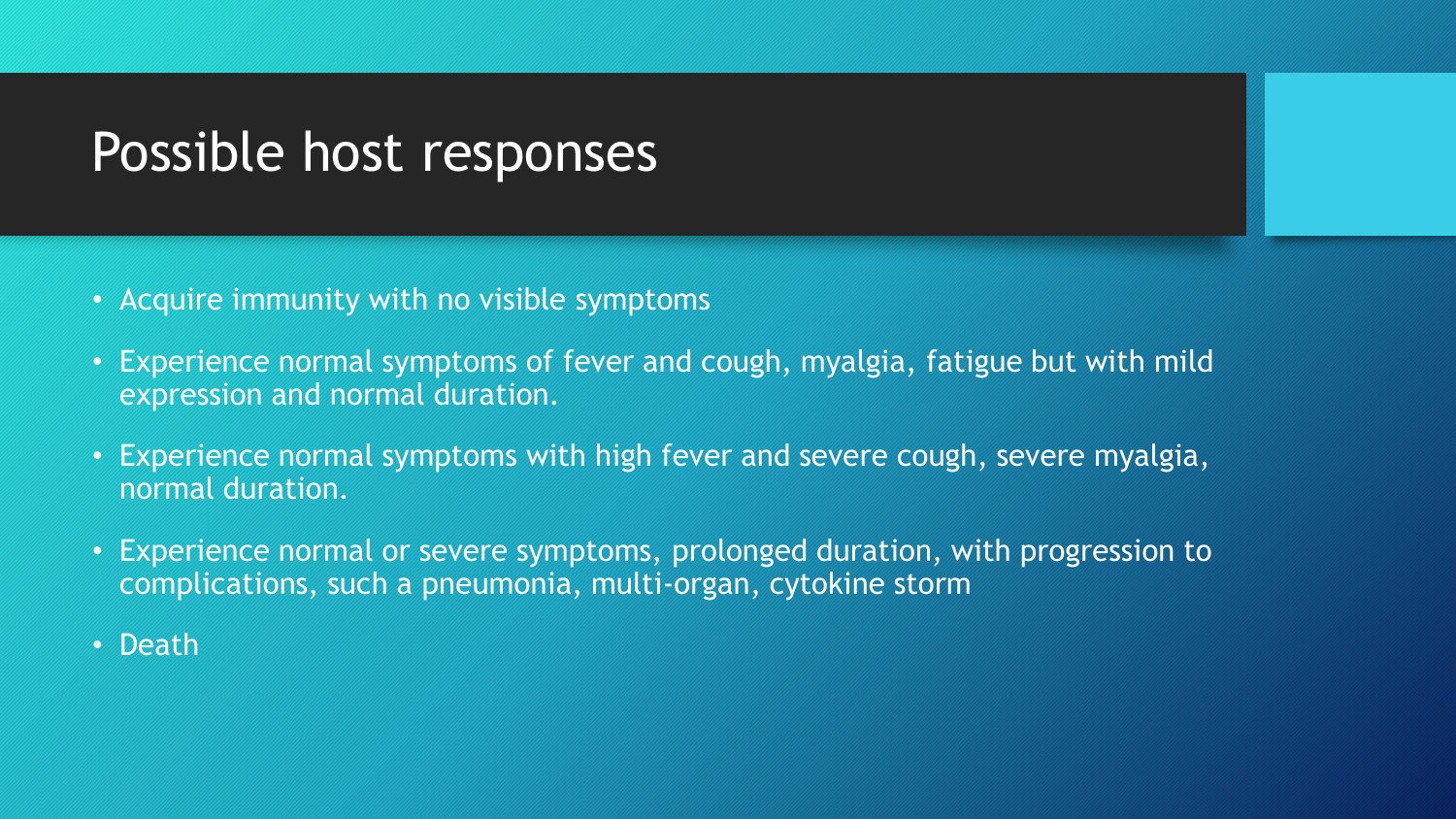#### Damage-Response in respiratory viral infection

#### **Immune weakness**

- Inefficient antibody response
- Inefficient cell-mediated response
- Complications of pneumonia or multi-organ involvement

#### **Excessive response**

- Excess inflammatory cytokines
- Massive systemic inflammation
- *Occurs in end-stage disease complications* such as pneumonia

Both responses may be mediated by vitamin D or nutrient deficiencies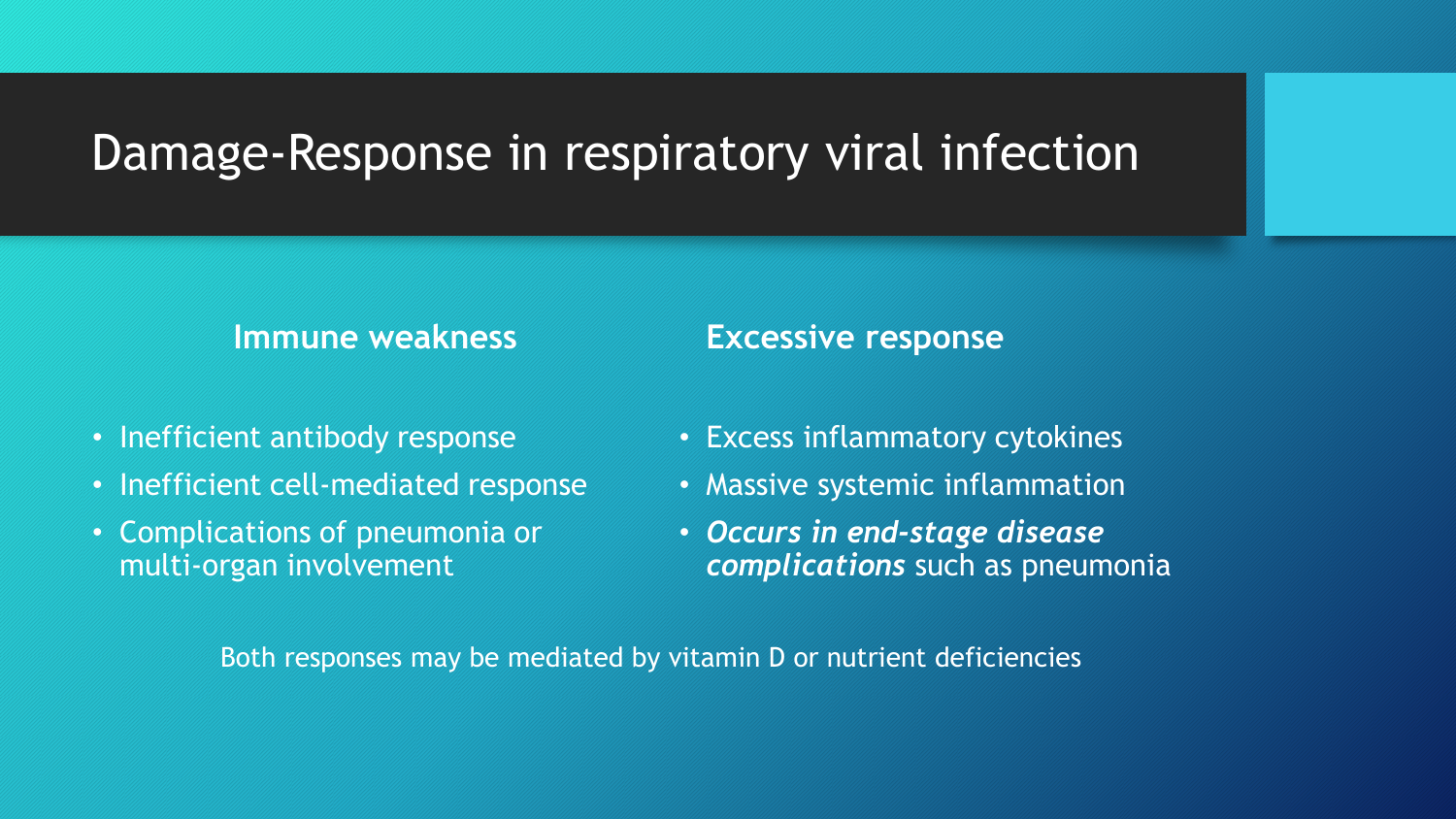# Pathophysiology: Cytokines

- A beneficial anti-viral immune response common to all viral respiratory infections
- The following was observed in *mild influenza A infection* with seasonal virus
	- IL-6 and IFN-a had biphasic peaks on day 2 (17 x normal) and 5 (14 x normal)
	- TNF-A peaks on day 4 then rapidly drops off
	- IL peaks on day 4 (59x normal) lingering into day 6
	- Others may have unique periods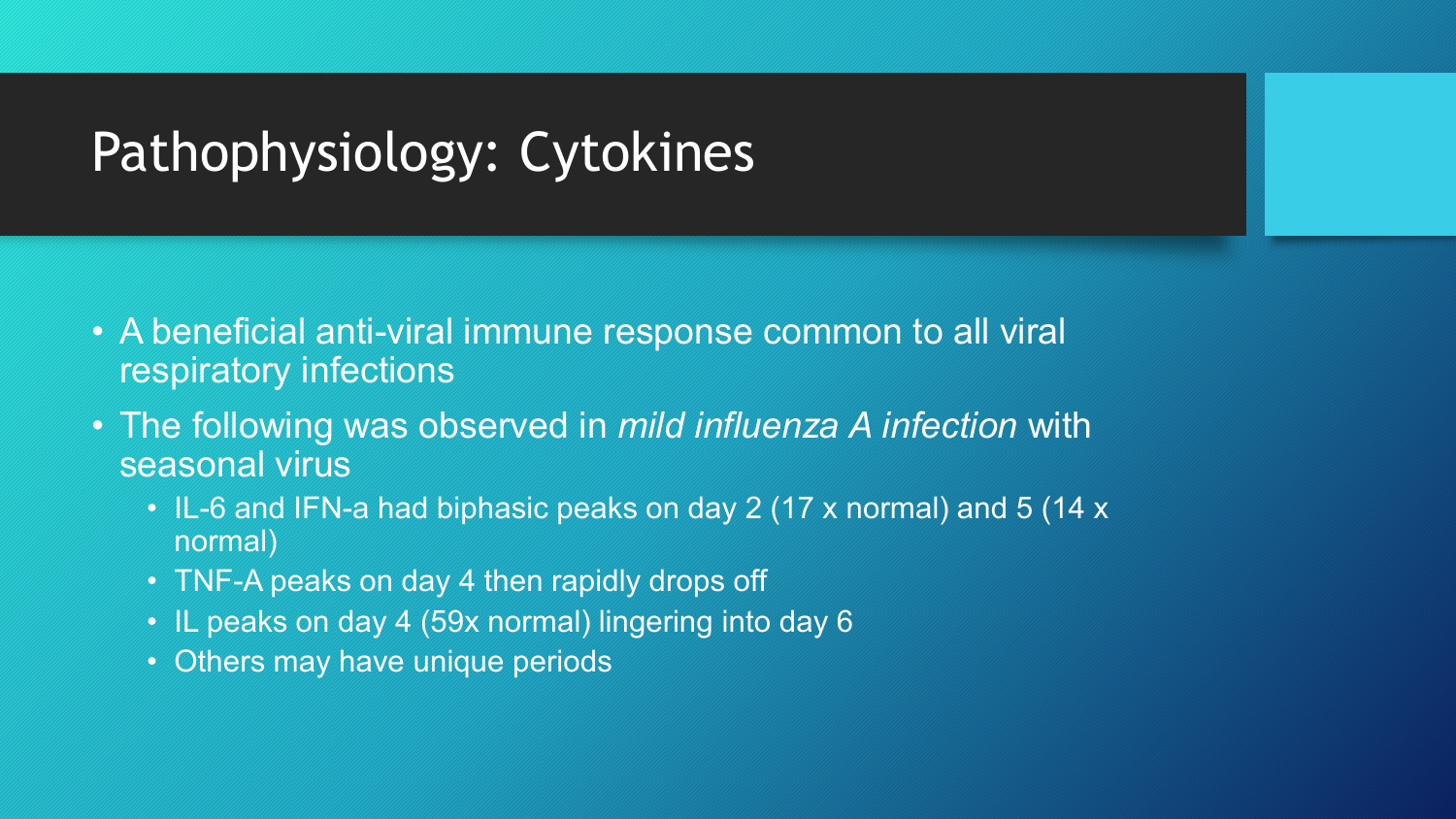# Cytokine storm

- Excessive cytokine response may occur in vitamin D deficiency, pneumonia, multi-organ infection, sepsis. It is a phenomenon of late-stage disease for patients in or on their way to intensive care.
- The effects of herbal medicines on individual cytokines in isolated studies cannot be extrapolated to clinical effects.
- Research on Echinacea and Sambucus show a mix of effects on cytokines, stimulating some immune enhancing (inflammatory) ones and some regulatory (inflammation modulating)
- Astragalus has a traditional contraindication in acute febrile illness unless it is specifically indicated by symptoms of chi deficiency according to the Chinese system.
- See paper with full discussion and complete references: <http://naimh.com/coronavirus>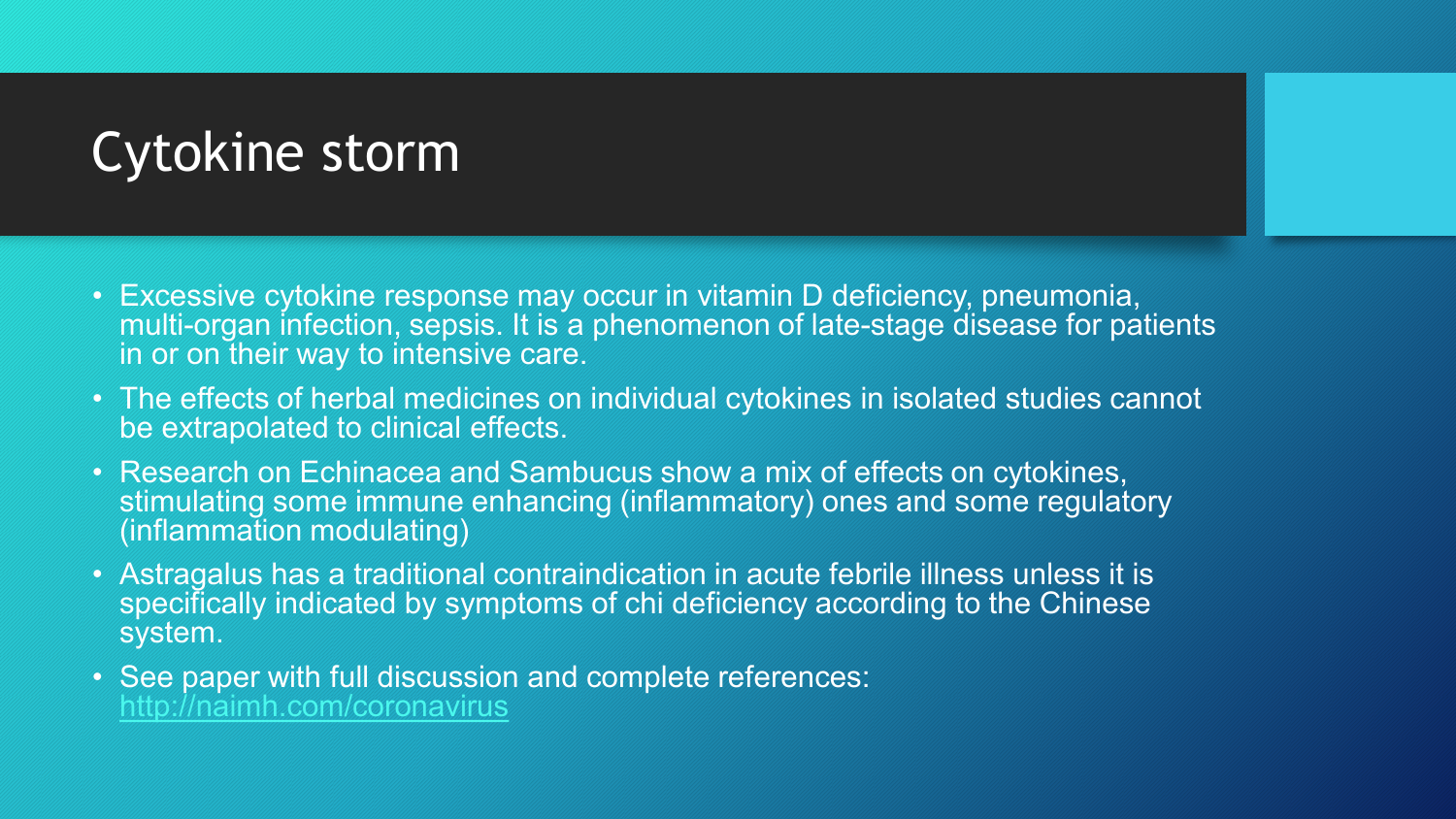# Pathophysiology: Vitamin D

- Vitamin D essential for production of immuno-competence proteins in the immune cells of the respiratory tract *(discovery in 2004)*
- Vitamin D stimulates immuno-modulatory cytokines, putting a brake on cytokine "storm"
- Respiratory viral or bacterial infections are proposed as part of the profile of vitamin D deficiency syndrome.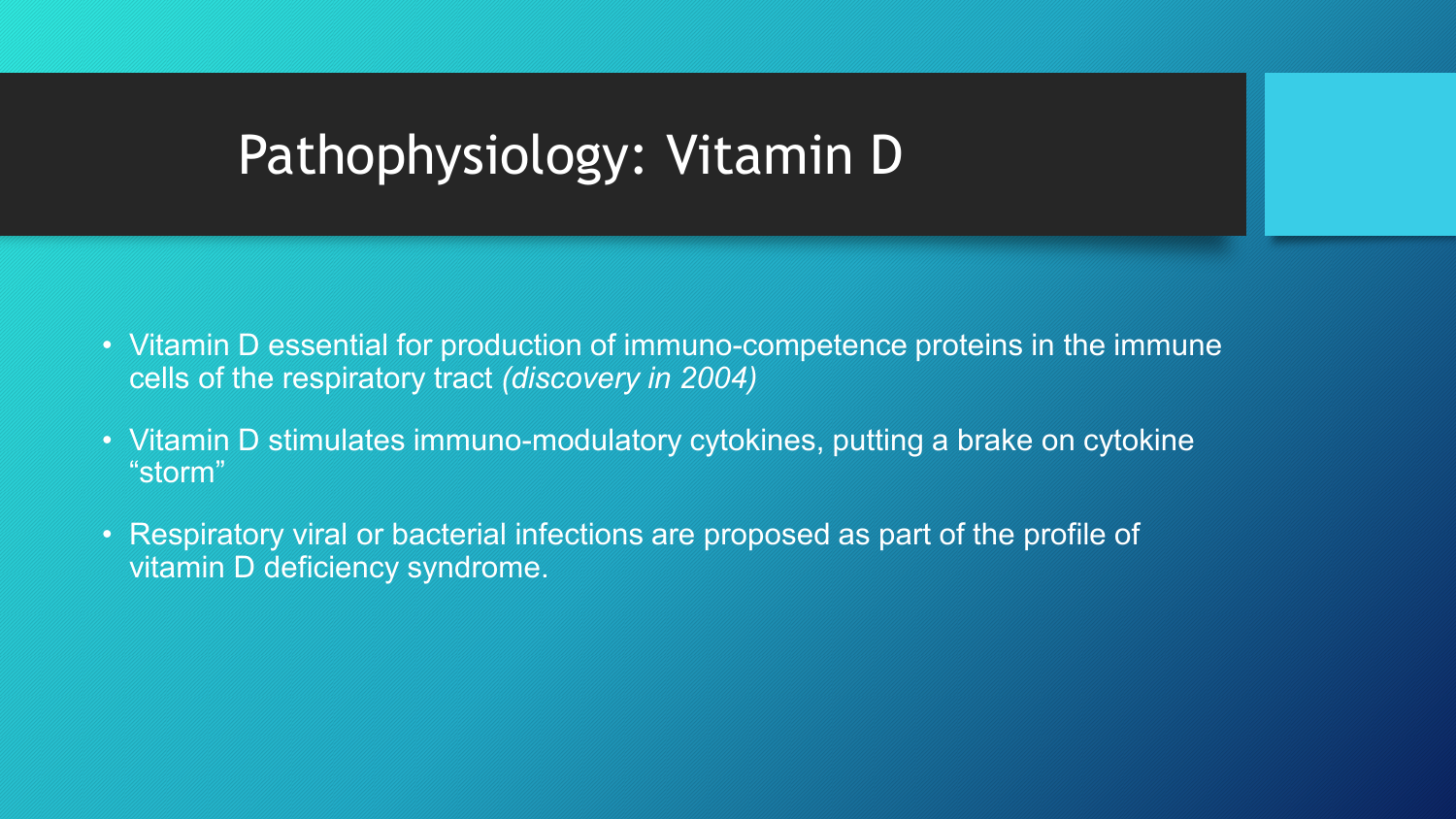#### The vitamin D winter



Vitamin D levels in ng/mL in seasons in USA (left) and positive influenza tests. The black line is the level at which 1% of children develop Rickets, and at which *respiratory infections double*.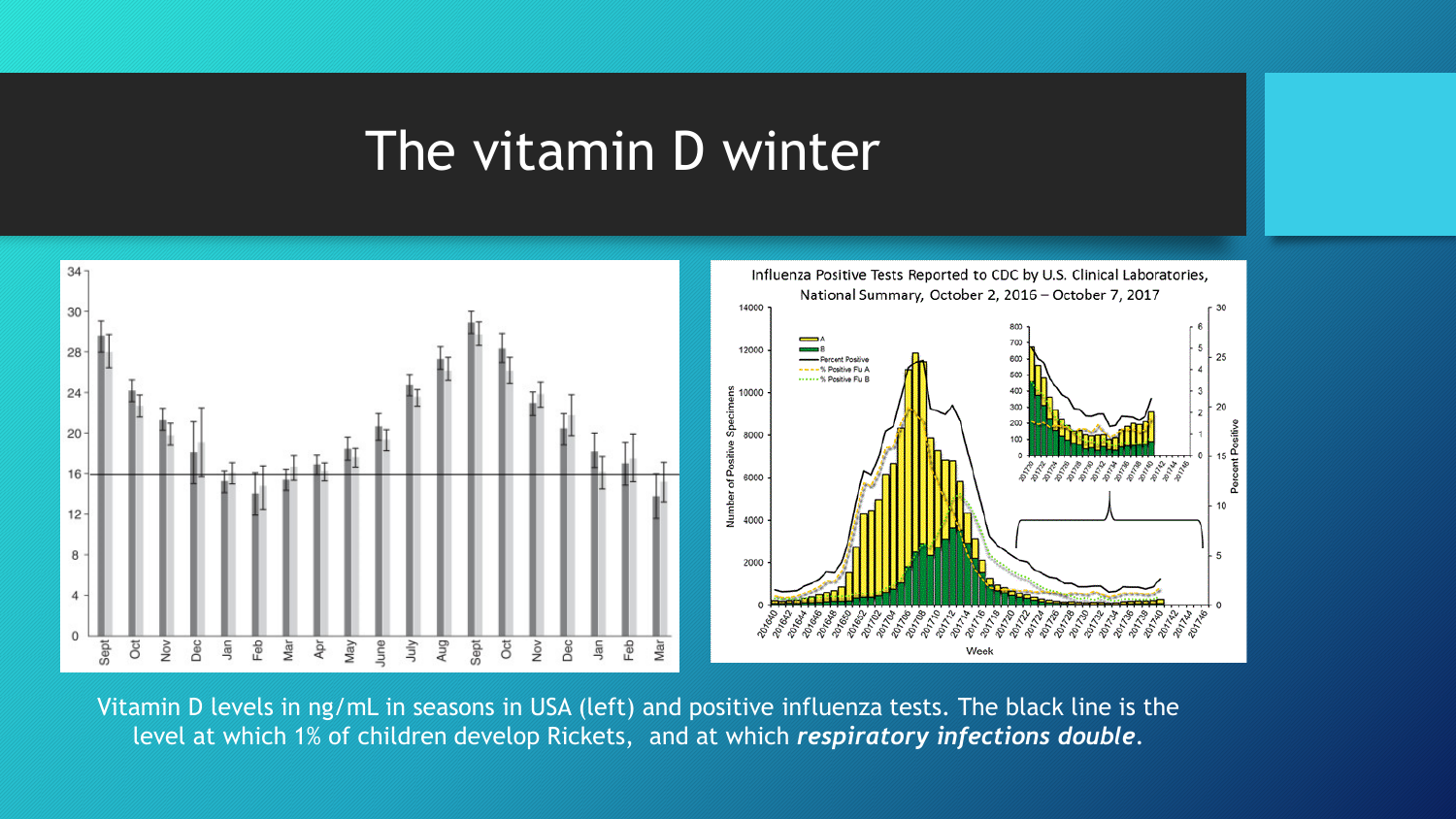## COVID-19 and vitamin D winter



The COVID-19 virus is apparently following the same pattern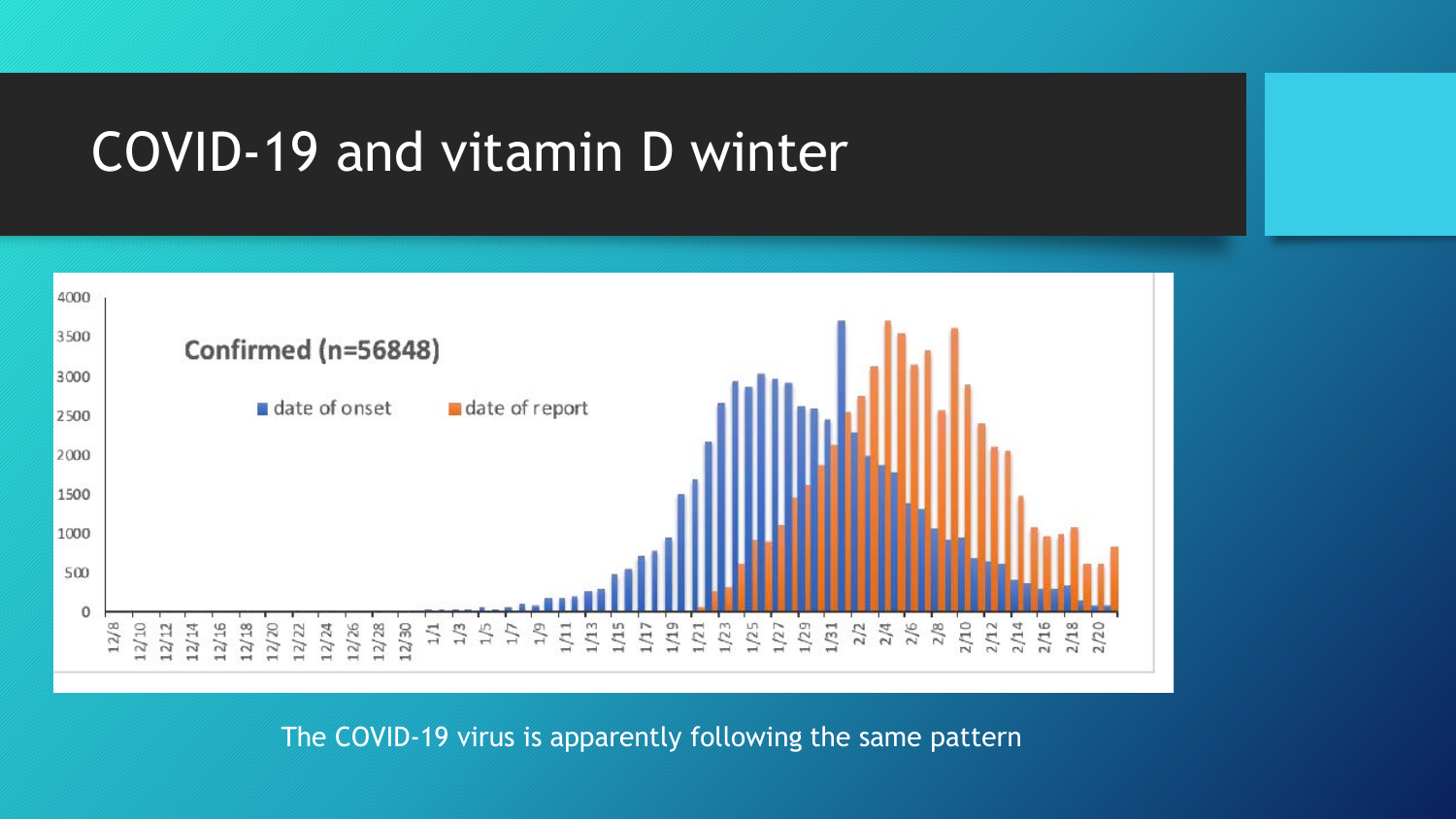#### Sun Avoidance/Vitamin D

- Average US wintertime Vitamin D levels (25(OH)D3) are below 16 ng/mL.
- At this level respiratory infections double compared to the summertime average of 30 ng/mL
- In temperate North American, people make no vitamin D from mid-October to mid-March because of a low sun angle.
- If one is not supplementing vitamin D in winter, assume a pathologically low level for respiratory immunity

Looker AC et al. Vitamin D Status: United States, 2001–2006 NCHS Data Brief ■ No. 59 ■ March 2011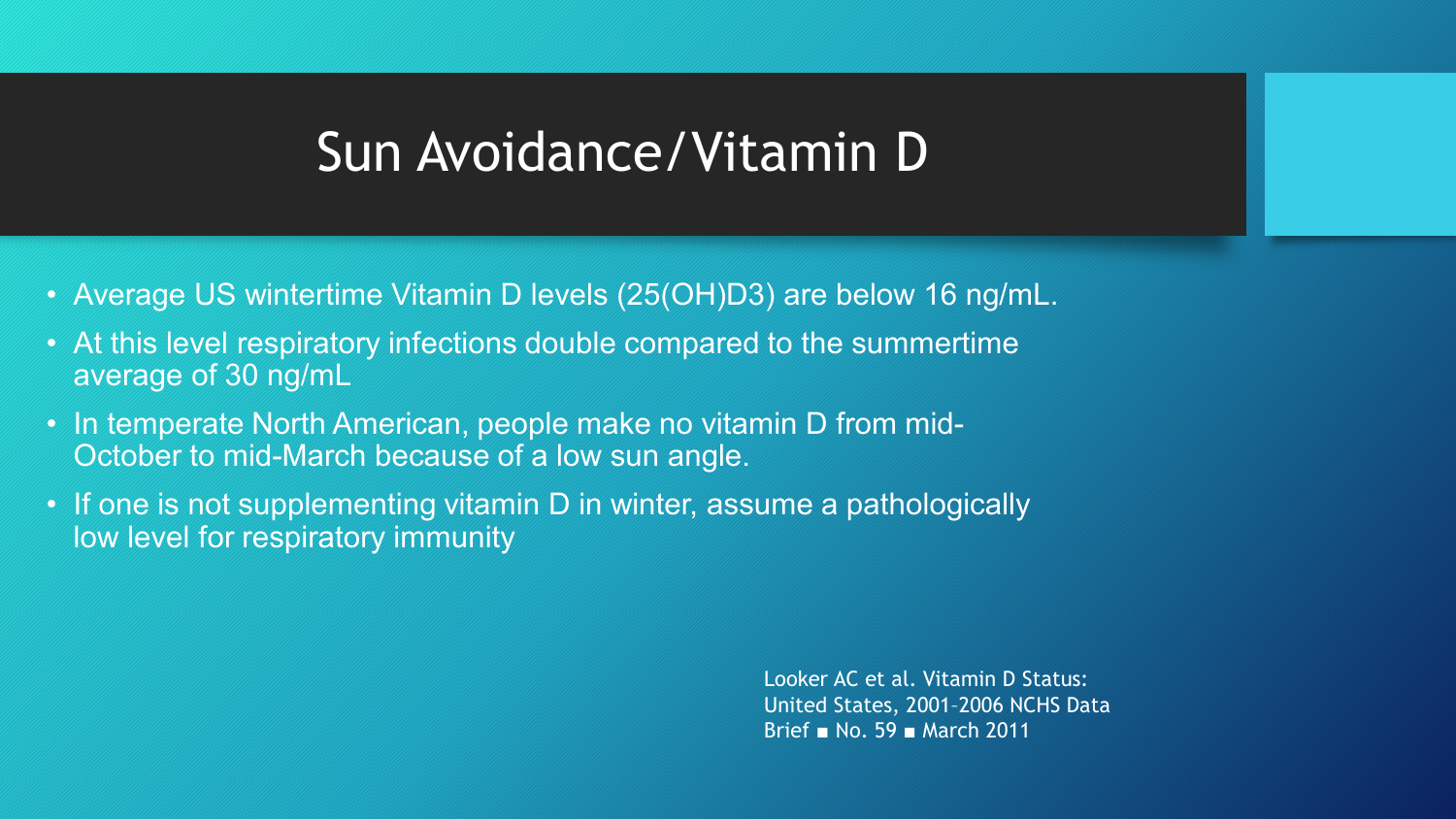## Prevention: Micronutrients

- 
- 
- 
- 
- 

• **Z**inc 9-50% deficient • A vitamin **up to 30% of children** • **C** vitamin 18% severely deficient • **E** vitamin **90% deficient** • Selenium 50% sub-optimal

- Essential fatty acids deficiency common
- Not heroic, just sufficient to correct deficiencies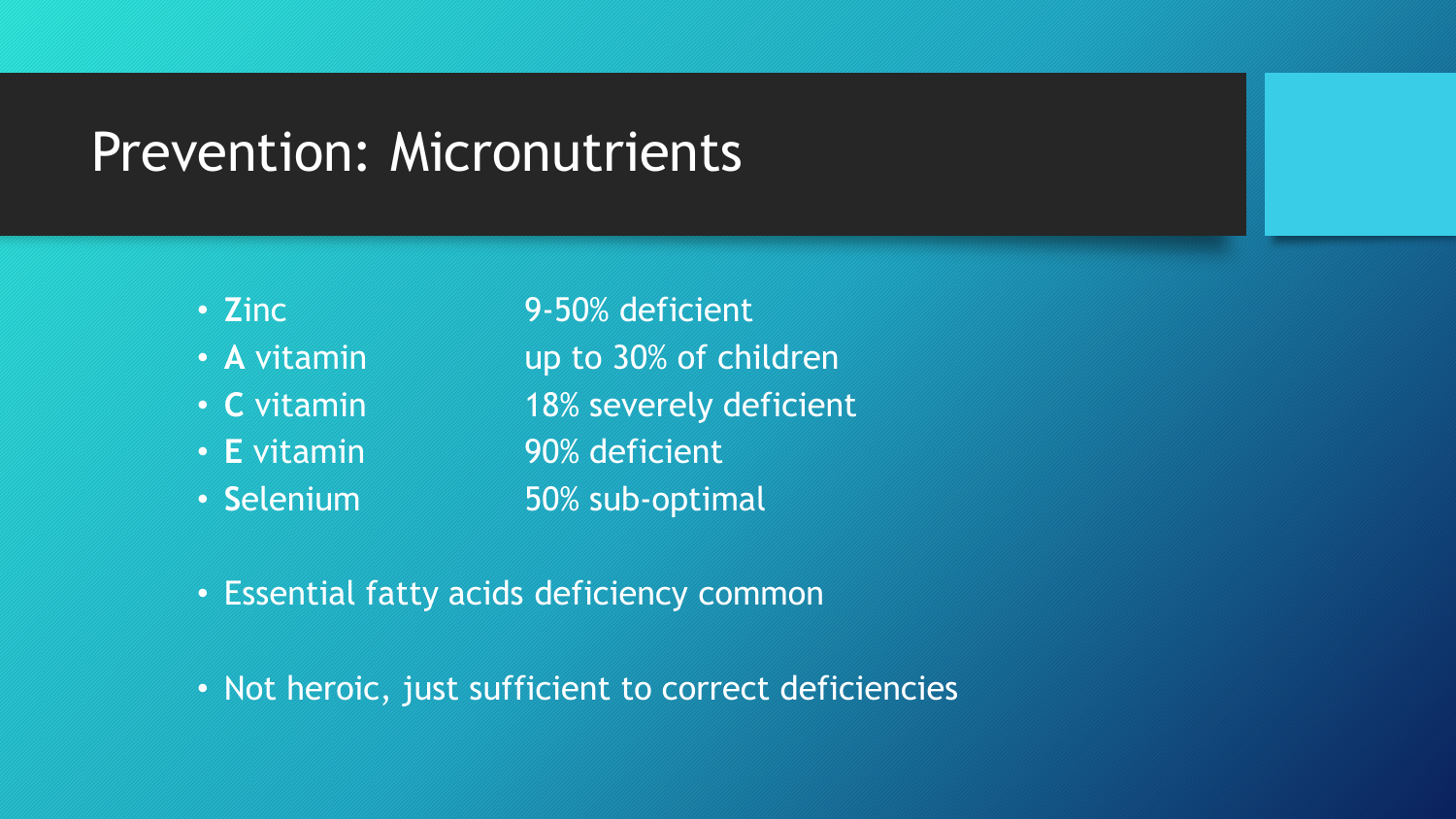## Daily Supplement protocol

- Vitamin D 4,000 to 7,000 IU
- Zinc 25 mg (lozenges with exposure)
- Vitamin C 500-1000 mg
- 
- Selenium 200 mcg
- 
- Vitamin E 100-200 IU
	-
- Omega-3 oil 1-3 grams combined EPA + DHA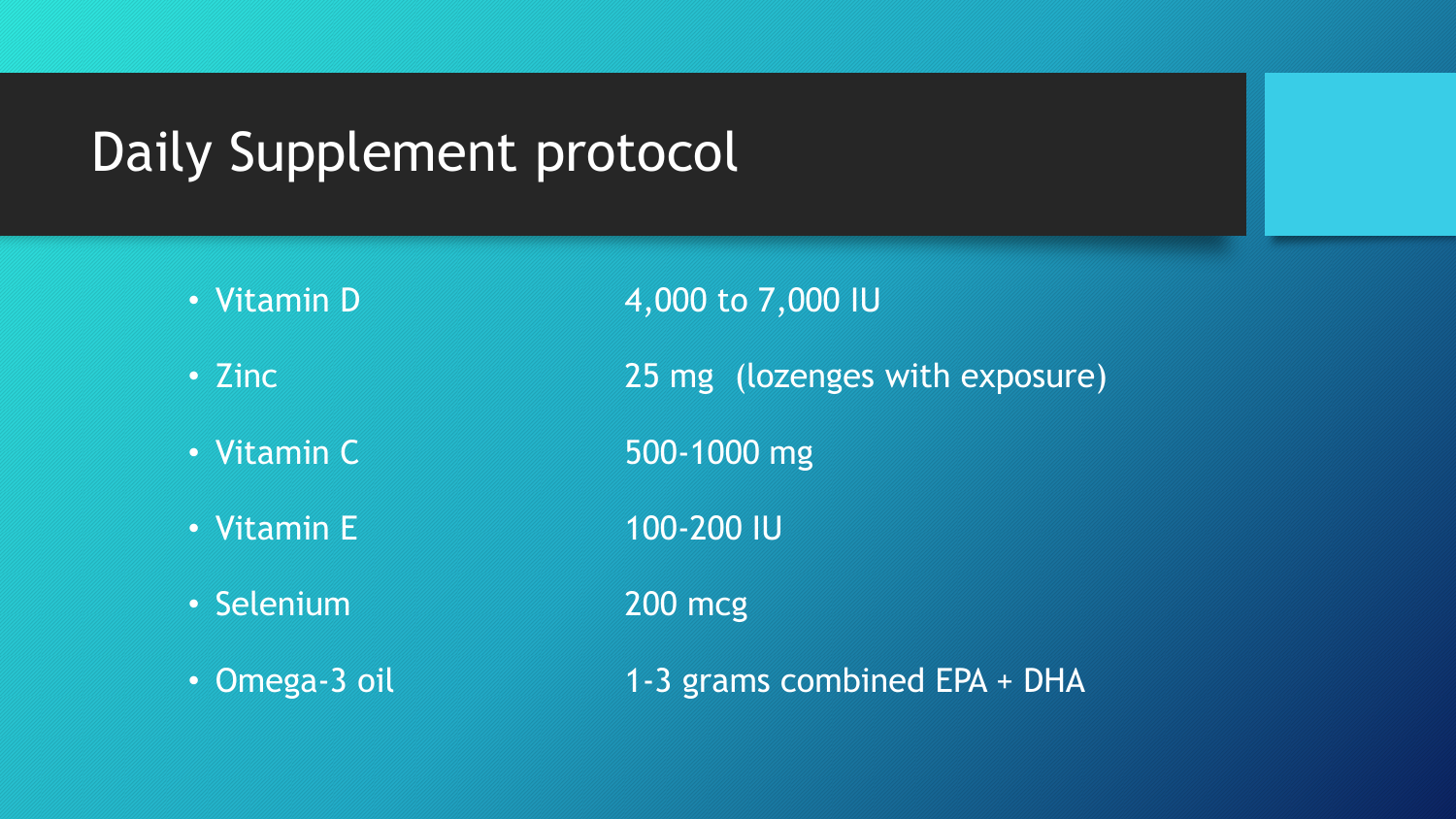### Vitamin D3 dosing if exposed

- "If the ability of vitamin D to stimulate the production of virucidal antimicrobial peptides and to suppress cytokine and chemokine production is clinically significant, then pharmacological doses (1000– 2000 IU/kg per day for several days) may be useful in the treatment of those viral respiratory infections that peak in wintertime."
- This translates to 75,000 to 150,000 IU/day for several days in 75 Kg individual with exposure or symptomatic influenza or COVID-19 infection.
- Alternately, 50,000 IU/day for 6 days.
- These doses are non-toxic. For more than 100 years, infants and toddlers with Rickets have been administered a single dose of 300,000 IU of vitamin D, and this may also be given seasonally to adults in Scandinavia

Cannell JJ, Vieth R, Umhau JC, Holick MF, Grant WB, Madronich S, Garland CF, Giovannucci E. Epidemic influenza and vitamin D. *Epidemiol Infect.* 2006;**134**:1129–1140.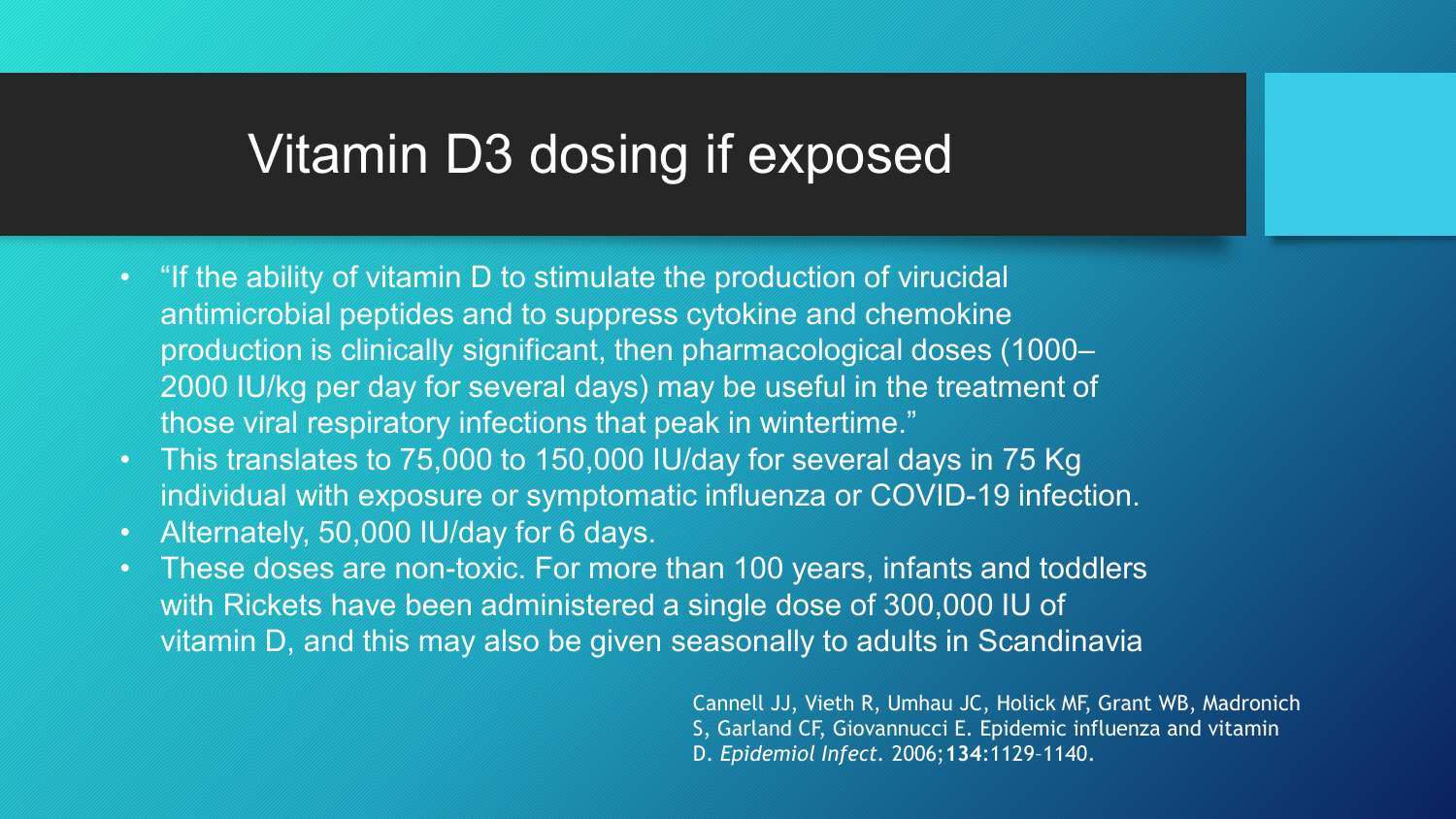#### Lifestyle factors during prevalence

- Avoid sugar and high glycemic foods.
- Avoid known food allergens
- Garlic in the diet, 1-3 cloves cooked, or raw in appropriate medium
- Exercise to spike body temperature and metabolism
- Sauna, sweat, hot tub
- Smudge, Smudge shower.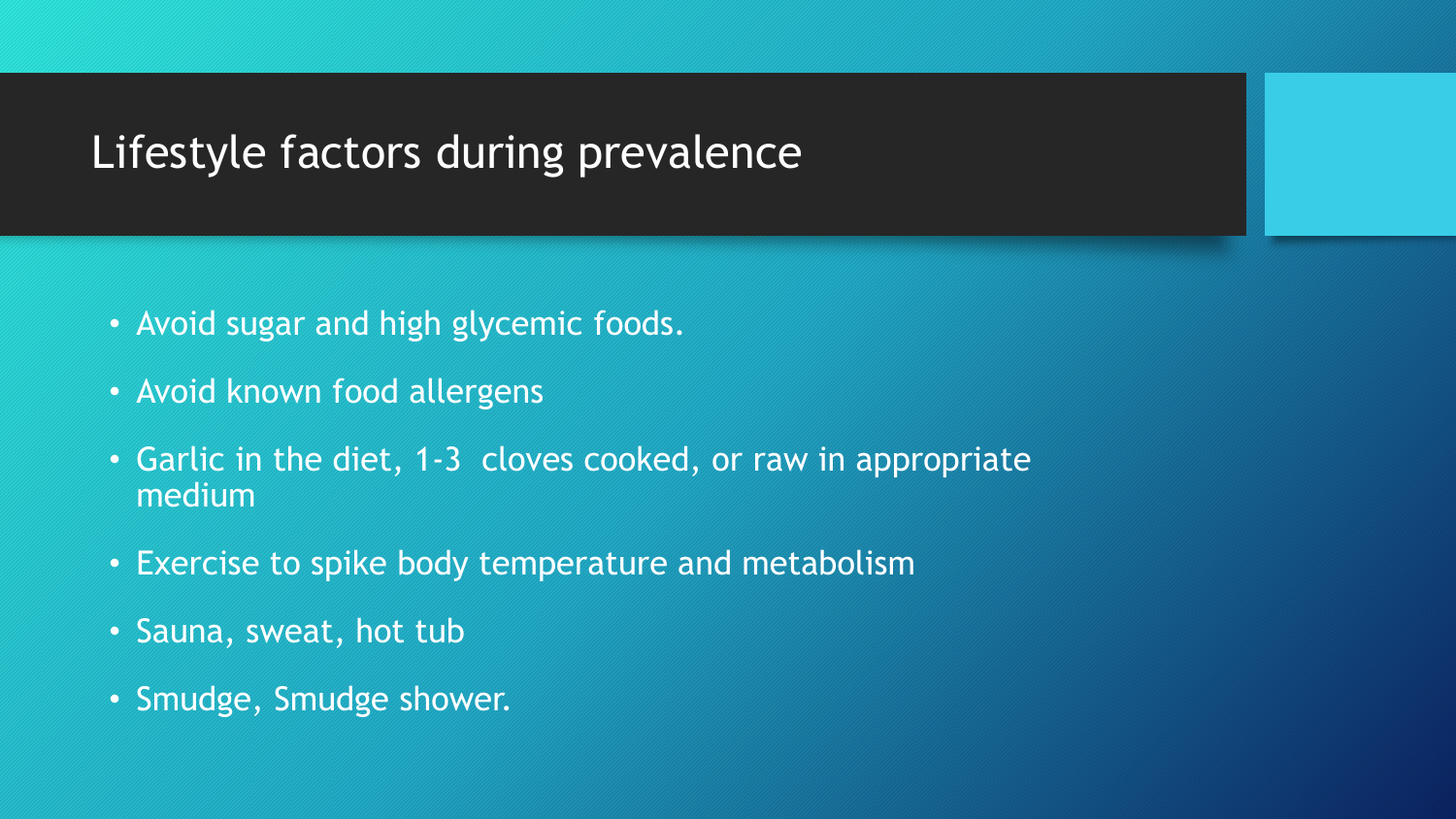# Optimal vitamin D and critical disease

- In a review of typical solar radiation in twelve locations during the 1918 influenza epidemic, lower radiation (and lower implied vitamin D production) was strongly associated with progression to pneumonia and with mortality (Grant and Giovannucci, 2004).
- In a review article of 14 previous studies looking at consequences of vitamin D deficiency in critically ill hospitalized patients, levels of 25(OH)D3 of less than 20 ng/mL were associated with a 57% increased rate of infection, 46% increase in sepsis, in-hospital mortality was increased by 79% and 30-day mortality was increased by 76%, compared to those with level above that (de Haan et al, 2014)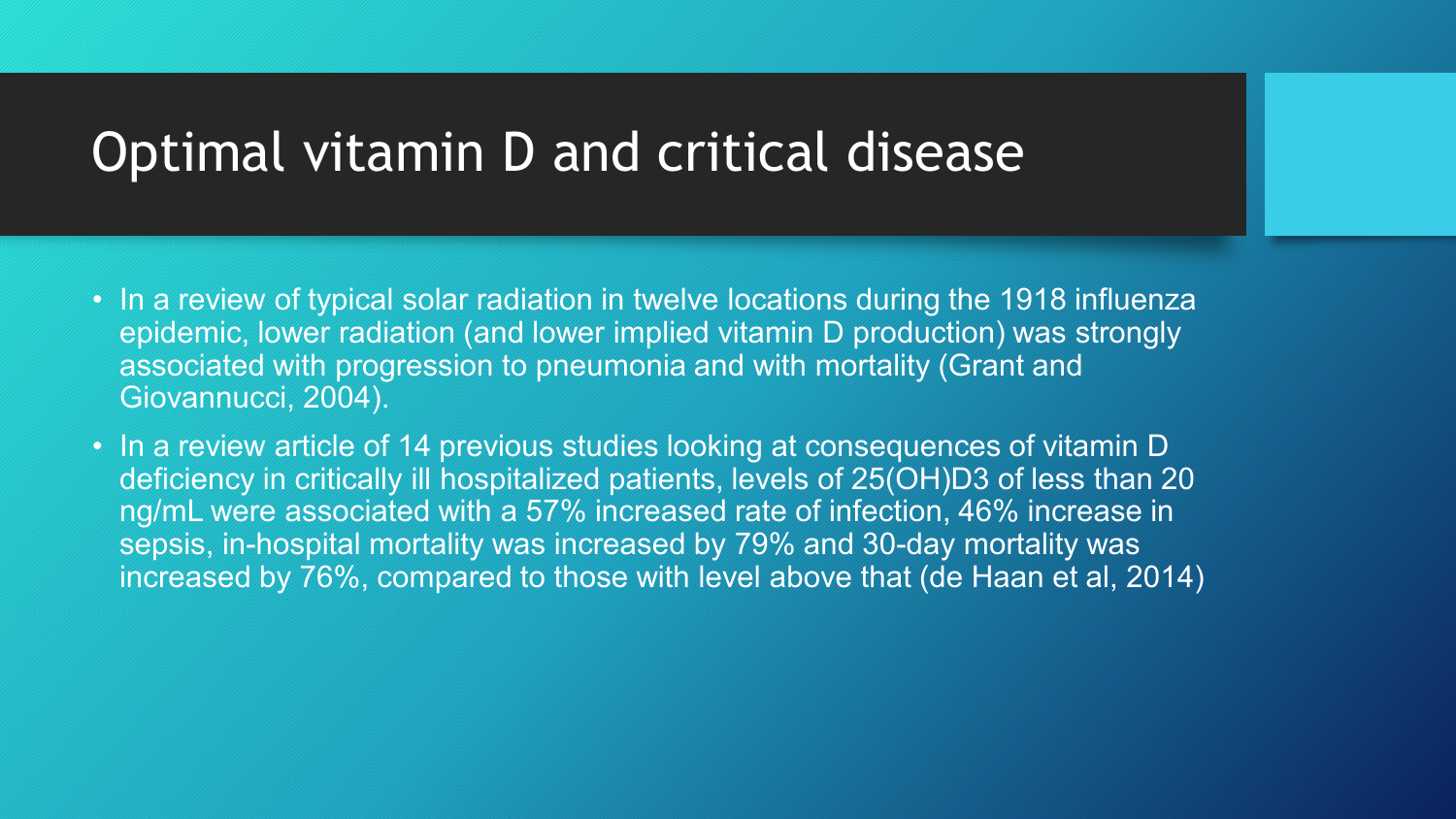# Sleep Debt

- 14 young adult male subjects had sleep restricted to 4 hours per night for 6 nights.
- Subjects and a similar control group having 7.5 to 8.5 hours a night sleep, received an influenza immunization after day four of the trial.
- The trial group then rested in bed for 12 hours a night for 7 more days.
- Anti-influenza IgG antibodies at day 14 were only 50% in the sleep deprivation group vs the normal sleep, despite 7 days of deep recovery.

Spiegel, K. (2002). *Effect of Sleep Deprivation on Response to Immunizaton. JAMA, 288(12), 1471*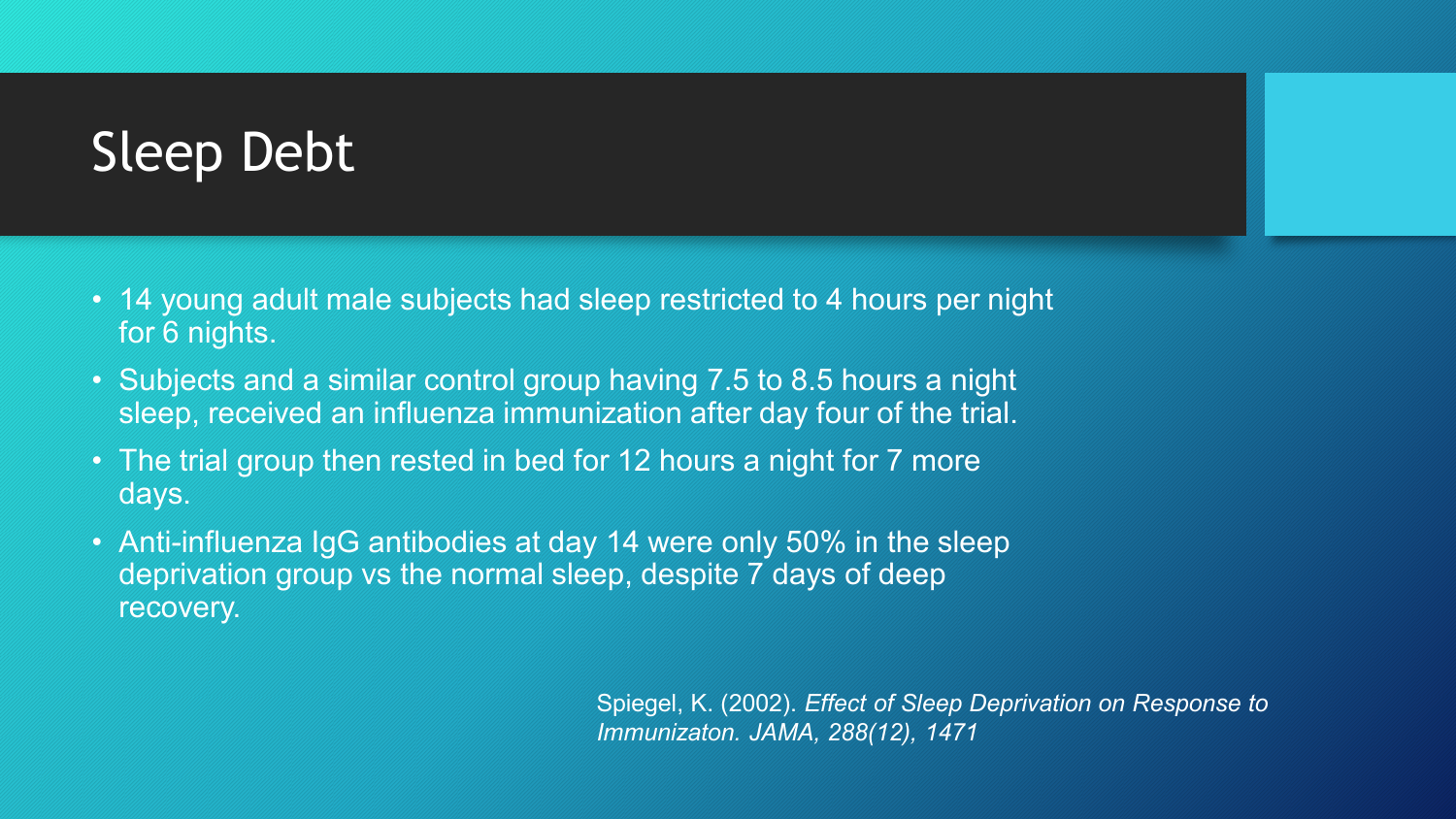### Prevention: Herbal medicines

During prevalence, when exposure is suspected

• Echinacea **frequent dosing** 

- Boneset **effective in 1918 epidemic**
- Sambucus anti-influenza specific
- 
- Astragalus, Codonopsis Take in soups or as tea
- 

• Garlic **East Communist Contract Contract Contract Contract Contract Contract Contract Contract Contract Contract Contract Contract Contract Contract Contract Contract Contract Contract Contract Contract Contract Contract** 

• Shiitake mushrooms Cooked in foods, or mushroom extract supplements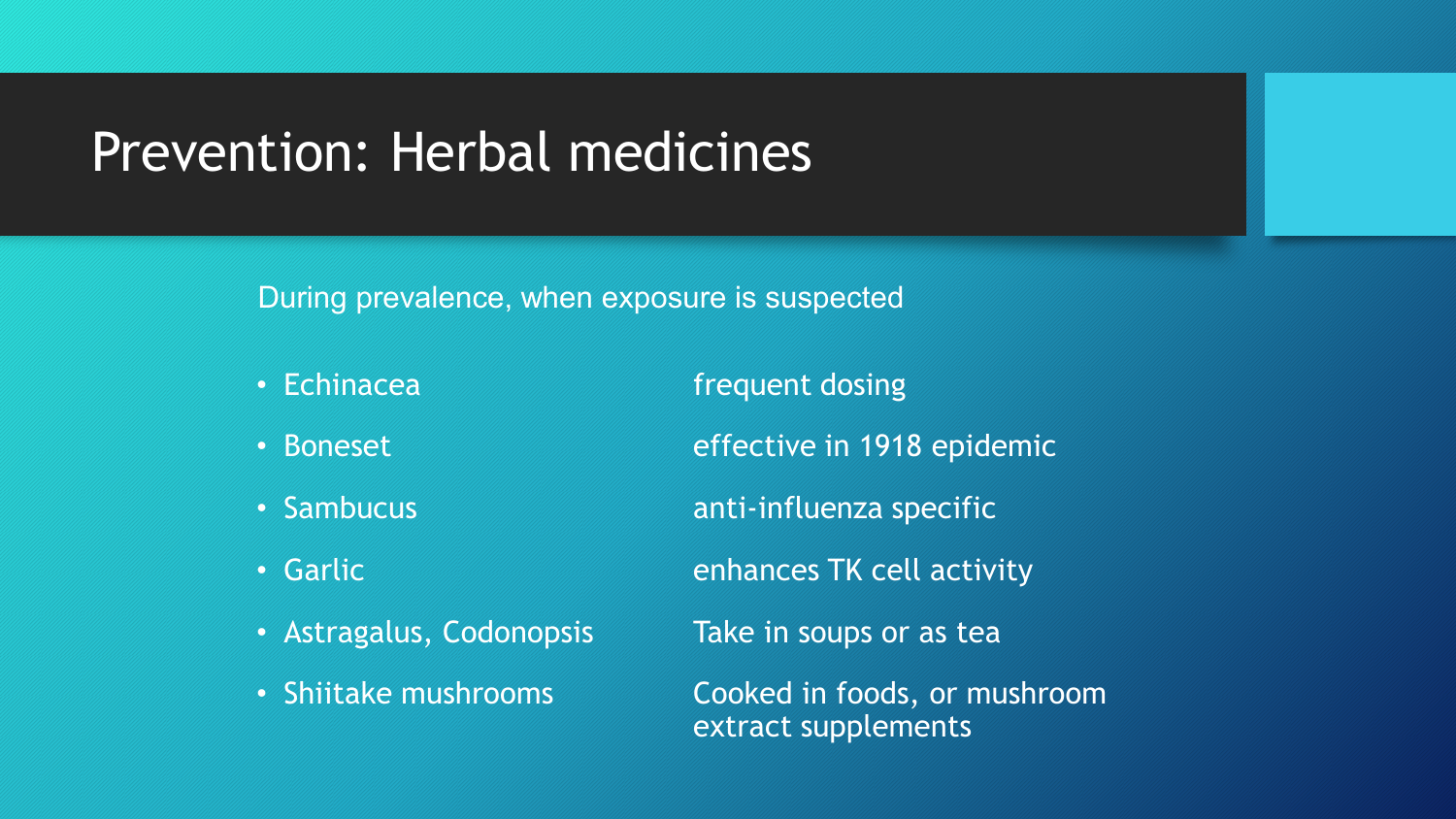#### Possible formula when exposed

When exposed

Equal parts of:

- Echinacea *Echinacea angustifolia*
- Boneset *Eupatorium perfoliatum*
- Myrrh *Commiphora myrrha*
- ½ part of Licorice *Glycyrrhiza spp*.
- ½ part of Ginger *Zingiber off.*

Dose: 10-20 drops, 2-3 times a day for prevention.

Deliver is teaspoon of Sambucus berry syrup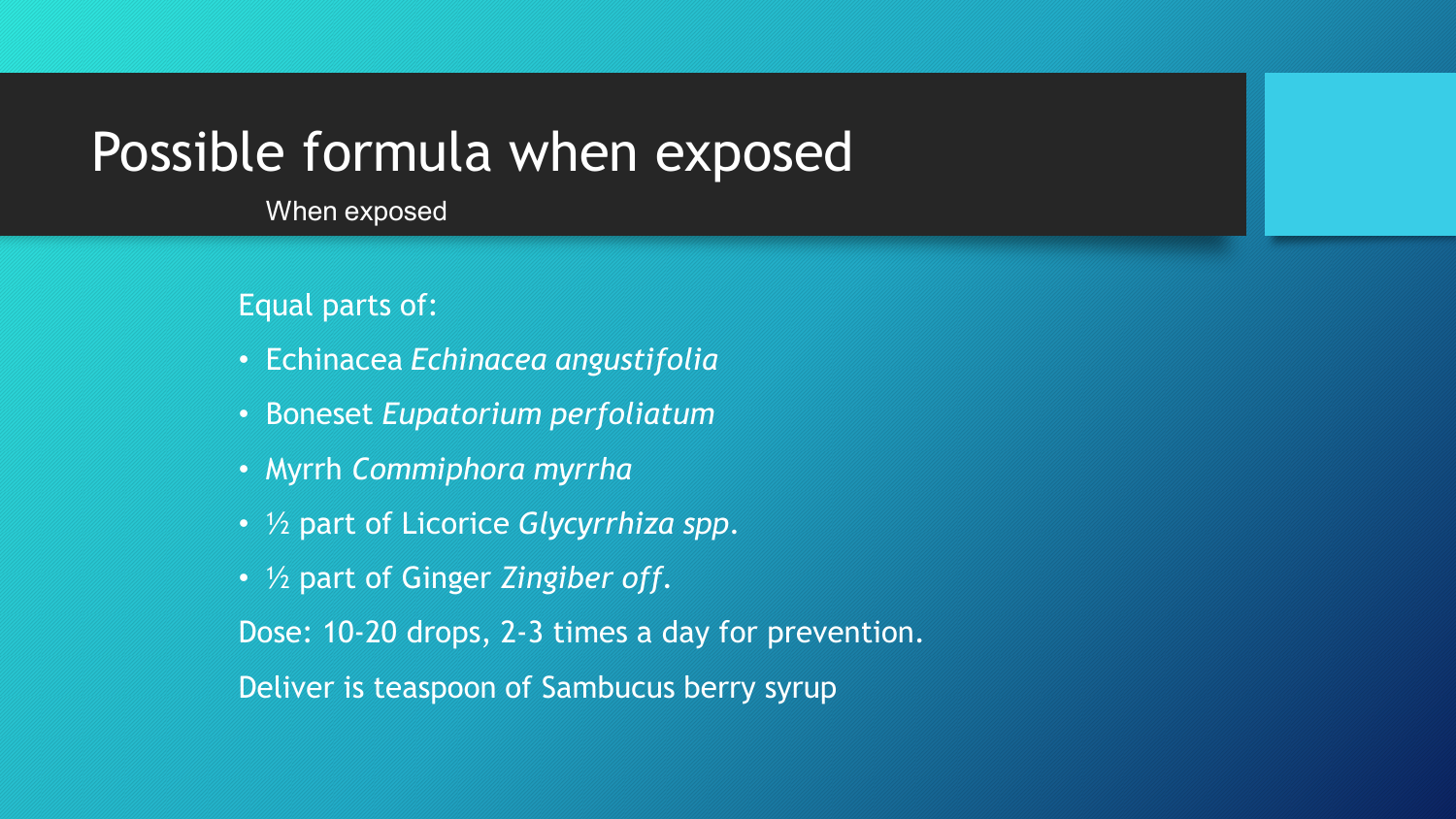# Therapeutics

Support immunity Treat fever in stages Treat dry cough.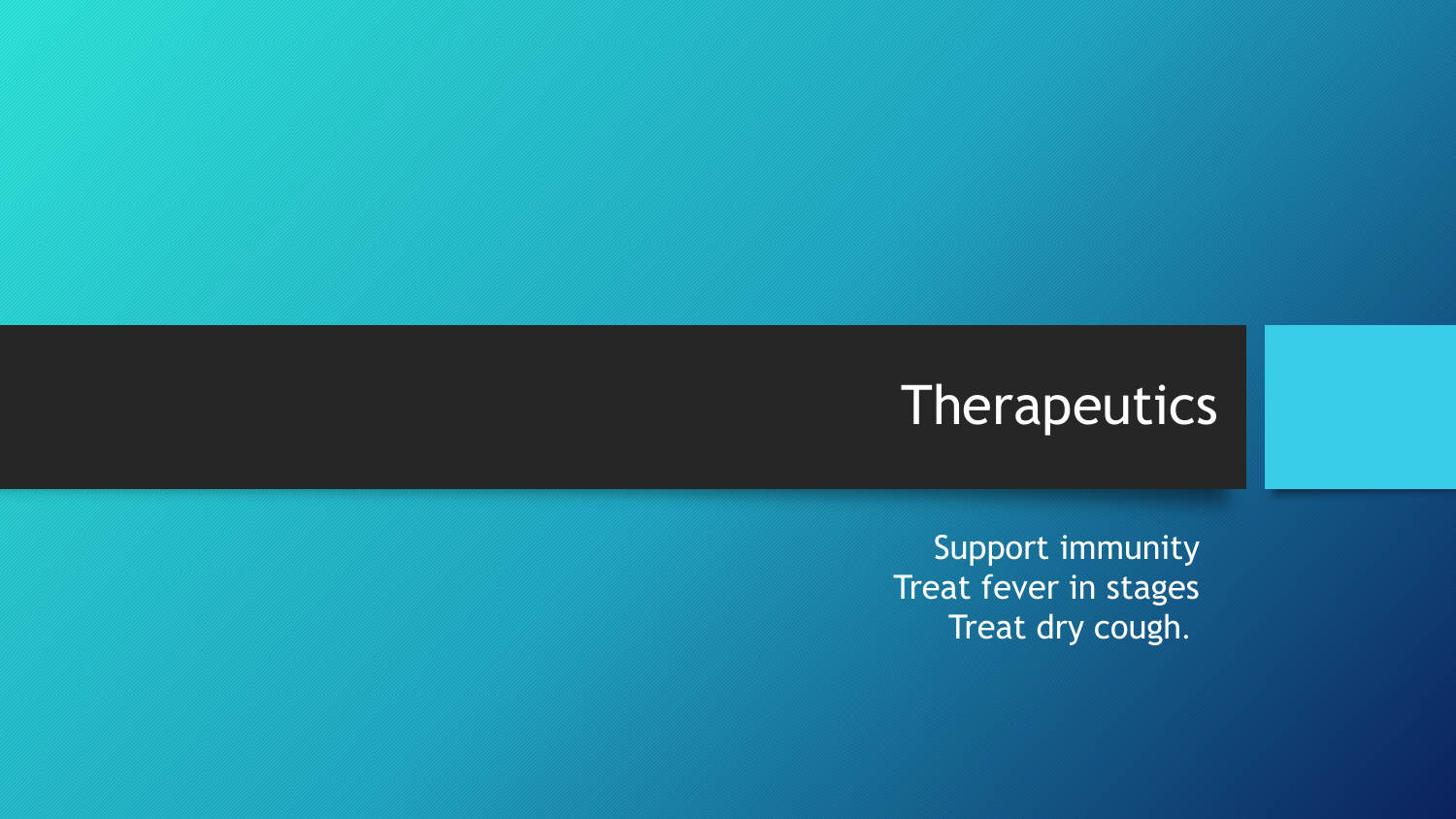#### Assess for risk of serious disease

- Elders, those with chronic medical conditions, and those on immunosuppressive drugs.
- For COVID-19, 14% of patients develop conditions requiring hospitalization; 6% more require intensive care in hospital
- Although overall mortality in healthy individuals is about 1.4% it is higher in others: patient over 80 y.o. 21.9%; with CVD 13.2%, with Diabetes, 9%, with Hypertension, 8.4%, with Chronic Respiratory Disease 8%, with Cancer, 7.6%
- Establish close monitoring for severe disease, with contingencies for hospital care.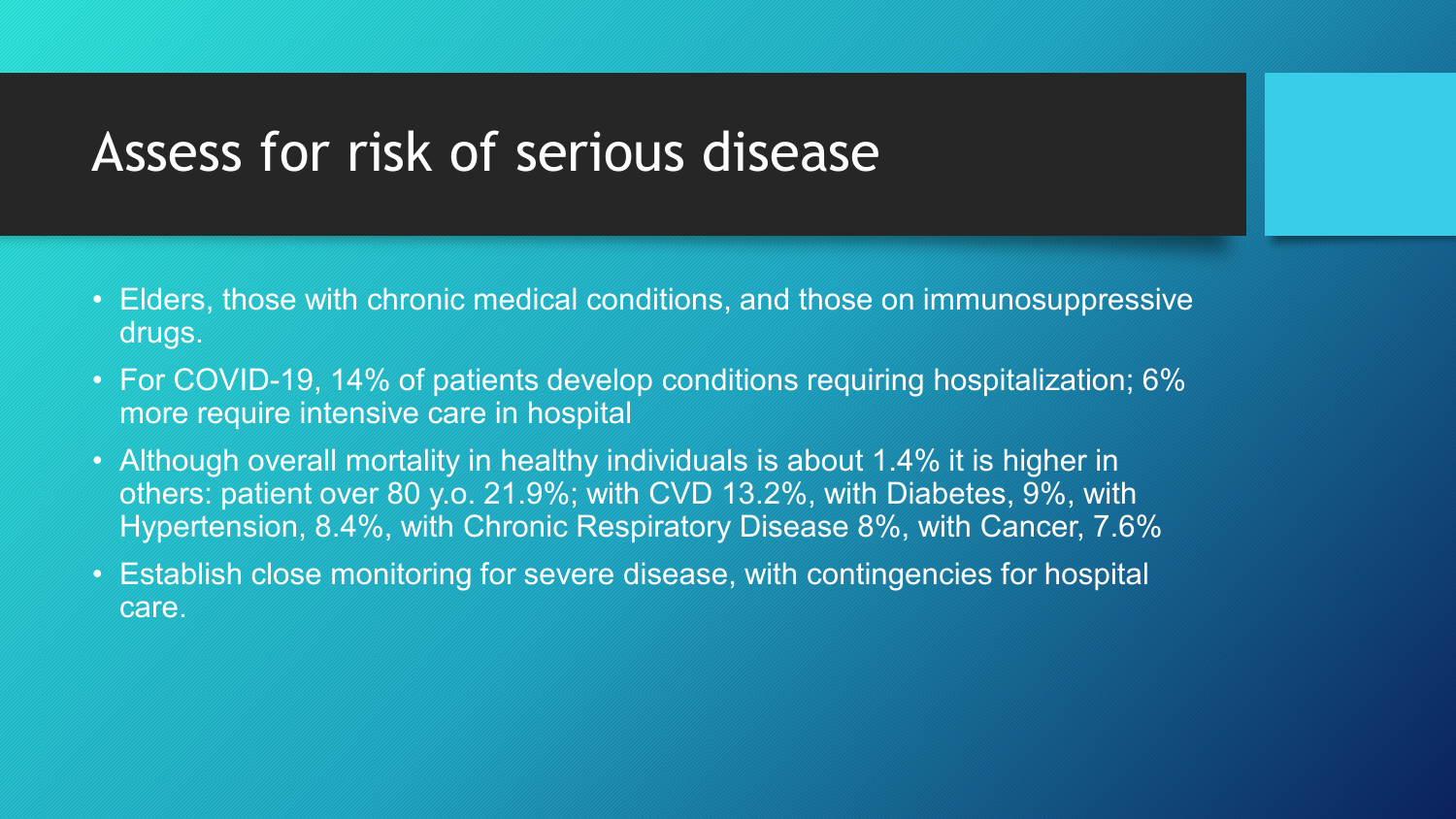#### Fever

- A **beneficial** rise in the body metabolism and temperature.
- The thermogenic set point is raised.
- Increased manufacture of antibodies and white blood cells -- Antibody production is increased about 20-fold.
- Retards growth and reproduction of bacteria and virus
- Aids body's acute phase reaction
- Increased circulation to surface defenses
- Increased elimination.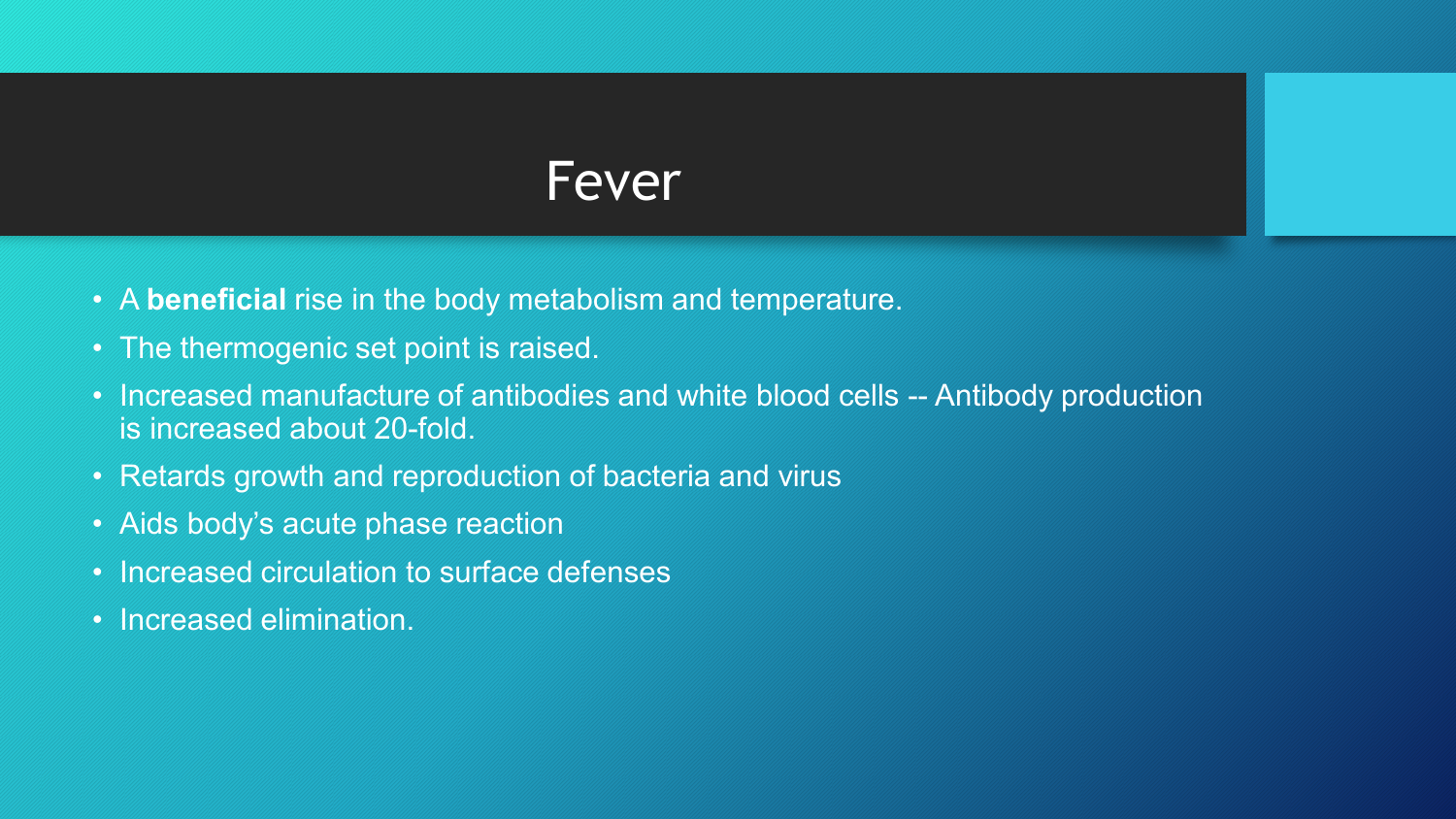#### Recent review of pediatric fever

- "Fever . . .is not the primary illness but is a physiologic mechanism that has beneficial effects in fighting infection."
- "The primary goal of treating the febrile child should be to *improve the child's overall comfort* rather than focus on the normalization of body temperature."
- "... monitoring activity, observing for signs of serious illness, encouraging appropriate fluid intake . . ." are appropriate measures.
- Studies of health care workers, including physicians, have revealed that most believe that the risk of heat-related adverse outcomes is increased with temperatures above 40°C (104°F), *although this belief is not justified."*

Sullivan JE, Farrar HC. Fever and antipyretic use in children. Section on Clinical Pharmacology and Therapeutics; Committee on Drugs *Pediatrics.* 2011 Mar;127(3):580-7.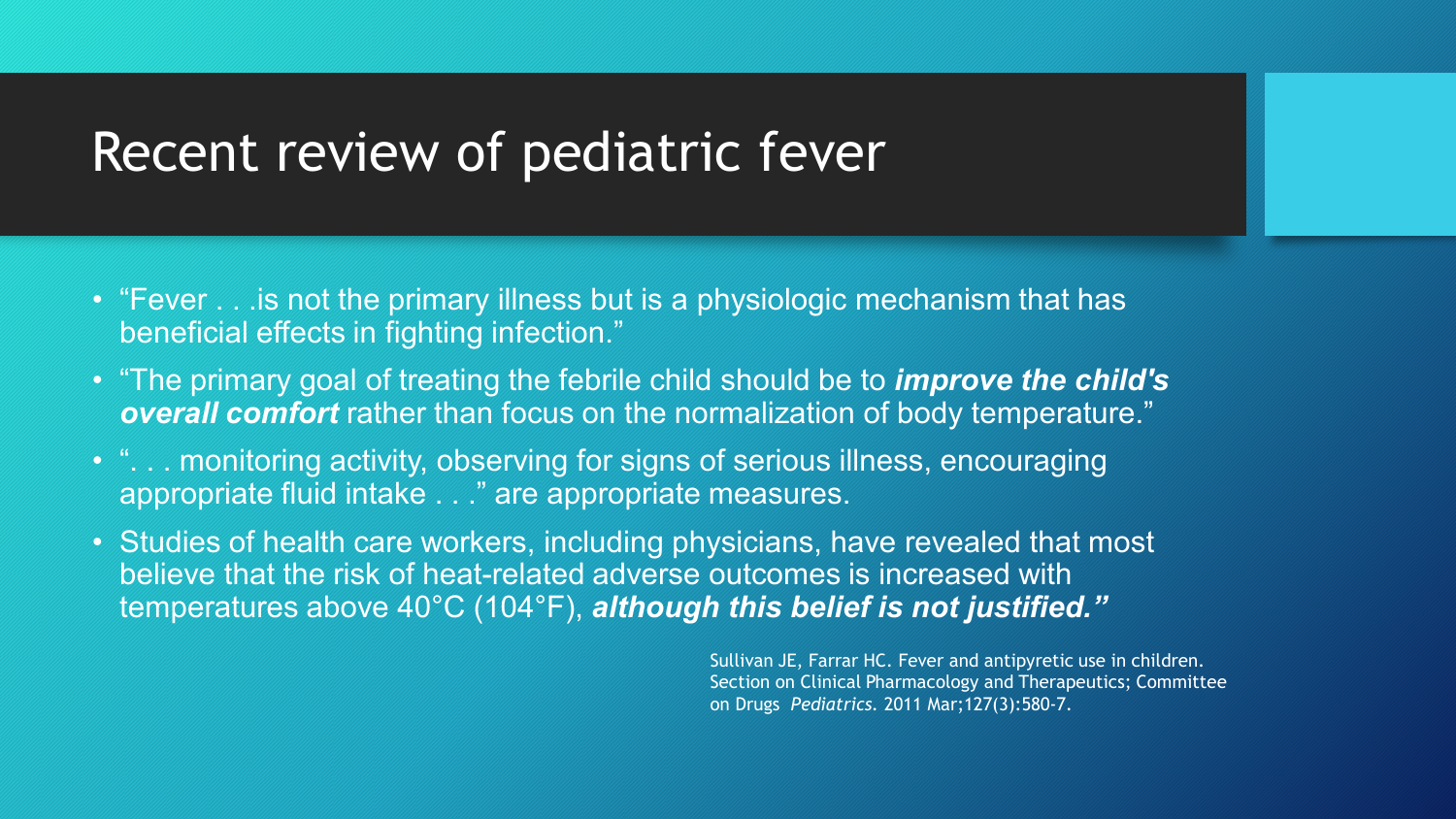#### Fever is not hyperthermia

- *Hyperthermia* (heat stroke) has no elevation of set point, but is a failure of compensatory mechanisms, at temperatures from 105.8 to 107.6 damage from hyperthermia occurs
- *Fever* has elevated set point with compensatory cooling mechanisms.
- "For practical purposes except in rare instances, the human oral temperature cannot rise above 106 degrees" *Harrison's Internal Medicine*
- **Hyperpyrexia** fever above 106 degrees F. ".08% of pediatric emergency center admissions) do not require any more special evaluation by the physician than any febrile child with a temperature below 106." No more likely to indicate bacterial than viral infection.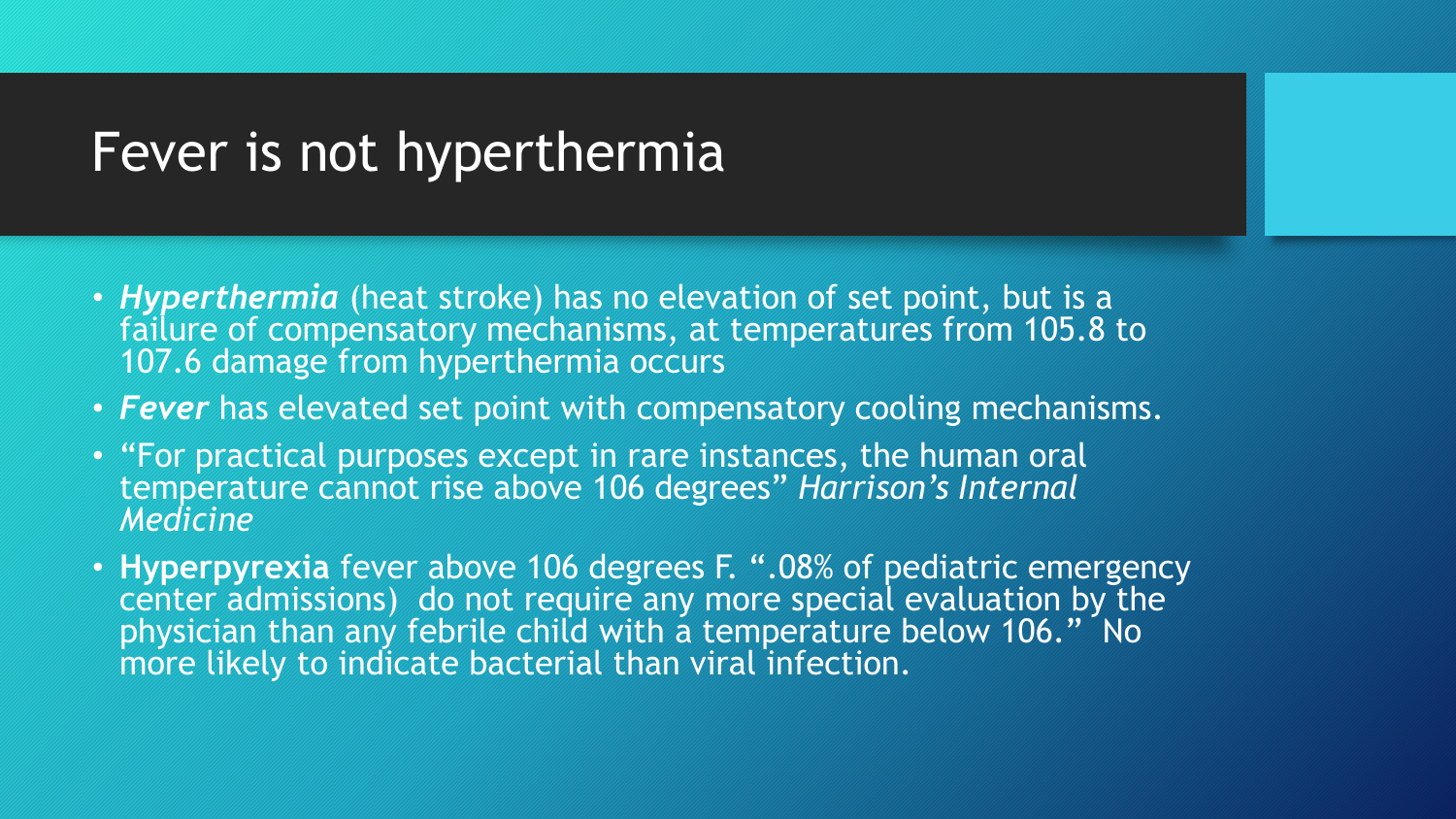## Risks of fever

- While fever itself is not pathological, it may be the sign of infectious or non-infectious pathologies that may be serious.
- The chief concern for higher fevers is **dehydration** or **metabolic exhaustion** in elderly or debilitated patients.
- High fever in cardiac patients may destabilize arterial plaques or cause stroke in patients with cerebral arterial disease.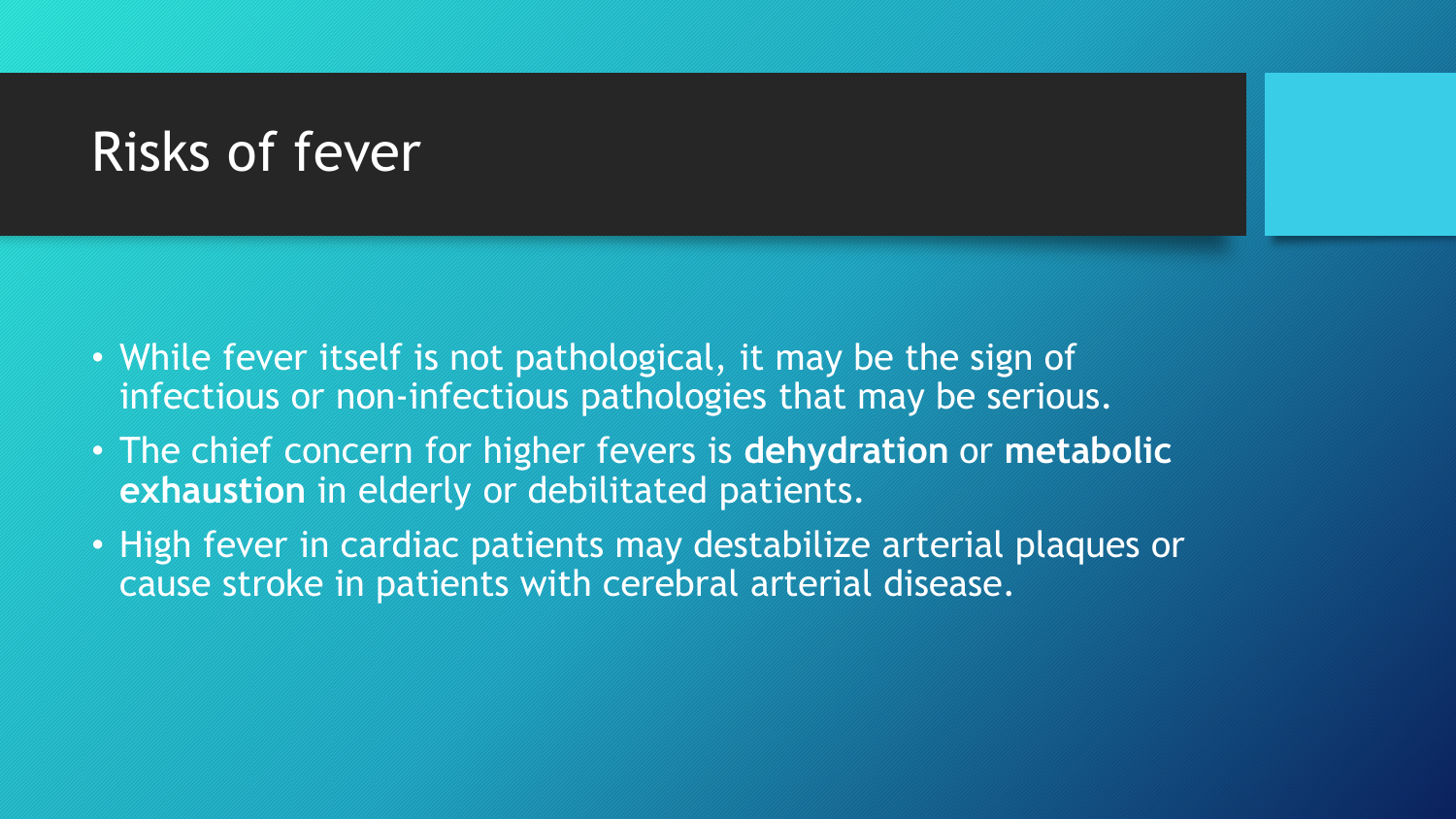# COVID-19

• Indications as of this week (4-5-2020) are that, while a mild fever does not discount the possibility of pneumonia and other complications, a higher fever *is more likely* to indicate severe disease.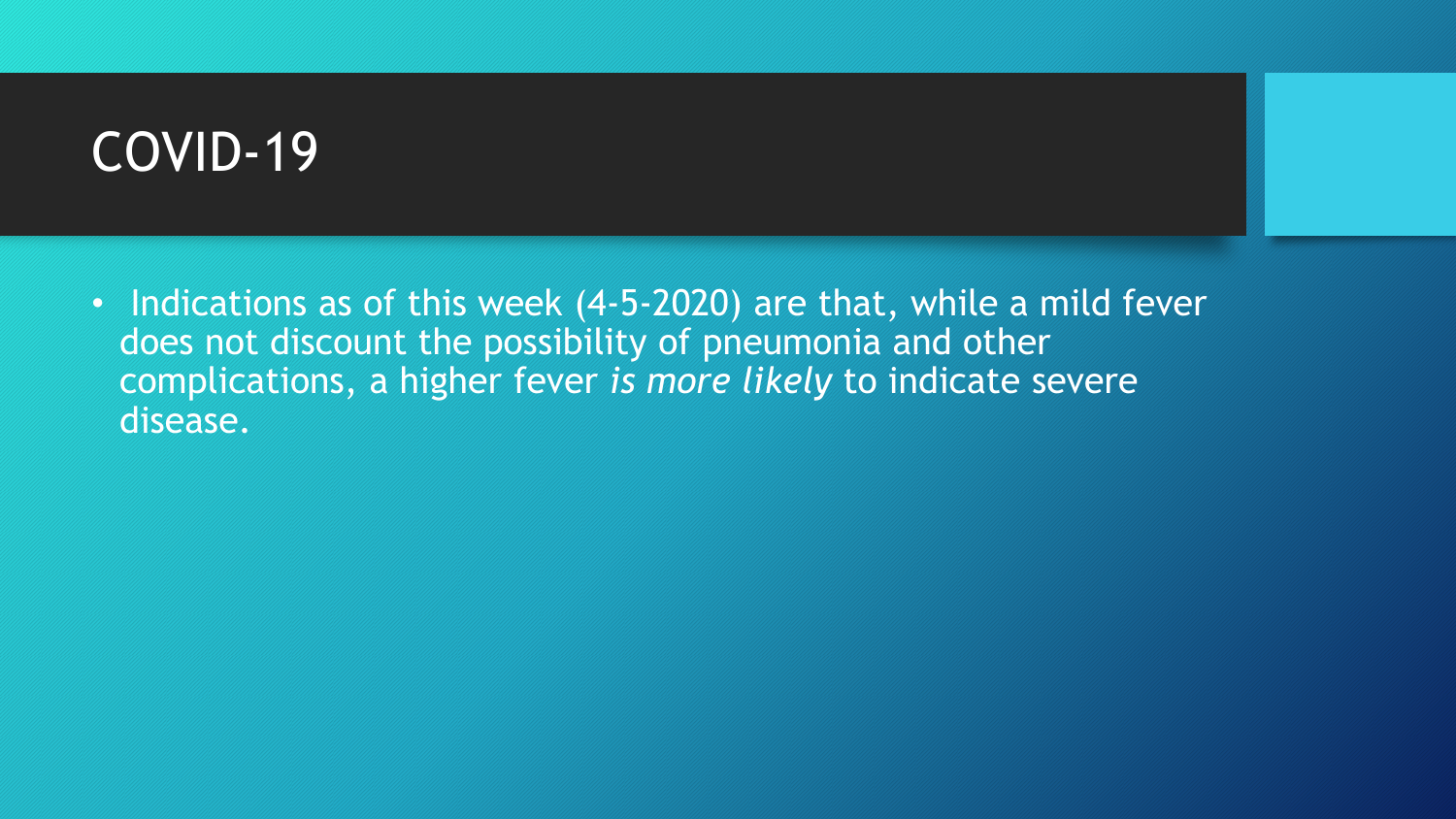## Normal temperature

- The supposed average of 98.6 was based on inaccurate data. \*
- Meta-analysis of measurements in healthy subject from 1935 to 1999, showed a median normal oral temperature of 97.7\*\*
- Typical fluctuation during the day of 0.9 degrees F, from 6AM to 4PM peak.
- Average among elders is 96.8 with a reduced diurnal rise of .5 degrees\*\*

\*Mackowiak PA, Wasserman SS, Levine MM. A critical appraisal of 98.6 degrees F, the upper limit of the normal body temperature, and other legacies of Carl Reinhold August Wunderlich. *JAMA* 1992;268:1578- 1580.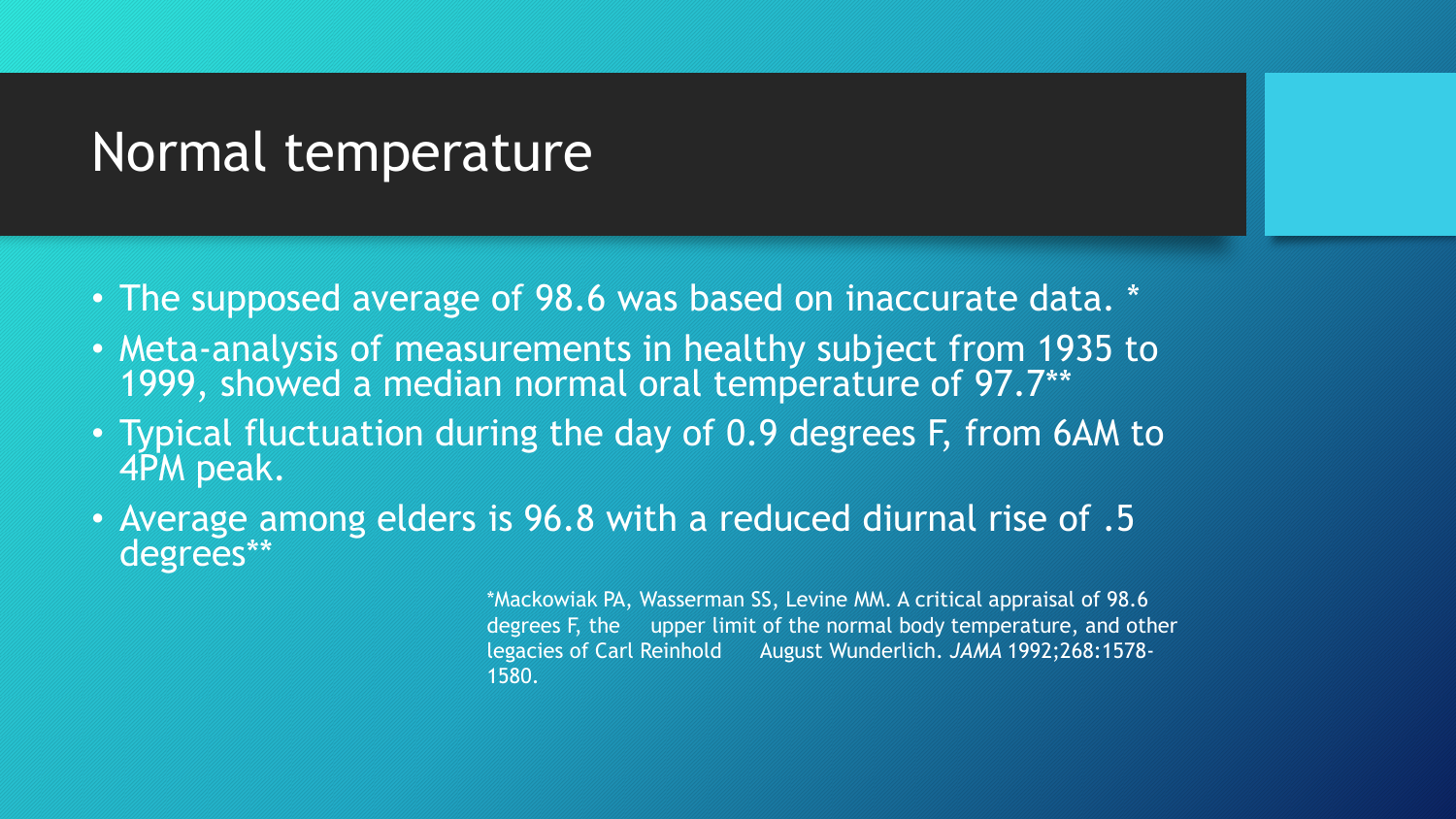#### Fever ranges

- Range 98.9 at 6AM to 99.9 At 6PM are the upper range of normal in healthy adults under age 40.
- Lower limits should be considered in elders, for example higher than 98.0 AM to 98.5 PM may indicate a febrile response in an elder.

\*\*Sund-Levander M, Forsberg C, Wahren LK. Normal oral, rectal, tympanic and axillary body temperature in adult men and women: a systematic literature review. *Scand J Caring Sci*. 2002 Jun;16(2):122-8. Review.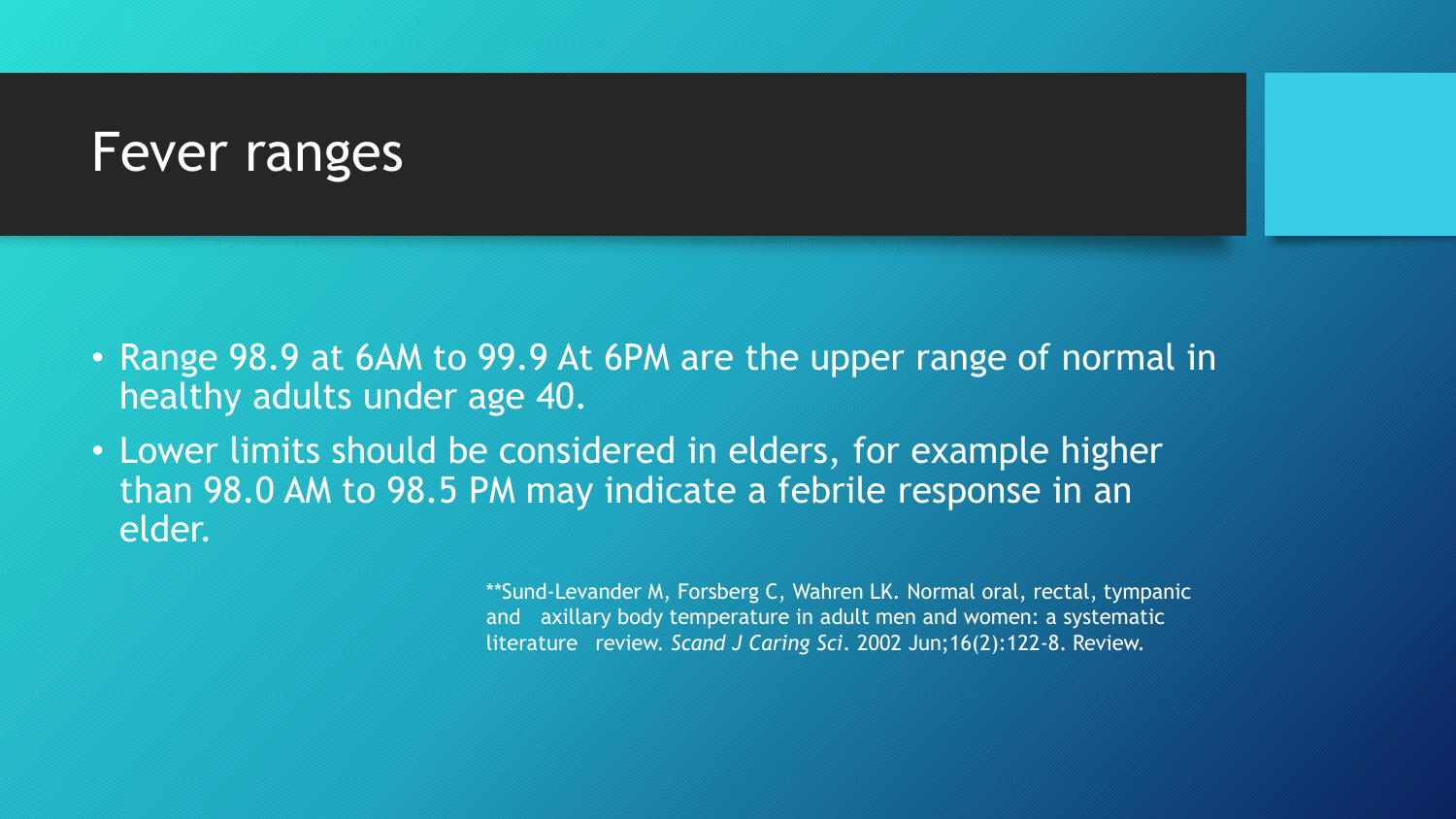#### Temperature and infectious agents

- 98 99 degrees. Influenza virus dies.
- 99.5 The digestive system shuts down.
- 104 degrees. Gonococcus is killed. Polio virus replication is reduced by a factor of 250. Normal temperature may reach 104 degrees under vigorous exercise.
- 106 degrees. Pneumococcus dies. Some spirochetes die. (Malaria traditionally induced to fight syphilis)
- 106-110 malignant cells are selectively killed
- 108 brain damage may occur due to denaturation of proteins.
- 110 Human cells begin to die.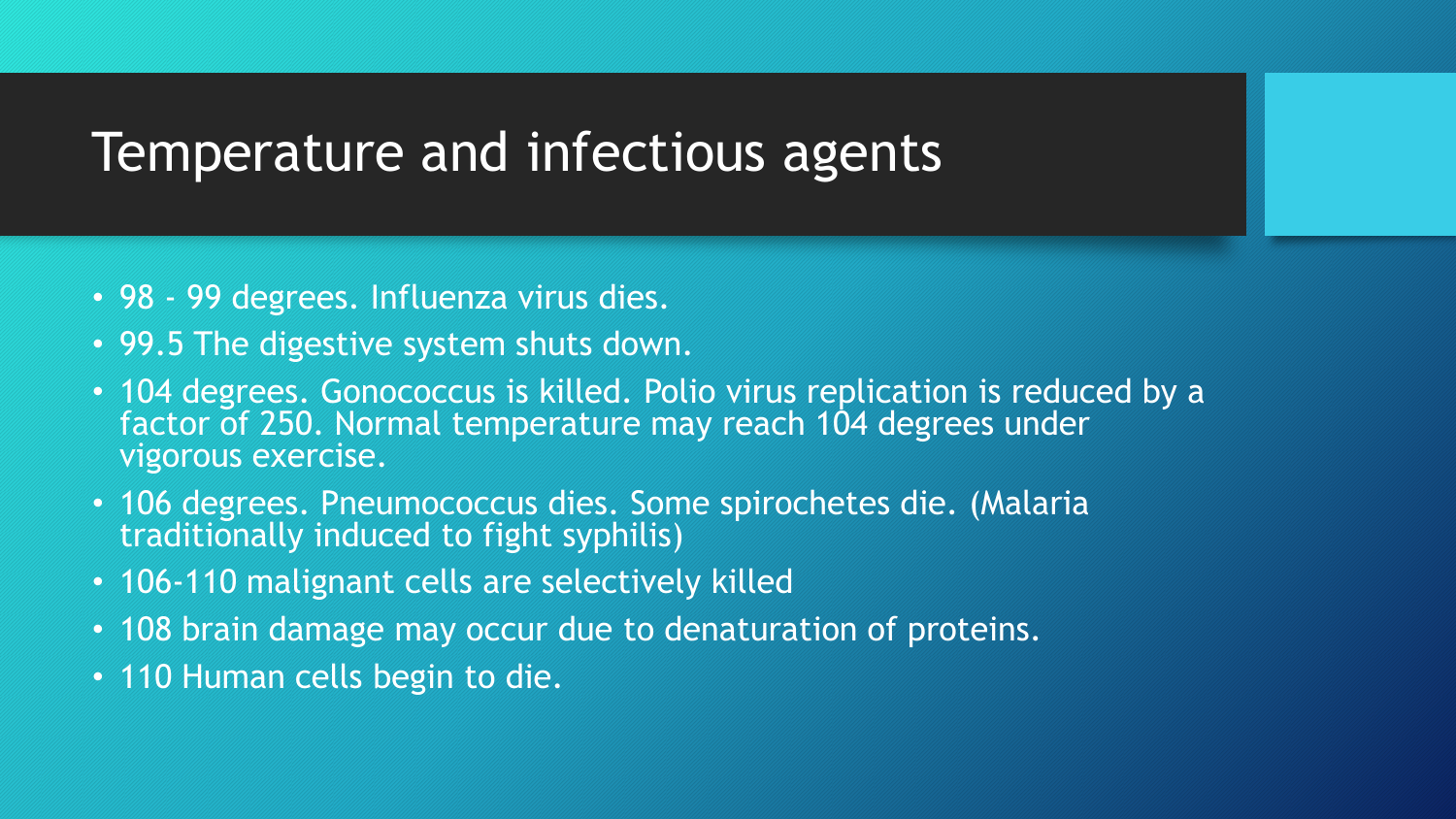# Coronavirus and body temperature

- A clinical report from Hong Kong suggested in 2003 that SARS coronavirus is sensitive to human body temperature.
- "If the body temperature is below 96.8F is grows very rapidly."
- "If the body temperature is above 98.6F the virus is attenuated or killed. Milder inflammatory response and recovery."
- "Patients with high fever can kill the virus"
- The author suggests increasing body temperature through environment or exercise may be of benefit.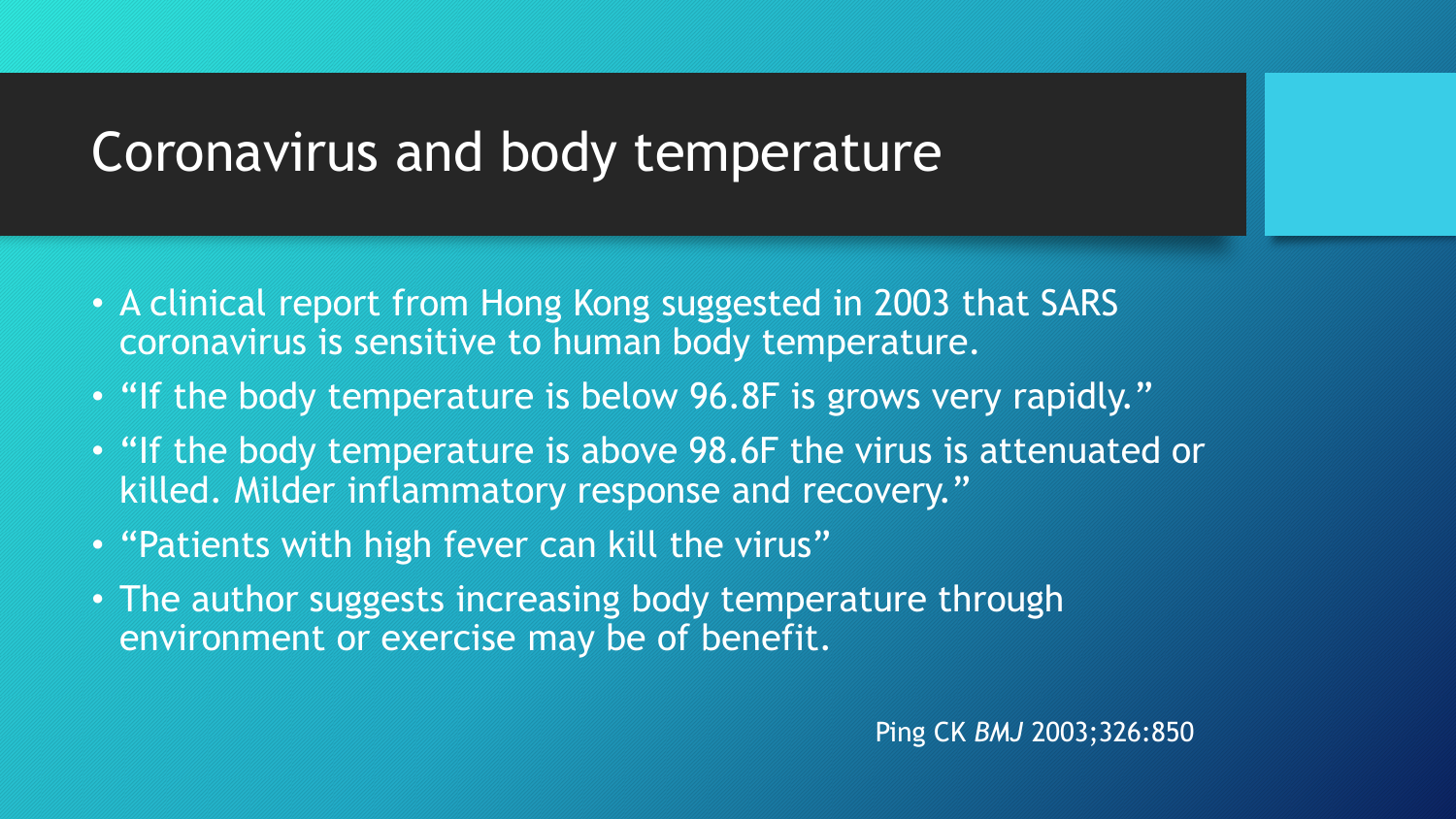# Antipyretic therapy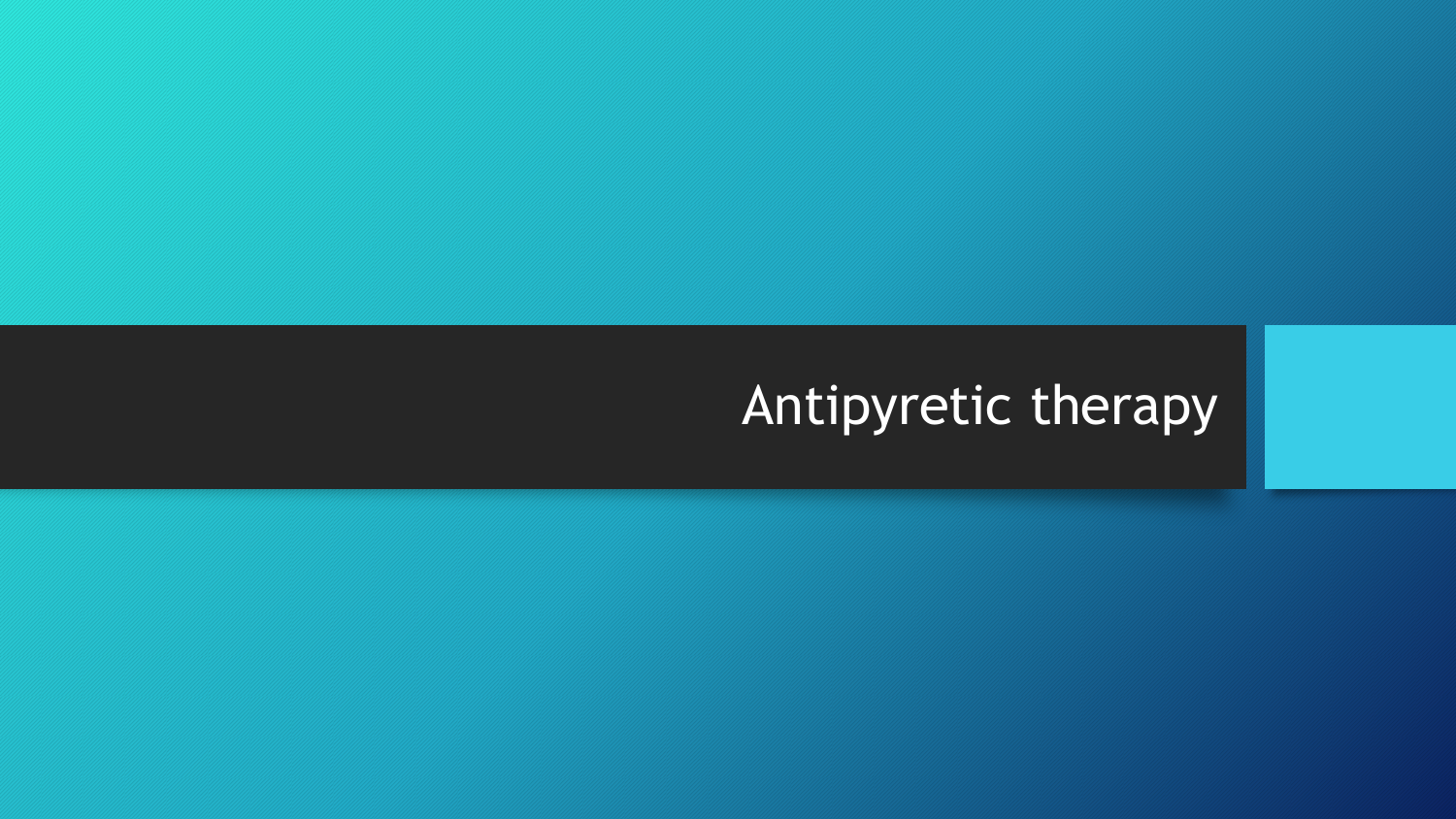#### Aspirin and NSAID may promote infection

• Animal trials: Rabbits infected with Pasteurella had a 29% mortality rate. One group had their fever lowered by 1.5 degrees with salicylates, and had 100% mortality. Salicylates alone in uninfected rabbits caused no mortality. Treated rabbits had a lower white blood cell count than their infected but untreated counterparts, and their lung and liver bacterial counts were higher.

Vaughn LK, Veale WL, Cooper KE. Effects of antipyresis on bacterial numbers in infected rabbits. *Brain Res Bull.* 1981 Aug;7(2):175-80.

Vaughn LK, Veale WL, Cooper KE. Antipyresis: its effect on mortality rate of bacterially infected rabbits. *Brain Res Bull.* 1980 Jan-Feb;5(1):69-73.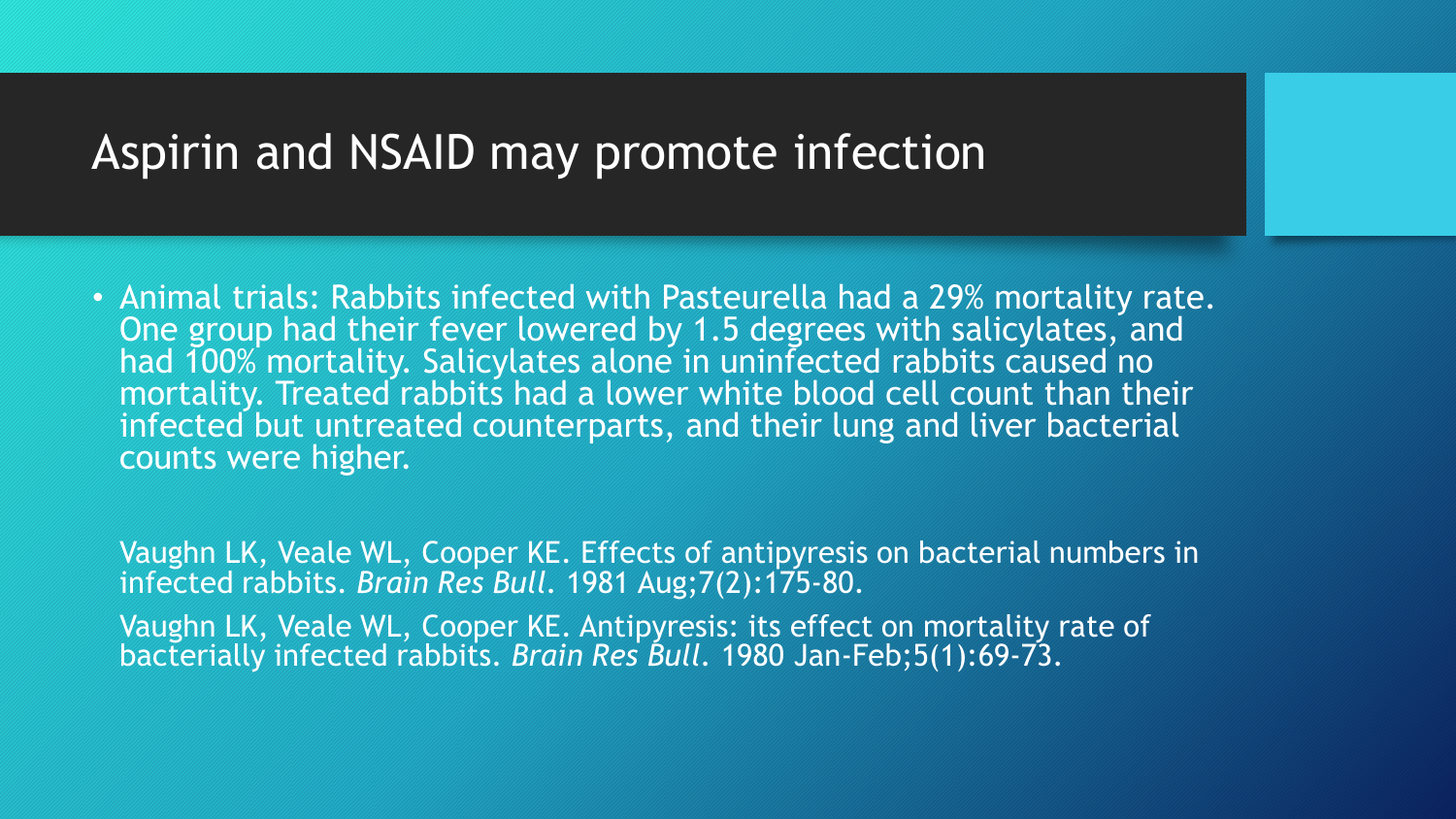#### Influenza mortality increased

• Animal trials: on meta-analysis of 8 trials, the use of aspirin, acetaminophen, or diclofenac increased mortality from experimental influenza infection by 34%.

Eyers S, Weatherall M, Shirtcliffe P, Perrin K, Beasley R. The effect on mortality of antipyretics in the treatment of influenza infection: systematic review and meta-analysis. *J R Soc Med.* 2010 Oct;103(10):403-11.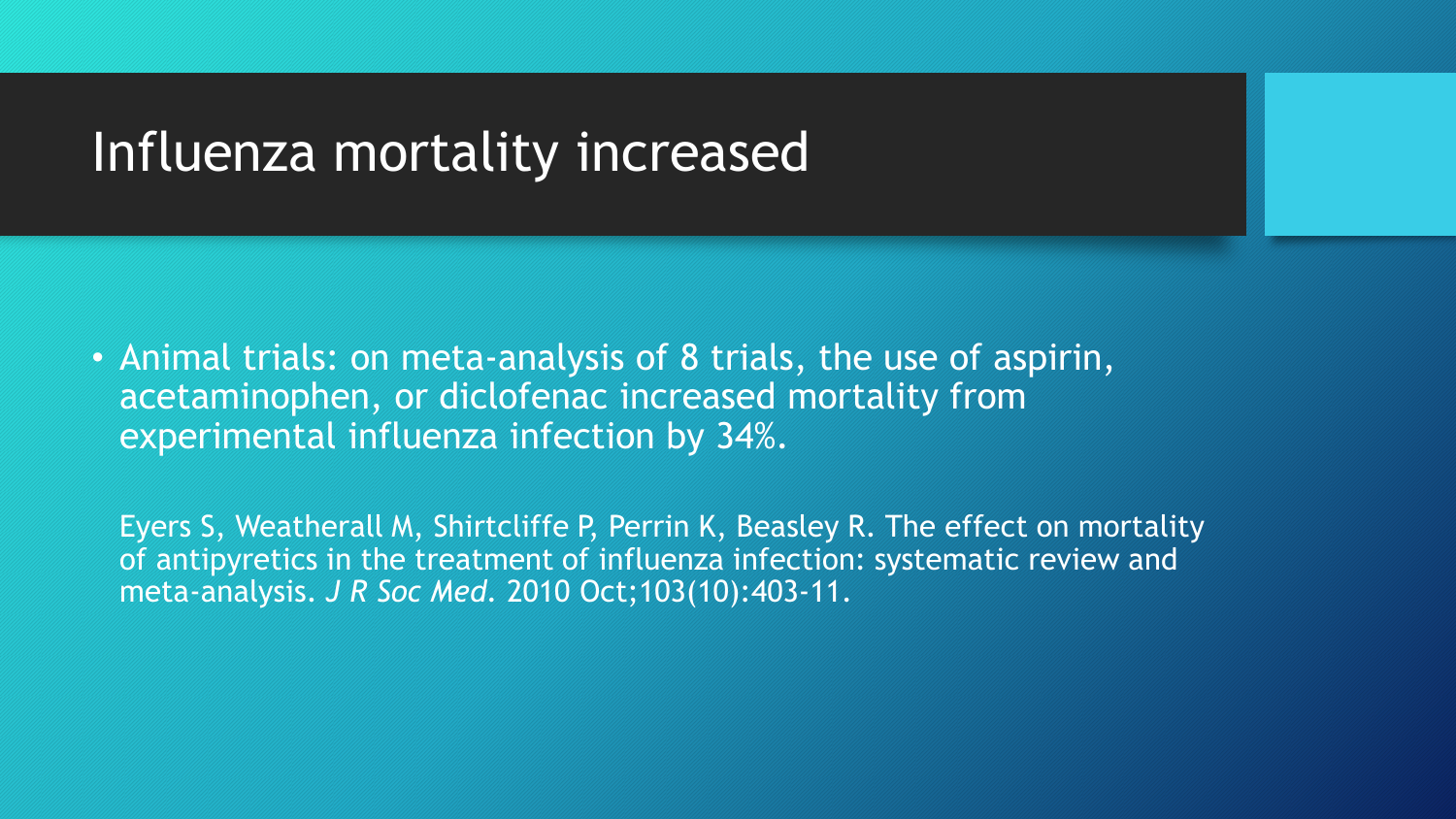### Pneumonia mortality

• Animal trials: In a meta-analysis of 3 studies, antipyretic therapy in pneumonia doubled mortality rate in animals. The *Pneumococcus* bacterium is temperature sensitive.

Jefferies S, Weatherall M, Young P, Eyers S, Beasley R. Systematic review and meta-analysis of the effects of antipyretic medications on mortality in *Streptococcus pneumoniae* infections. *Postgrad Med J.* 2012 Jan;88(1035):21-7.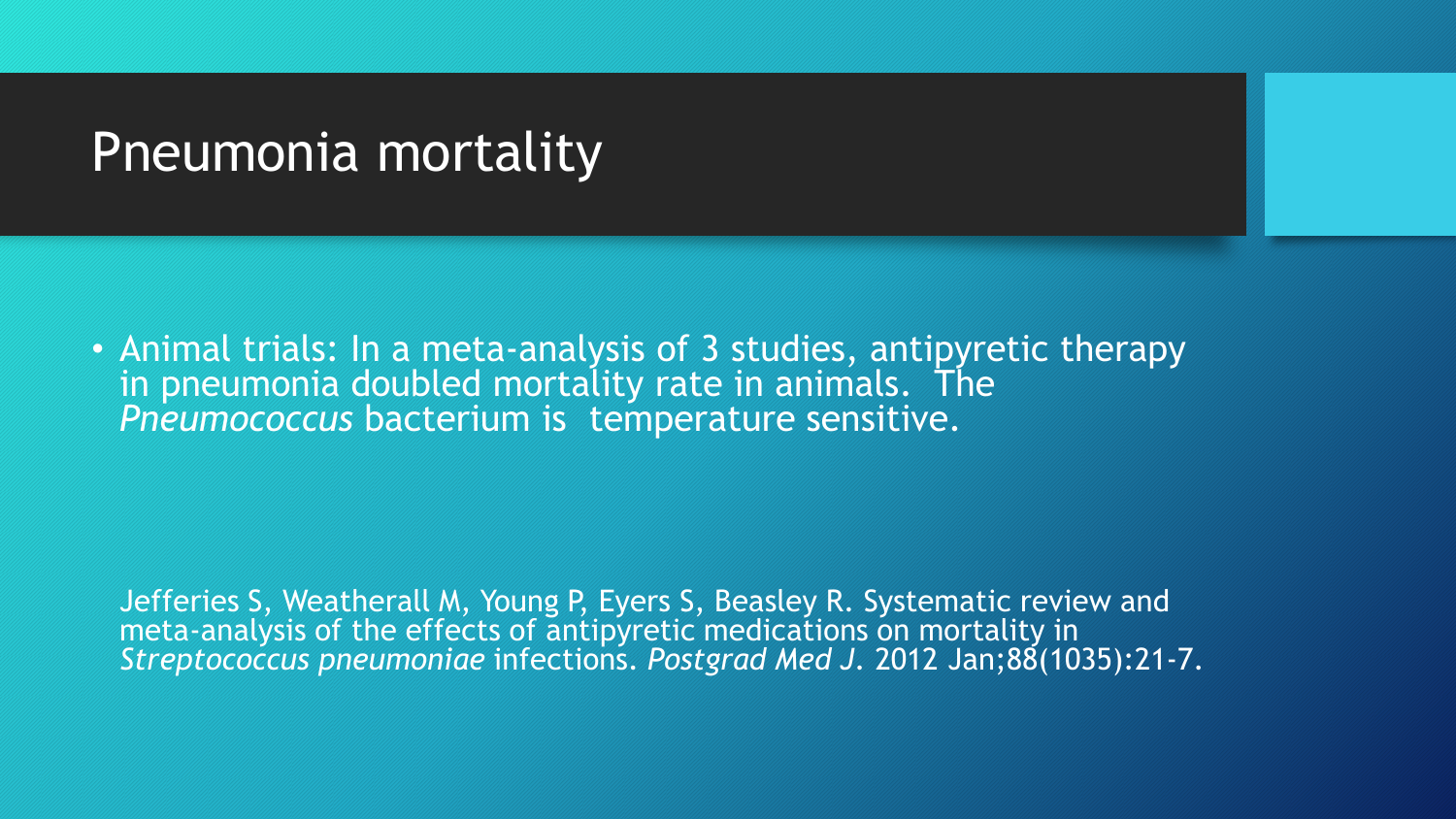#### NSAID and interferon response

• NSAID inhibit cyclo-oxygenase, which is essential for the production of the interferon response to viral infection, the primary defense against infection.

Pottathil R, Chandrabose KA, Cuatrecasas P, Lang DJ. Establishment of the interferon-mediated antiviral state: role of fatty acid cyclooxygenase. Proc Natl Acad Sci U S A. 1980 Sep;77(9):5437-40.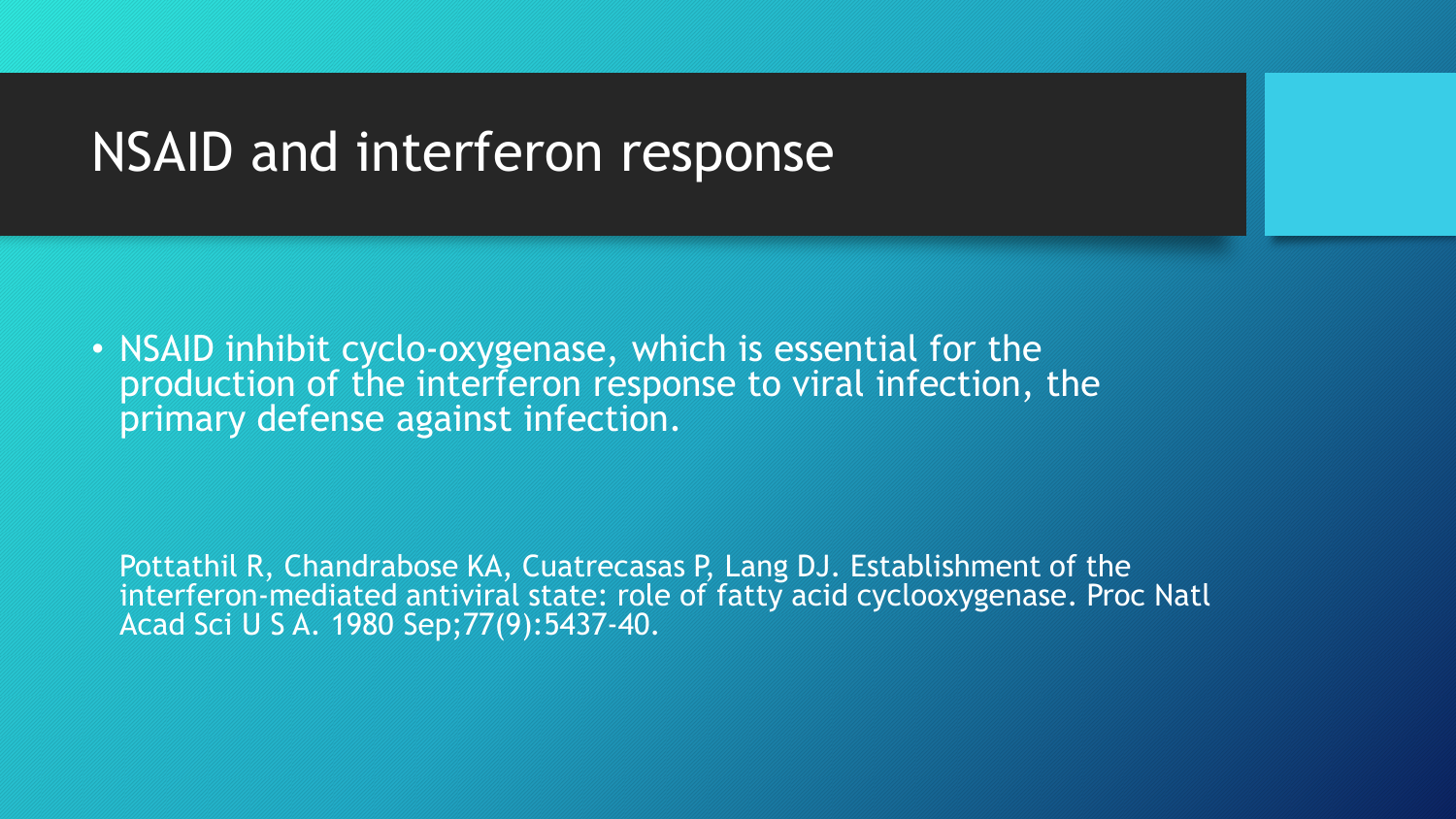#### Antibody response in humans

• Human trials of experimental rhinovirus infection treated with salicylates and NSAID. Lowering the fever with aspirin and acetaminophen suppressed antibody response and increased the severity of subjective symptoms. Ibuprofen had a strong similar trend (worse than placebo on every measure) but which did not reach statistical significance.

Graham NM1, Burrell CJ, Douglas RM, Debelle P, Davies L. Adverse effects of aspirin, acetaminophen, and ibuprofen on immune function, viral shedding, and clinical status in rhinovirusinfected volunteers. *J Infect Dis*. 1990 Dec;162(6):1277-82.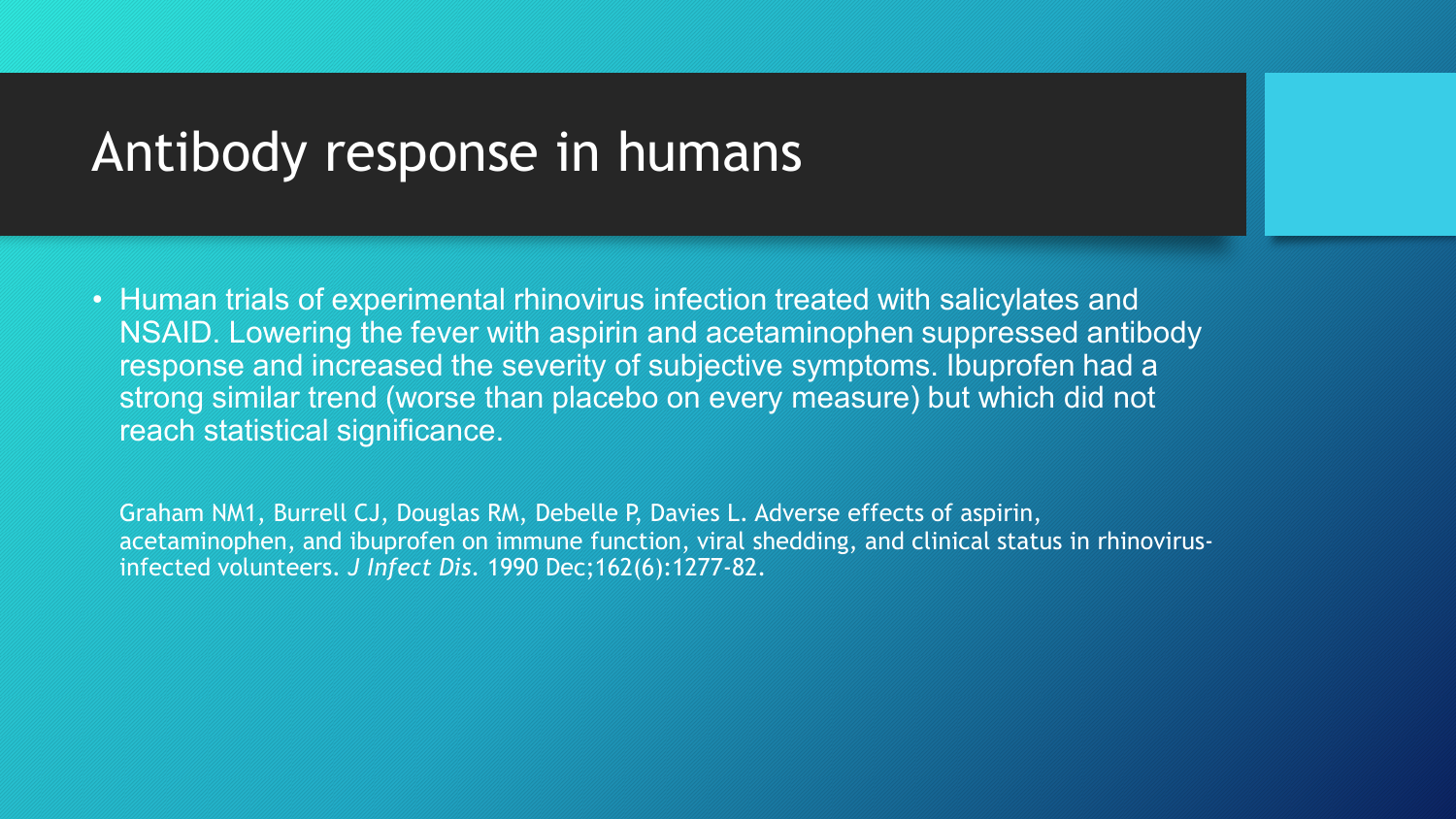# Duration of illness

- Patients with experimental infection with *Influenza* or *Shigella* were given aspirin or acetaminophen.
- "There was a striking correlation between antipyretic therapy and duration of illness in subjects infected with influenza A and Shigellá sonnei"
- Influenza:  $8.8 \pm 2.3$  days for drug group vs  $5.3 \pm 3.0$  days without drug; P<.001
- Shigella: 4.6  $\pm$  2.1 days with antipyretics vs 1.9  $\pm$  1.6 days without

Plaisance KI, Kudaravalli S, Wasserman SS, Levine MM, Mackowiak PA. Effect of antipyretic therapy on the duration of illness in experimental *influenza A*, *Shigella sonnei*, and *Rickettsia rickettsii*  infections. *Pharmacotherapy.* 2000 Dec;20(12):1417-22.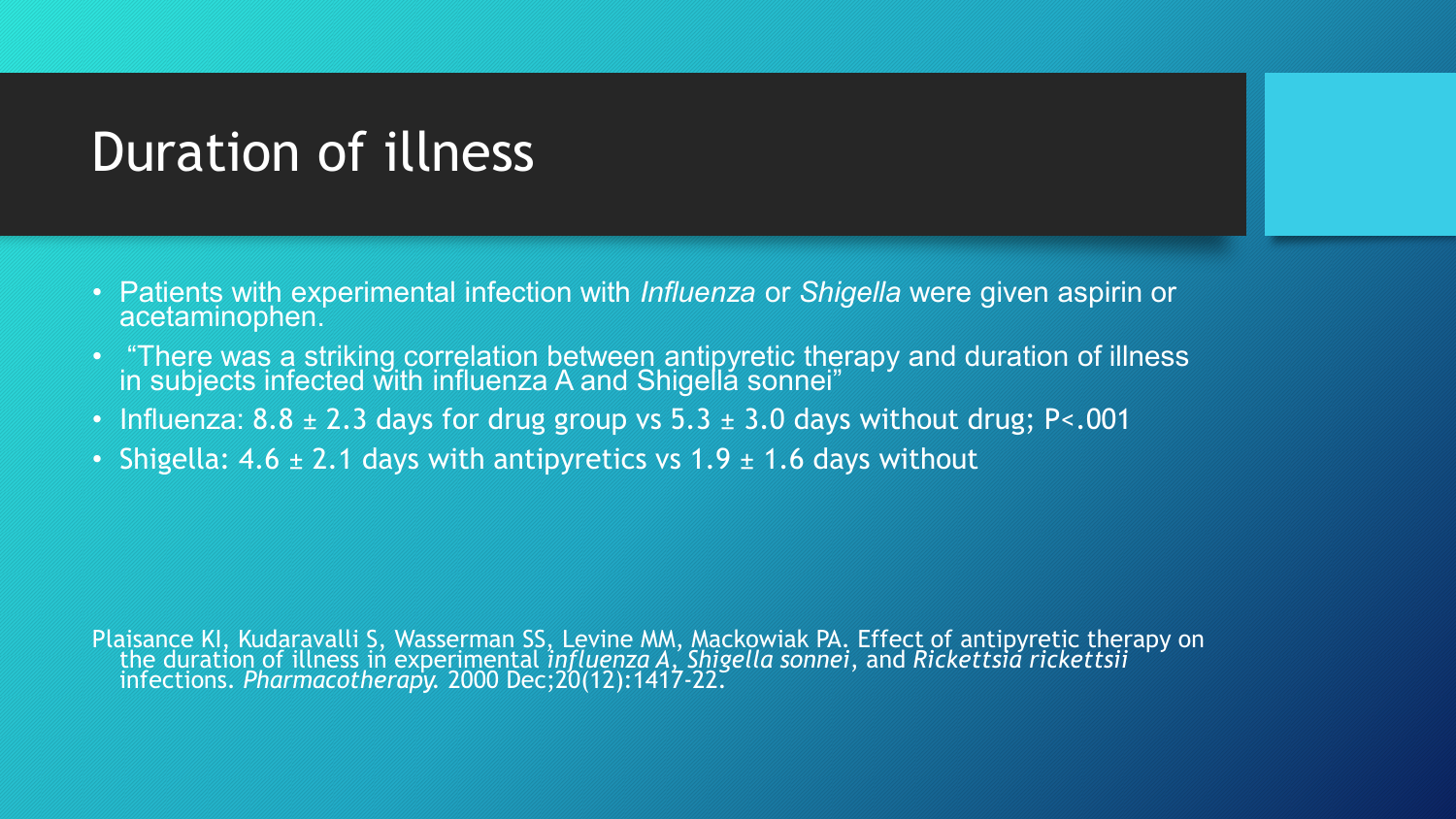#### Coronavirus reports

- An email from a colleague. Critical care doc at Vancouver Hospital reports that patients taking ibuprofen or ACE inhibitors more likely to progress to severe disease and mortality. Whether stating this from experience or medical news reports is not clear.
- The French authorities on 3/16/20 also issued a warning against using ibuprofen or other anti-inflammatory drugs for fever (they recommeñded paracetamol)
- The WHO, CDC and other organizations state that "there is no data" to support that ibuprofen or other NSAID promote a worse outcome specifically in COVID infection.
- "No data" means no one has formally measured this, which is not surprising in a three month old epidemic. See previous slides showing NSAID increasing viral shedding or severity or duration of disease.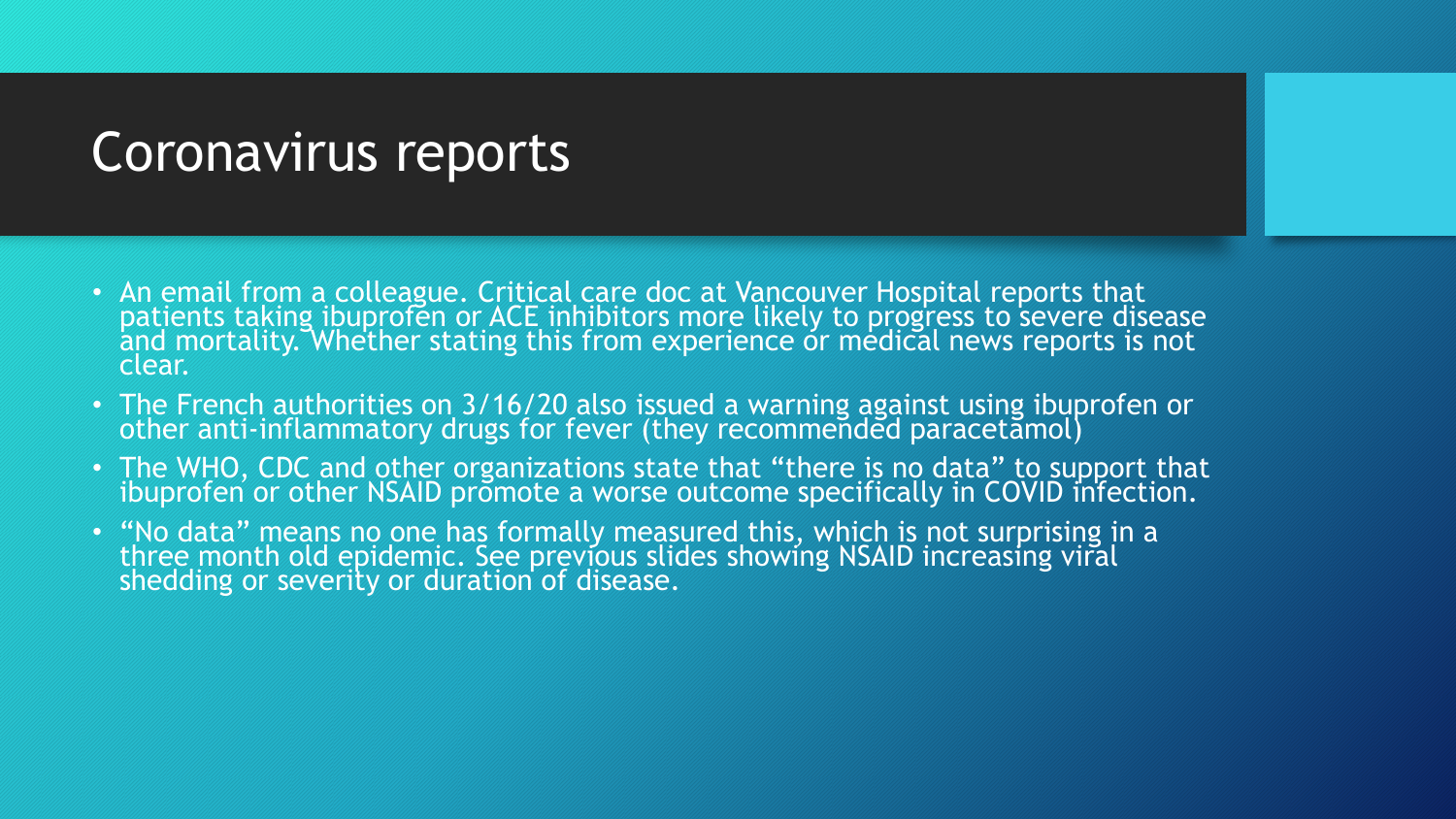# Ill effects of chronic suppression

- "Post viral syndrome"
- Collapse of vital structures
- Chronic fatigue
- "Lake Tahoe syndrome" and chronic fatigue.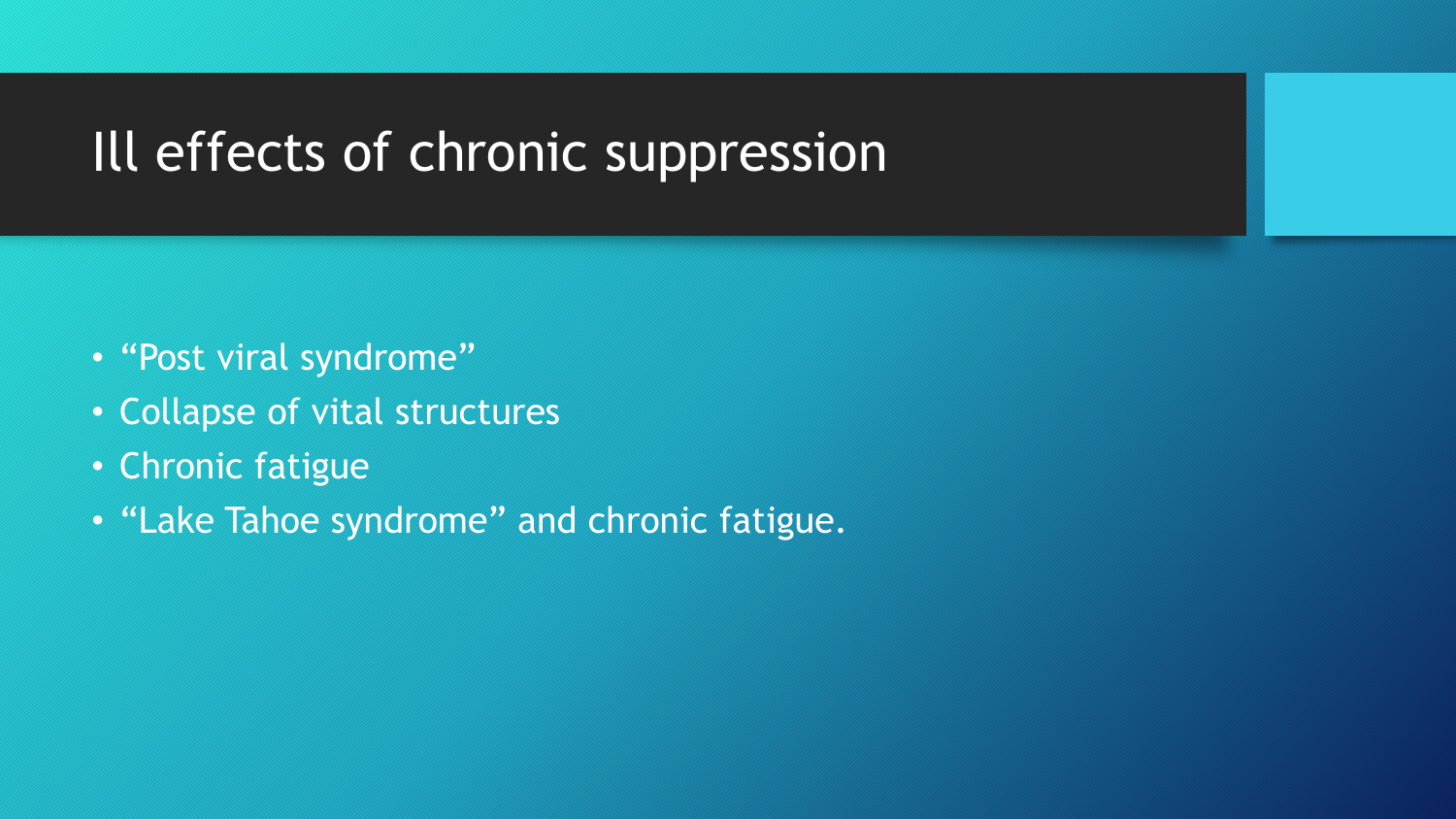# Stages of Fever

- 1. Set point elevated, cold and chills predominate
- 2. Set point peak, elevated pulse and temperature
- 3. Fluctuating set-point, cycling fever, sweating, and chills
- 4. Crisis and set point drop, sweating
- 5. Recuperation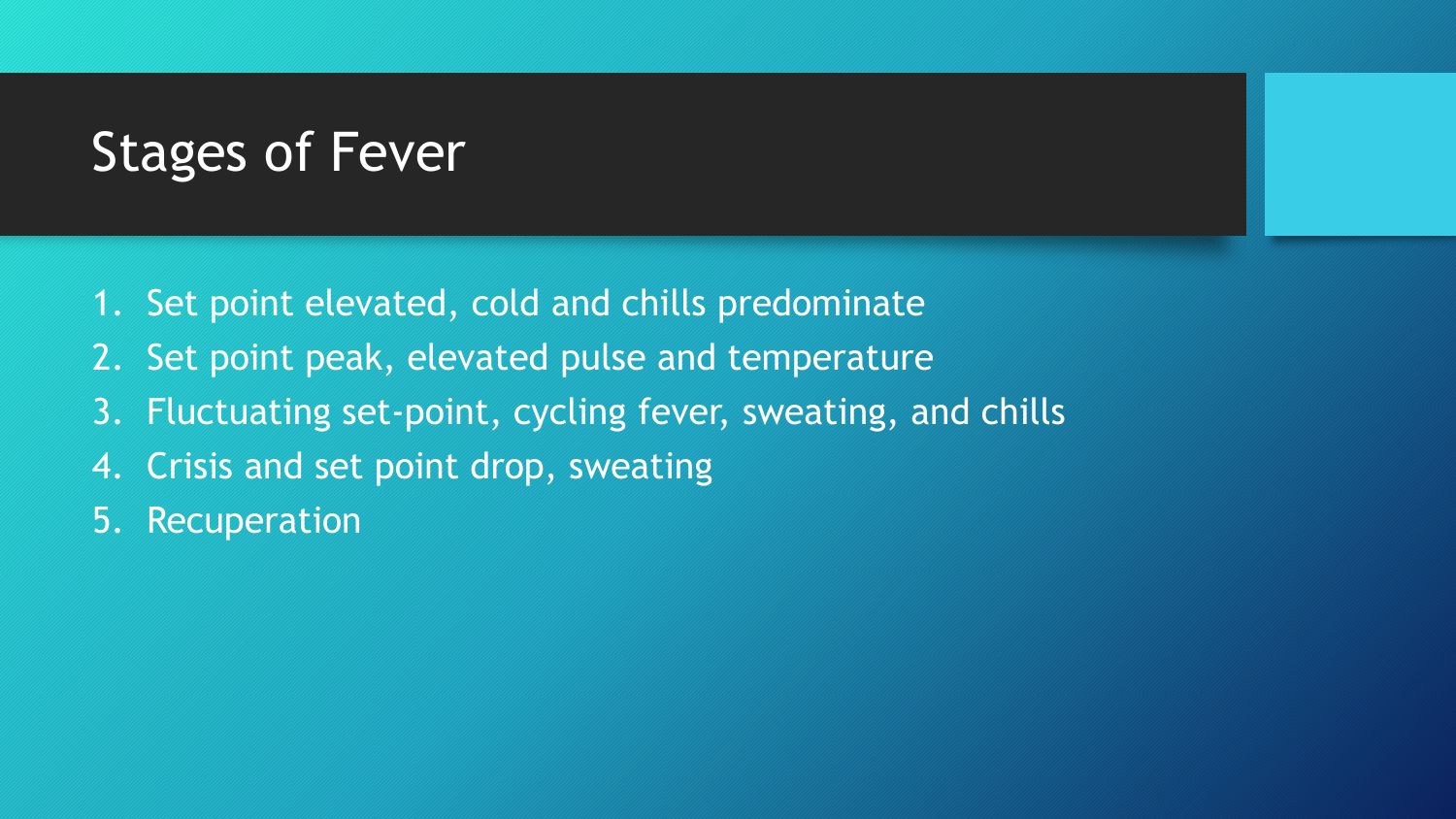#### First stage: Set point rising

- Because the body temperature is now below the set point, the subjective feeling is cold. Skin cold. Symptoms resemble hypothermia.
- Normal range actual body temperature, rising
- Feeling of cold, aversion to cold and wind.
- Shivering raises the metabolism and generates heat.
- Paleness. Closing of the pores to prevent sweating and heat loss.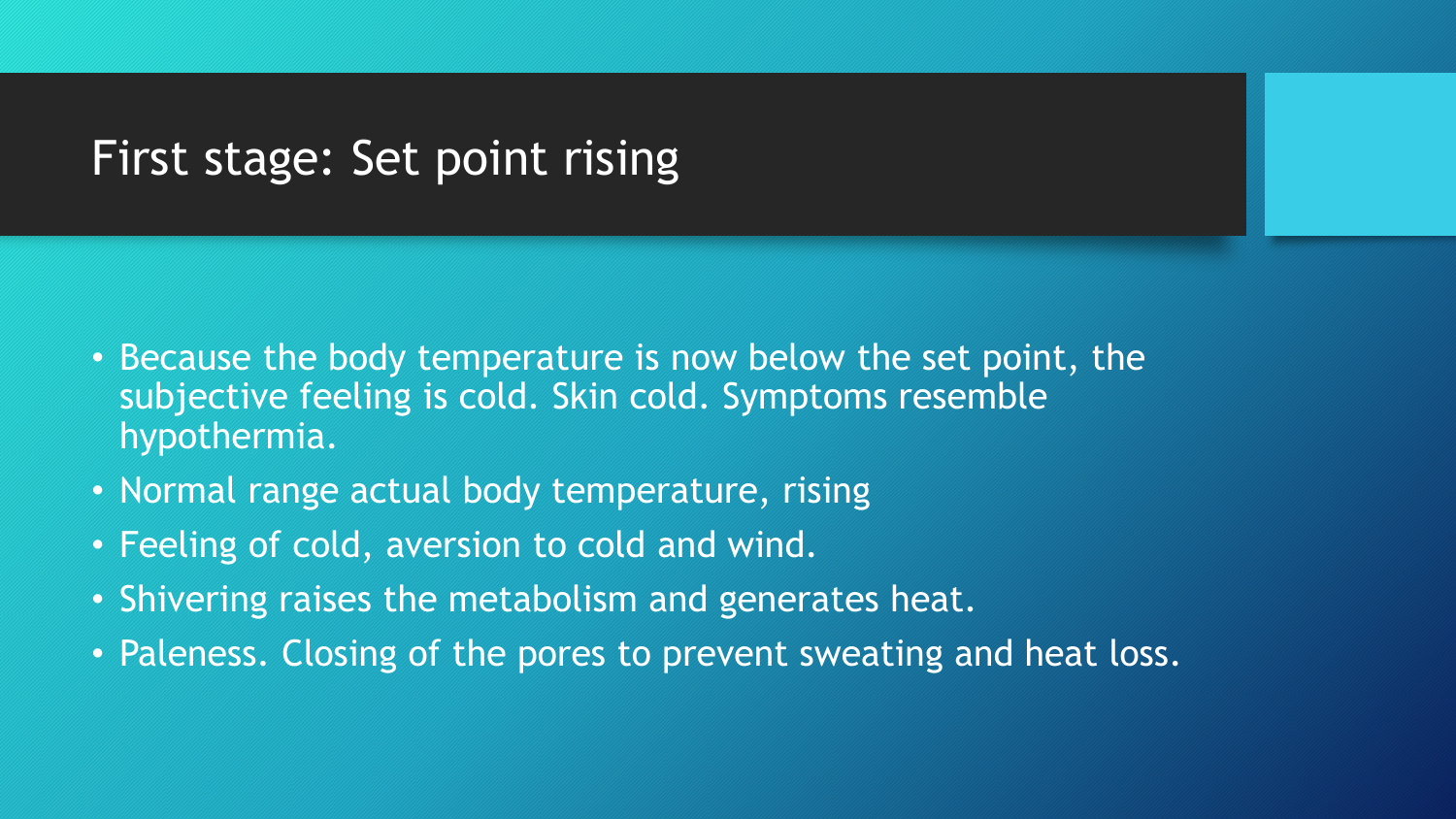## **Therapeutics**

- Complete rest.
- *Immediate fast.*
- Hot shower or bath.
- Rest in bed with covers.
- Hydrate. Hot drinks and teas.
- Stimulating (hot) diaphoretics.
- Capsicum 500 mg. Cinnamon 5-10g. Fresh Ginger 3-10g. Osha 3- 10g Garlic, onion, scallions 3-10g.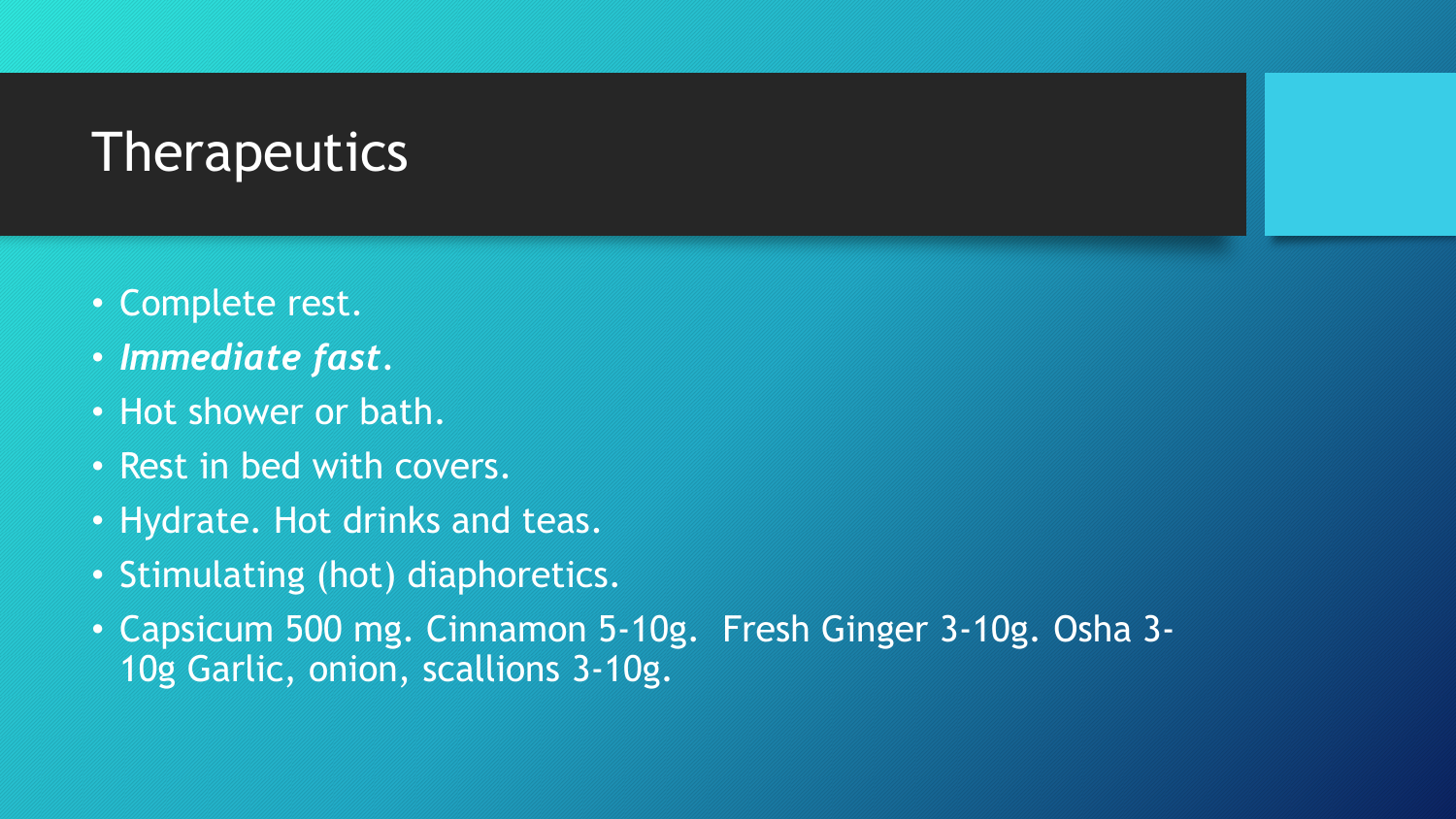### Modified Composition Powder

- Myrica Bayberry 32 parts
- Zingiber Ginger 32 parts
- Asclepias Pleurisy root 32 parts
- Hydrastis Goldenseal 8 parts
- Capsicum Cayenne 1 part

Take as tea. 1 oz to a pint of boiling water. 2-4 ounce dose.

Support when chills are present. The original formula of Thomson contained the astringent Abies, and the very hot Eugenia. It was found to be too hot and dry for many patients, Thomson and his successors modified it. This is the formula of Wm Cook around 1869 and used frequently in Physiomedicalism after that.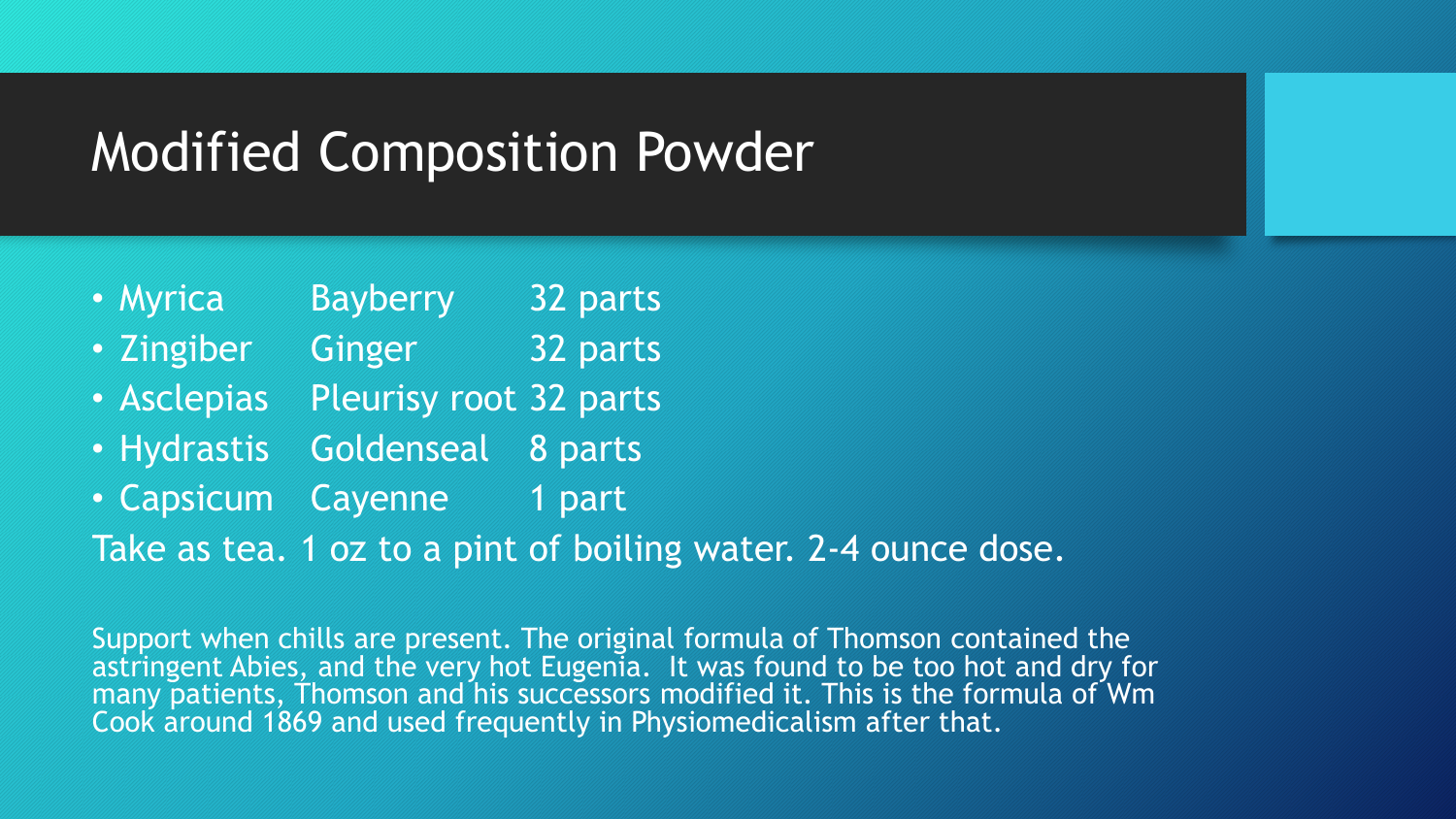# British modification of Composition formula

- Myrica 4 oz.
- Cardamom 4 oz.
- Pinus can. 2 oz.
- Zingiber 2 oz.
- Dioscorea 1 oz.
- Capsicum 2 drams

Tinctures. Deliver in warm medium. Dose: 1-4 drams.

This is the formula of W. Burns Lingard of Great Britain, who had a 50 years career that spanned the 1918-1919 influenza pandemic.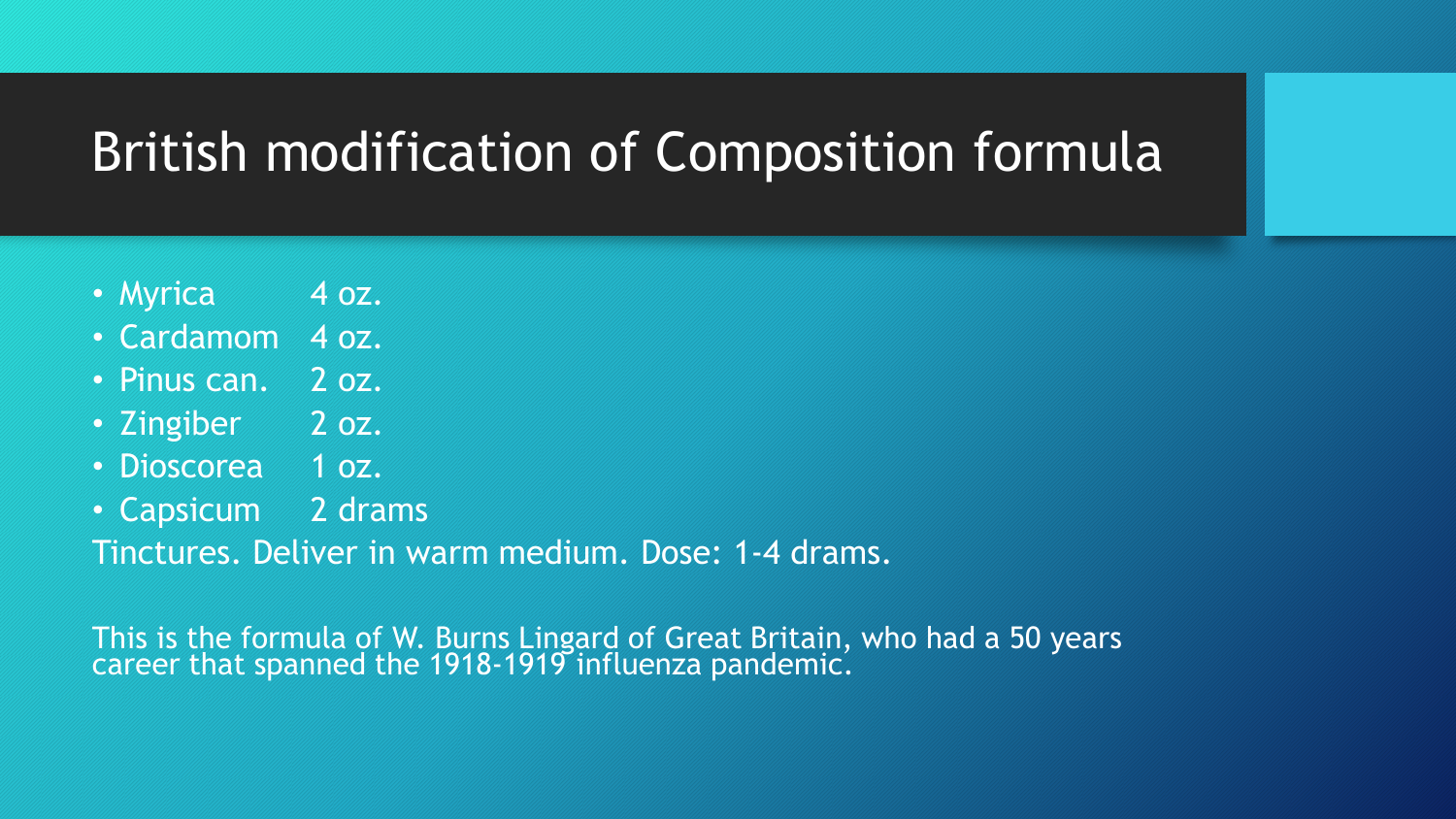# Fasting and Ghrelin

- Secreted by the gut wall of the stomach, small intestine, and large intestine when empty
- Has systemic anti-inflammatory effects
- May act as selective Cox-2 inhibitor
- Has febrifuge effects
- Promotes autophagy in the system and locally in the gut
- **One basis for traditional aphorisms to fast during fever, and for traditions or herbal emesis and catharsis in febrile illness.**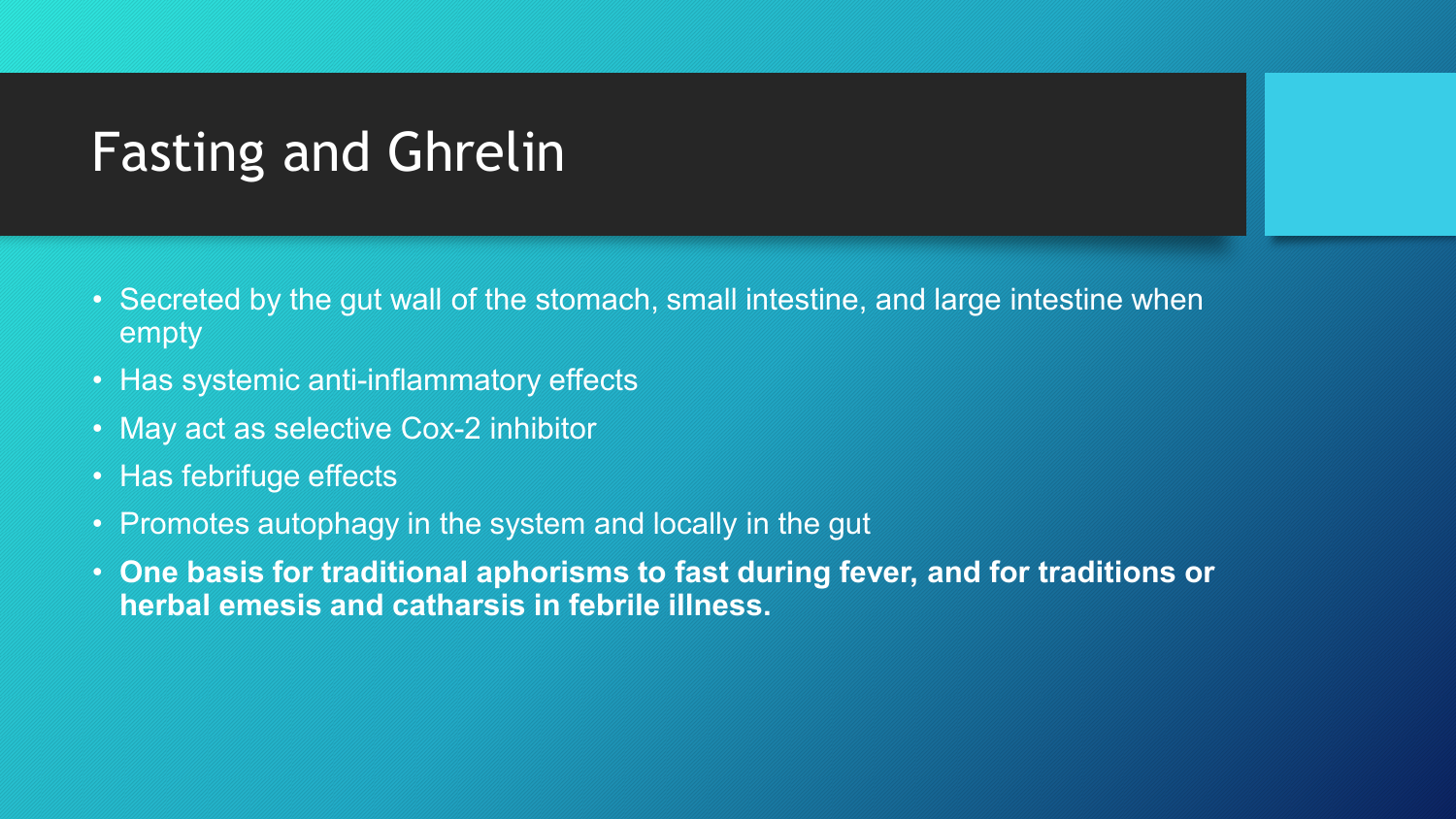# Second Stage: Peak fever

- Normally 102-104. "A good working fever." May be 2 degrees lower in elder.
- Optimizes antibody production.
- The skin hot and dry.
- Patient may not feel hot.
- Pulse fast.
- Patient is drowsy.
- Muscles ache due to elevated cytokines. Tissue of long muscles is broken down to make amino acids available for immune component manufacture and tissue repair.
- Gut motility decreases and the natural appetite disappears.
- Blood concentrations of iron and zinc are reduced (denying food to pathogens).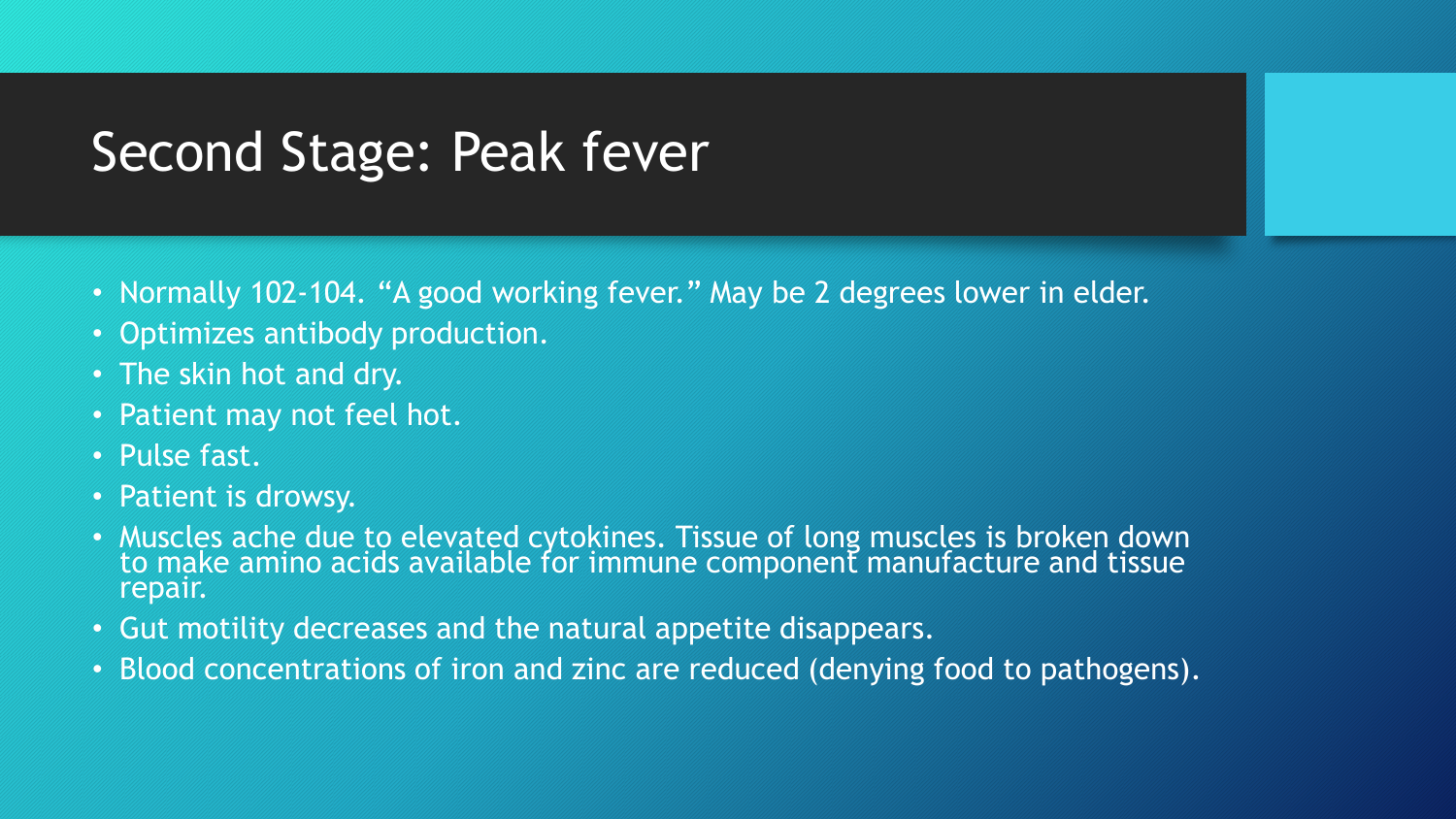## **Therapeutics**

- Rest, well ventilated room, but no draft. Continue fast until fever falls below 99 degrees.
- Emphasize physical and mental comfort of patient.
- Avoid sour flavors and astringents.
- Melissa water.
- Tepid or cool water and drinks.
- Cooling and relaxant diaphoretics
- *Mentha; Mentha/Achillea*
- *Eupatorium, Sambucus, Verbena*.
- Sedative relaxants; *Scutellaria* tea, *Pedicularis*, *Actaea*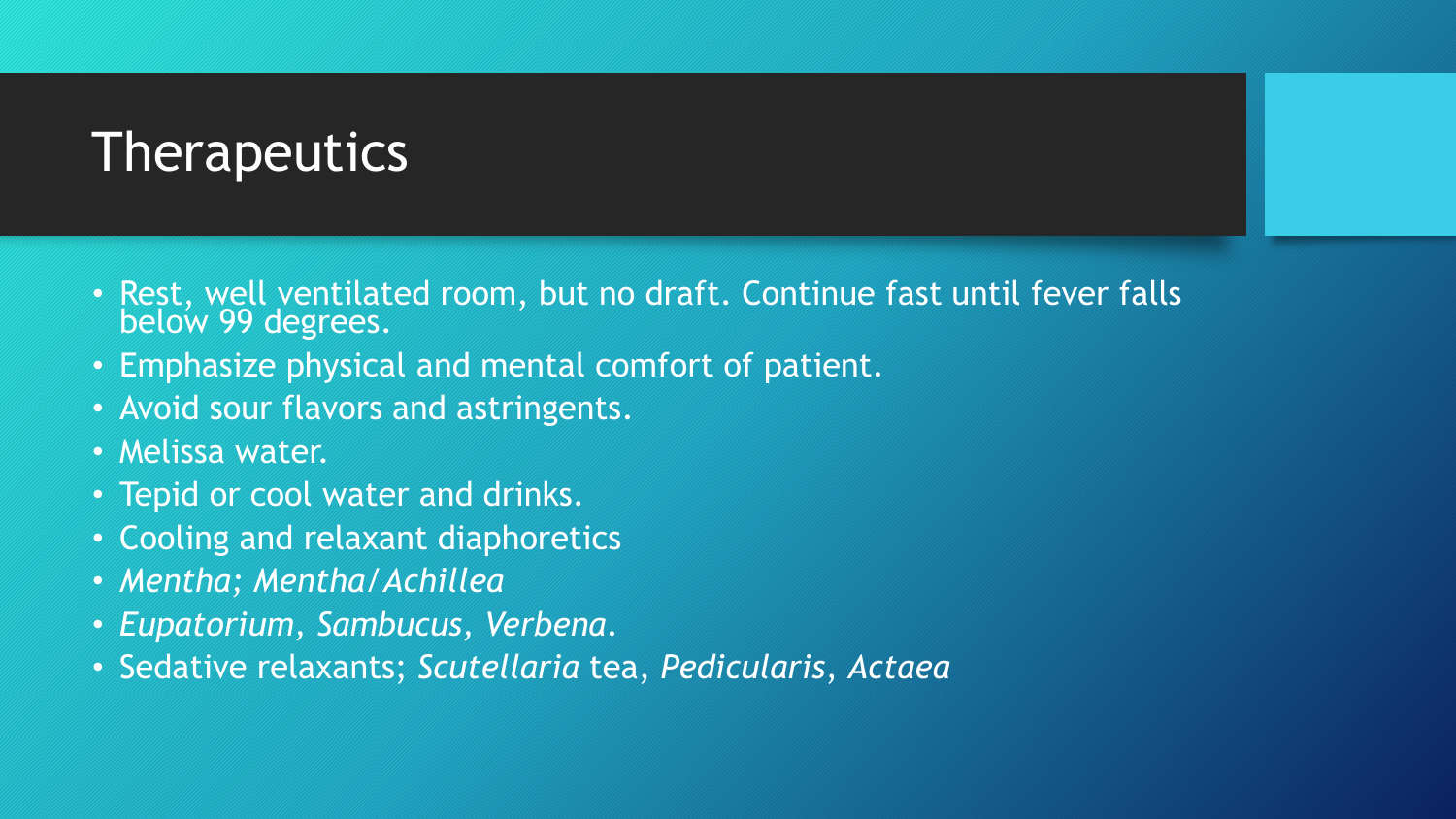# Classic flu formula from Great Britain

| · Achllea                                        | Yarrow         | 4 parts |
|--------------------------------------------------|----------------|---------|
| · Mentha pip.                                    | Peppermint     | 3 parts |
| · Angelica arch                                  | Angelica       | 2 parts |
| · Sambucus flower                                | <b>Elder</b>   | 2 parts |
| • Eupatorium perf.                               | <b>Boneset</b> | 1 part  |
| 1 oz to pint of boiling water. Take 1/2 cup each |                |         |

This is the formula of W. Burns Lingard, medical herbalist in England, who used this during the 1918-1919 flu epidemic. Along with other treatments, he says he<br>dispensed more than 15,000 bottles of medicine during that pandemic, and never lost a patient to flu or pneumonia.

 $3 - 4$  hours.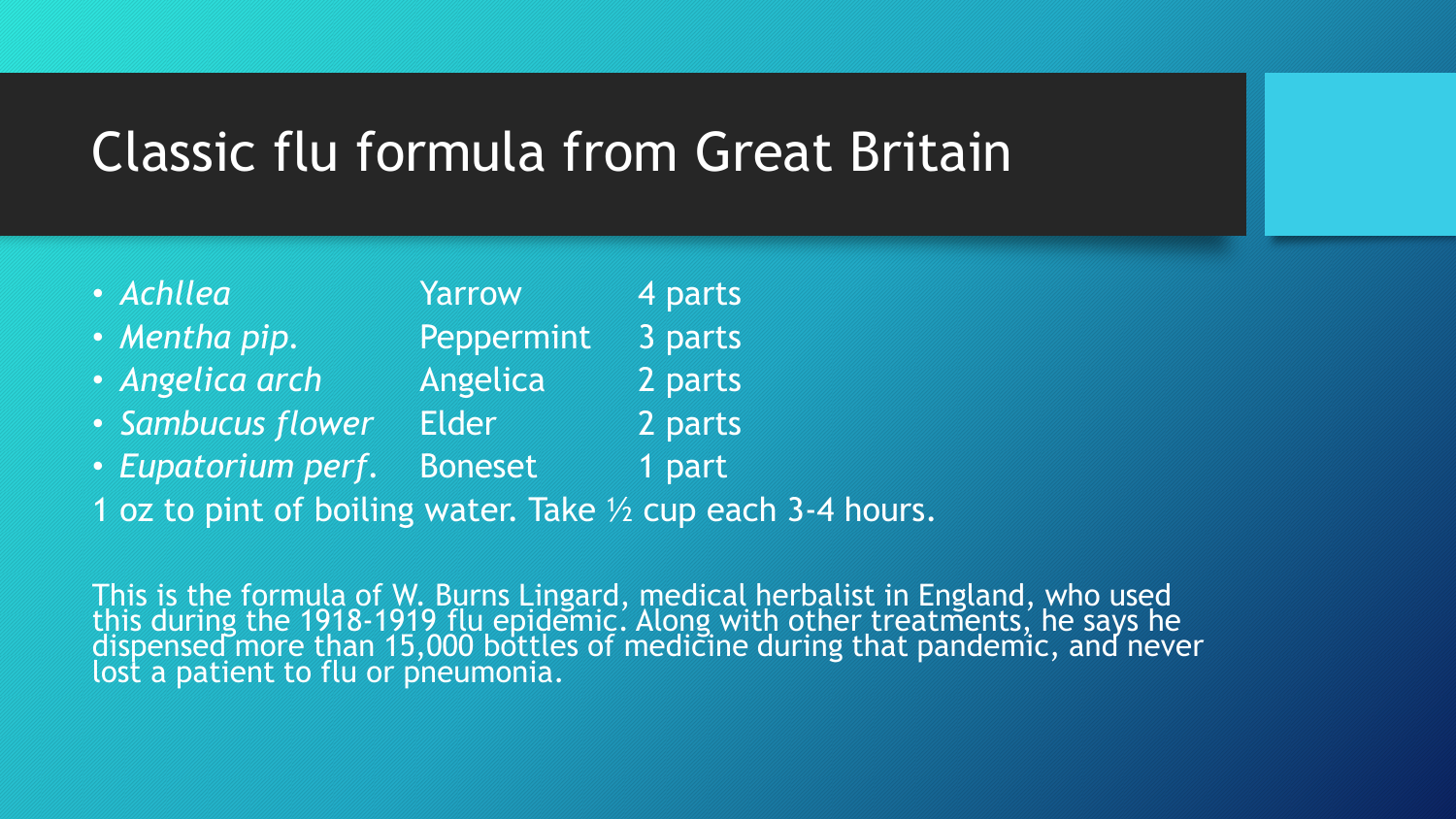# British formula for Pneumonia

| • Populus bud (Balm of Gilead)                     | 60 drops    |
|----------------------------------------------------|-------------|
| • Composition tincture (see previous)              | 30 drops    |
| • Asclepias                                        | 15-30 drops |
| • Senega (substitute Osha)                         | 10-drops    |
| • Deliver in Flu formula (see previous) 1-2 drams. |             |

Another formula of W. Burns Lingard. He states 50 years of clinical practice without losing a patient to influenza or pneumonia, including during a robust practice during the 1918- 1919 Influenza pandemic.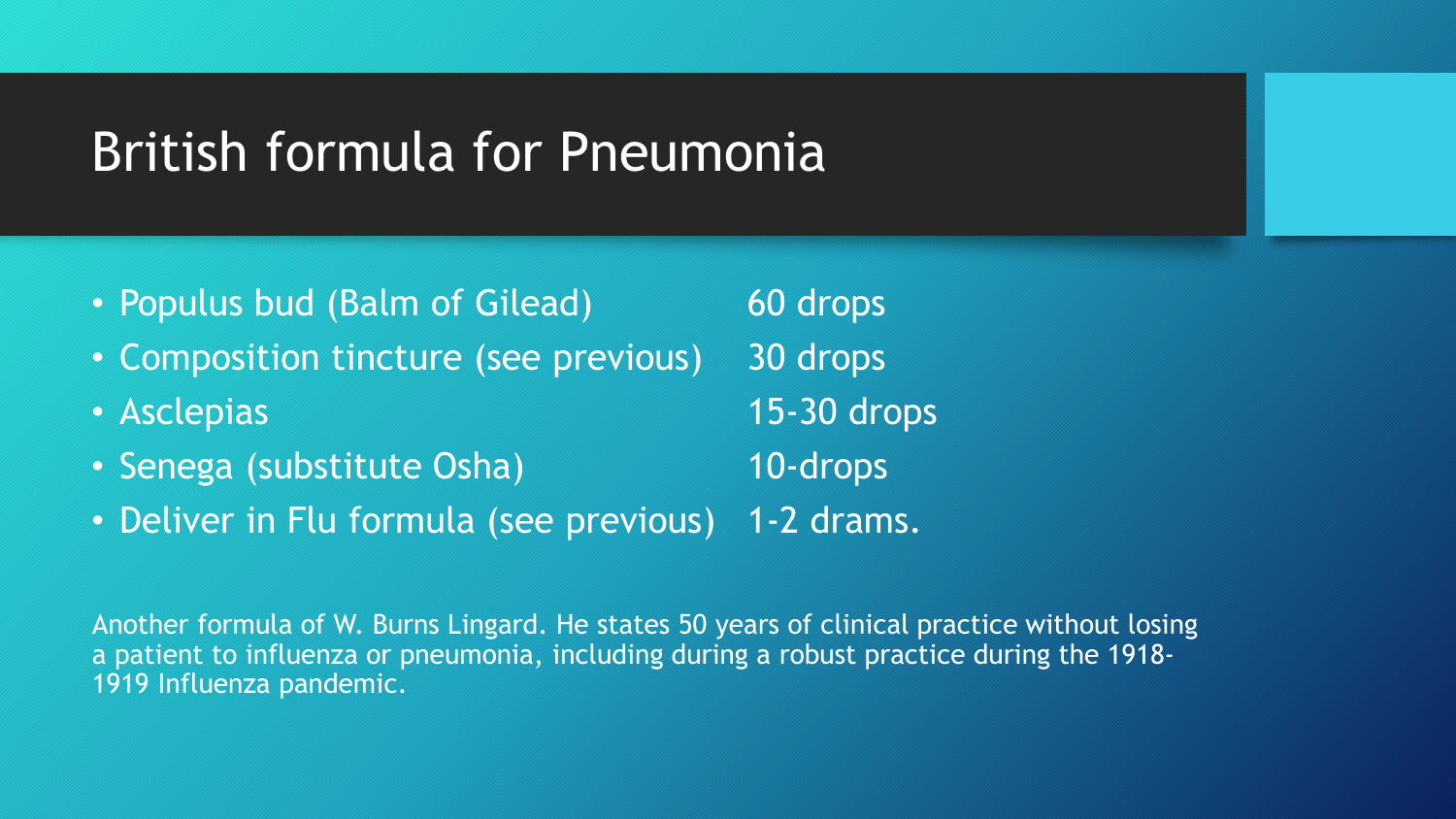# Third stage: Intermittent fluctuations

- Diurnal fluctuations 6AM to 6PM.
- Diurnal fluctuations with cytokine waves.
- Day to day fluctuations over time with cytokine storms.
- Alternating cycles of fever, sweating, and chills.
- May develop food cravings, often for harmful foods.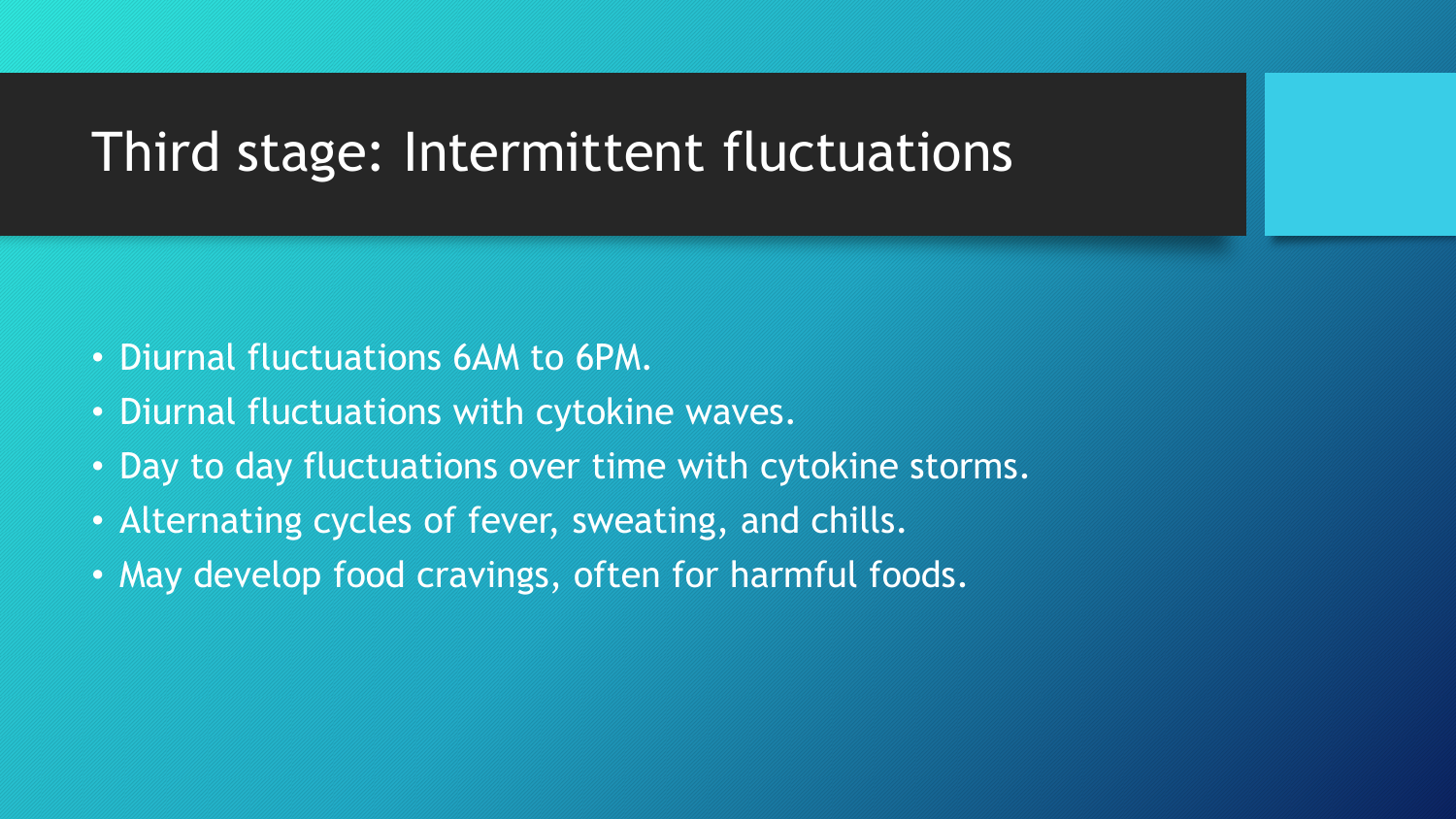### **Therapeutics**

- Continue strategies already in place.
- Use moderate relaxant diaphoretics in formulas with mixed stimulant and relaxant effects.
- Keep patient warm when chilled.
- Intermittent short hot showers followed by warm blankets.
- Do not get out of bed too soon.
- See Lingard flu formula, or historical formulas with mixed herbal actions in following section.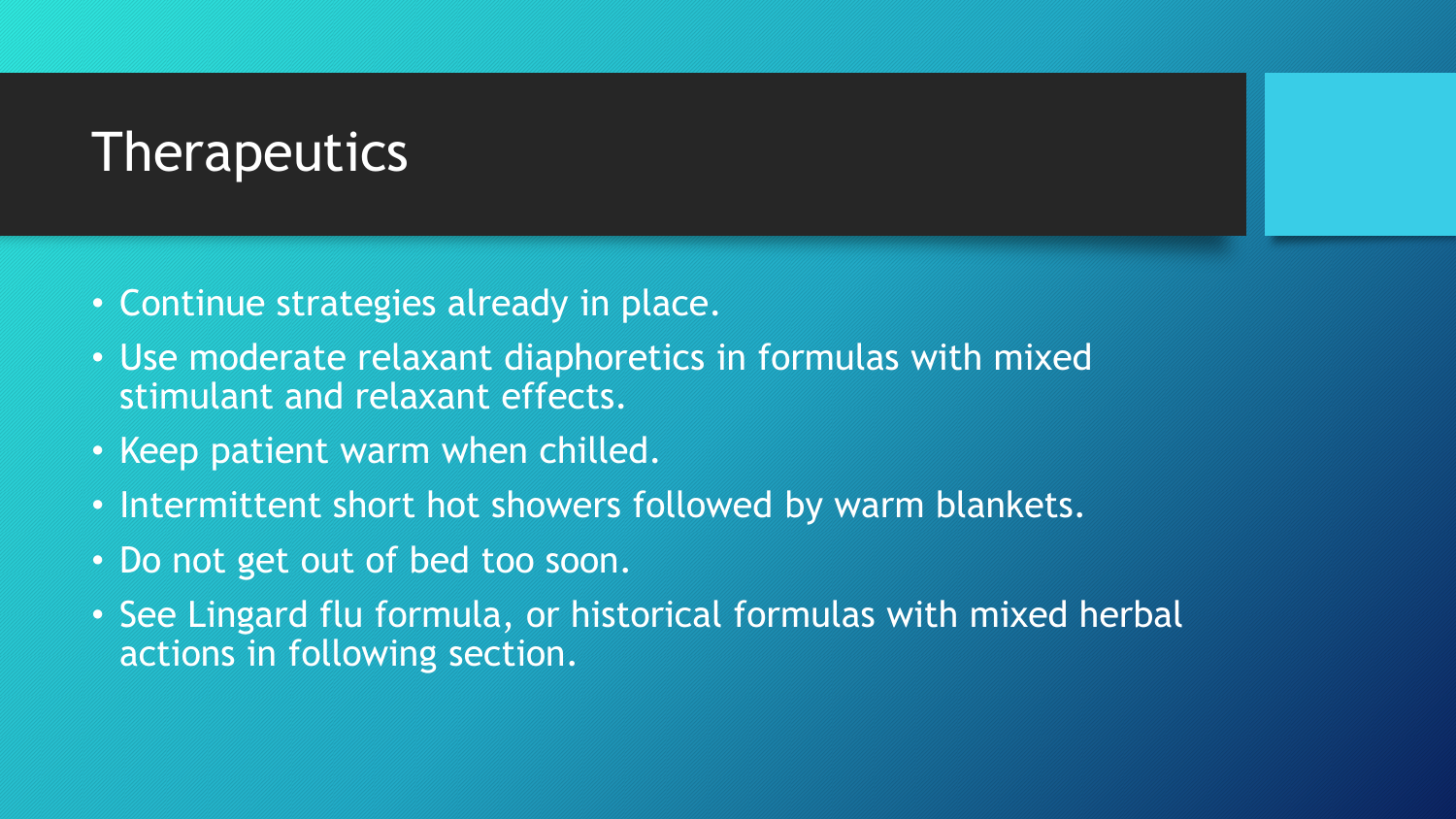# Caution on diaphoretics

- Overdose, prolonged use, or inappropriate use may deplete the vitality and promote dehydration
- Caution in depleted or already dehydrated patients.
- Avoid driving excessive perspiration
- The purpose is to encourage *ventilation* not perspiration.
- "Only until normal moisture of the skin is attained"
	- William Cook Physiomedicalist
- "Intake of these herbs should be discontinued immediately when the desire therapeutic results are attained"
	- Chen and Chen. Classical Chinese.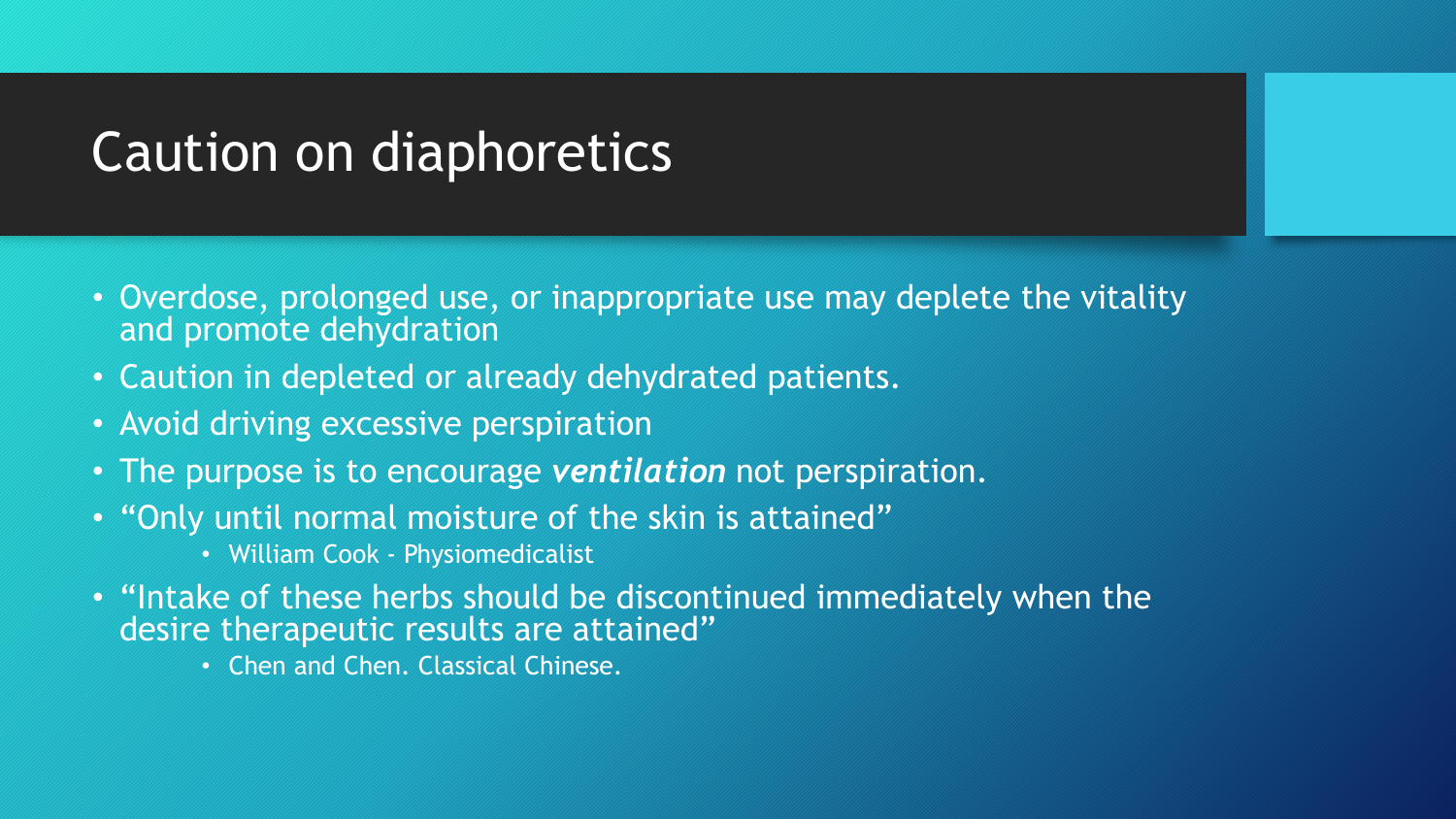# Fourth stage: Crisis and fall

- The set point falls.
- Drop may be abrupt, gradual, or in stages
- Feelings of heat
- Sweating may "soak the sheets."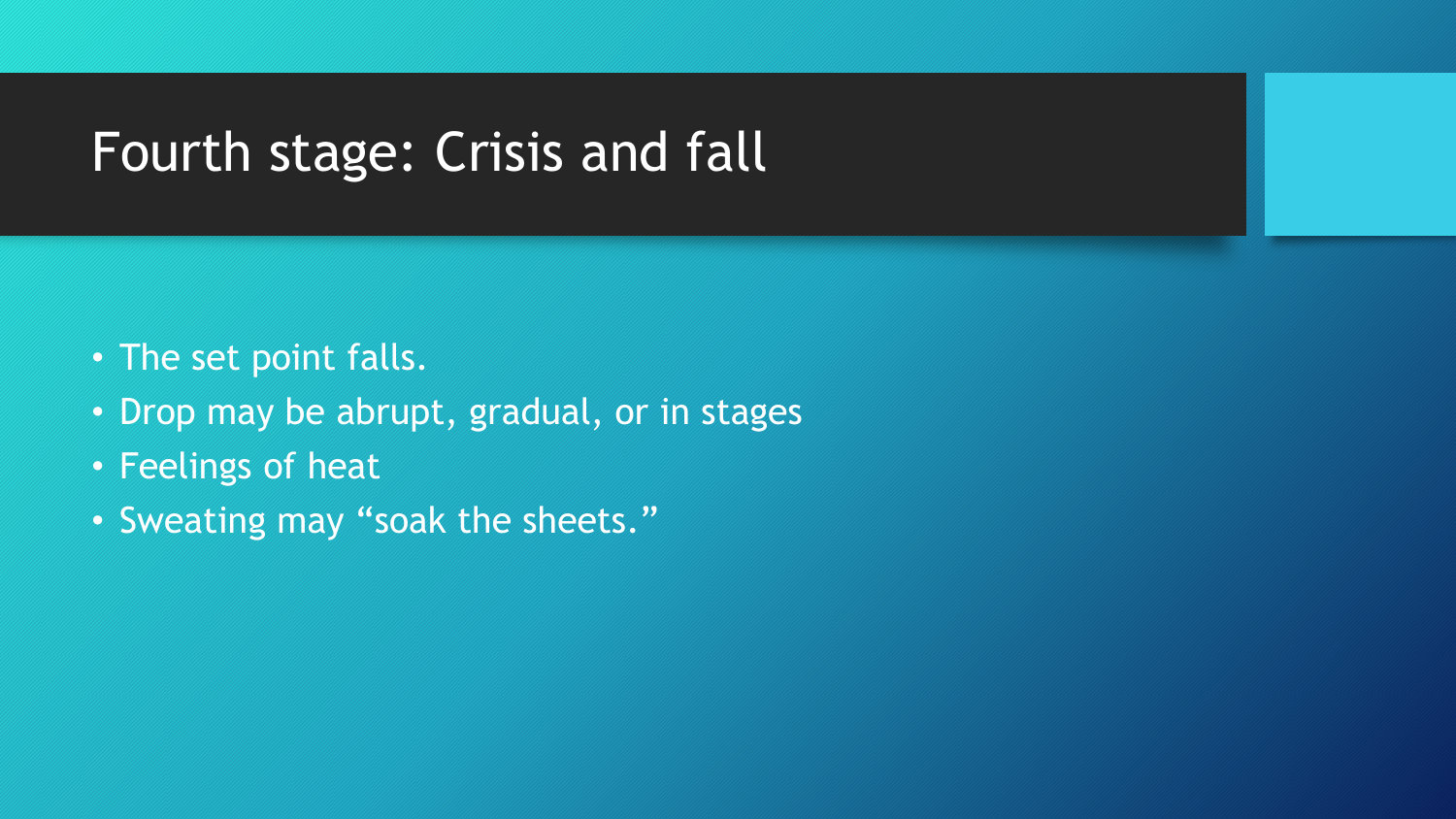# **Therapeutics**

- "If it ain't broke don't fix it."
- Rest
- Hydrate
- Avoid chill
- Support elevated body temperature
- *Do not get out of bed too soon*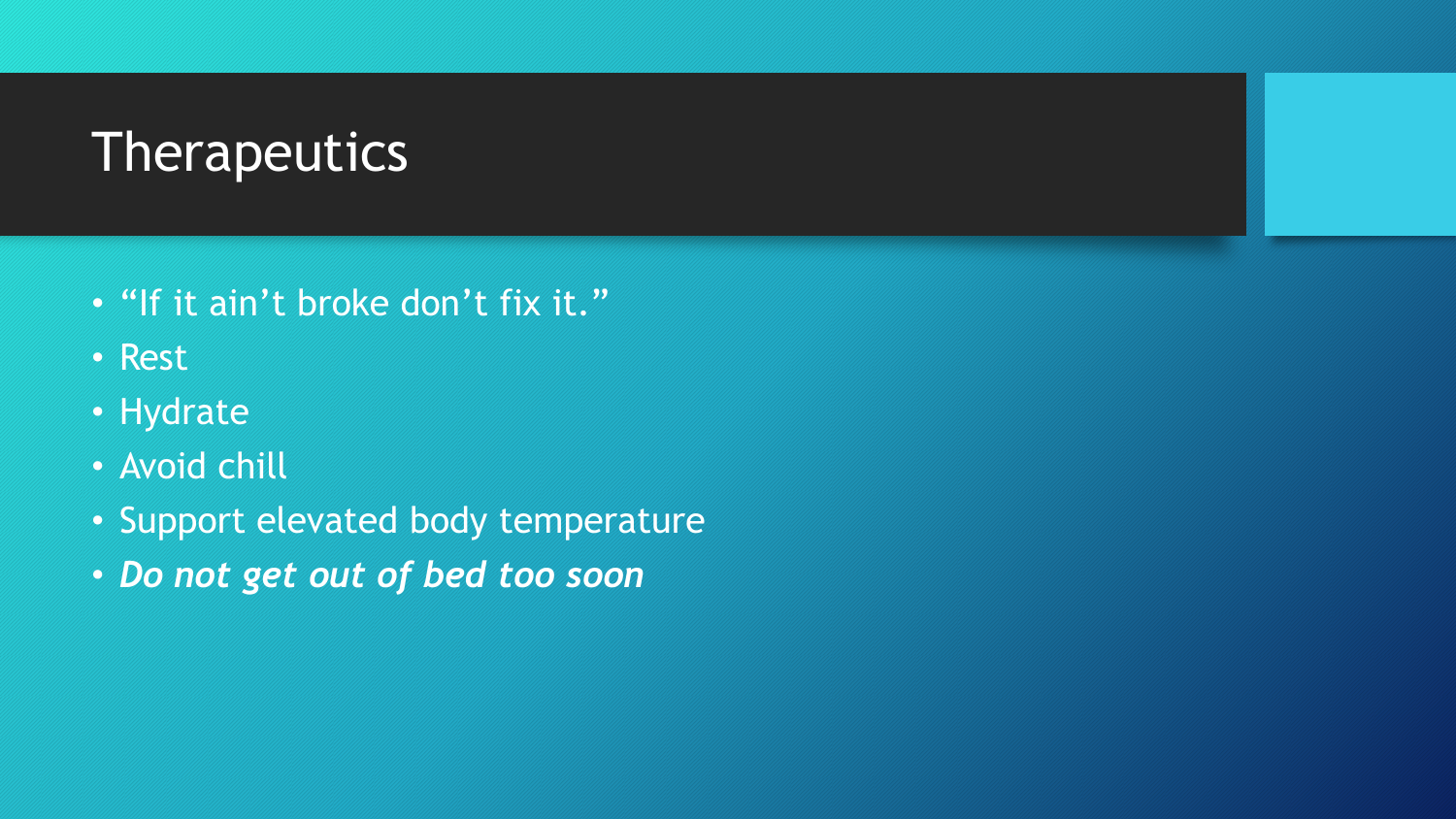#### Its not over till its over

- Influenza specifically has a seven day cycle.
- The fever may pass and the condition appear to be resolved after 2-3 day.
- See previous, cytokine surges recur again on day 4-6.
- 1918 retrospective study at Johns Hopkins: "Those who went to bed the earliest, stayed the longest, and had the best nursing care were most likely to survive."
- The normal cycle is not well defined in COVID-19, but symptoms often return after appearing to be gone, and in serious cases a crisis point requiring hospitalization is often seen around day 10. Rest should continue at least 10 days from onset of symptoms.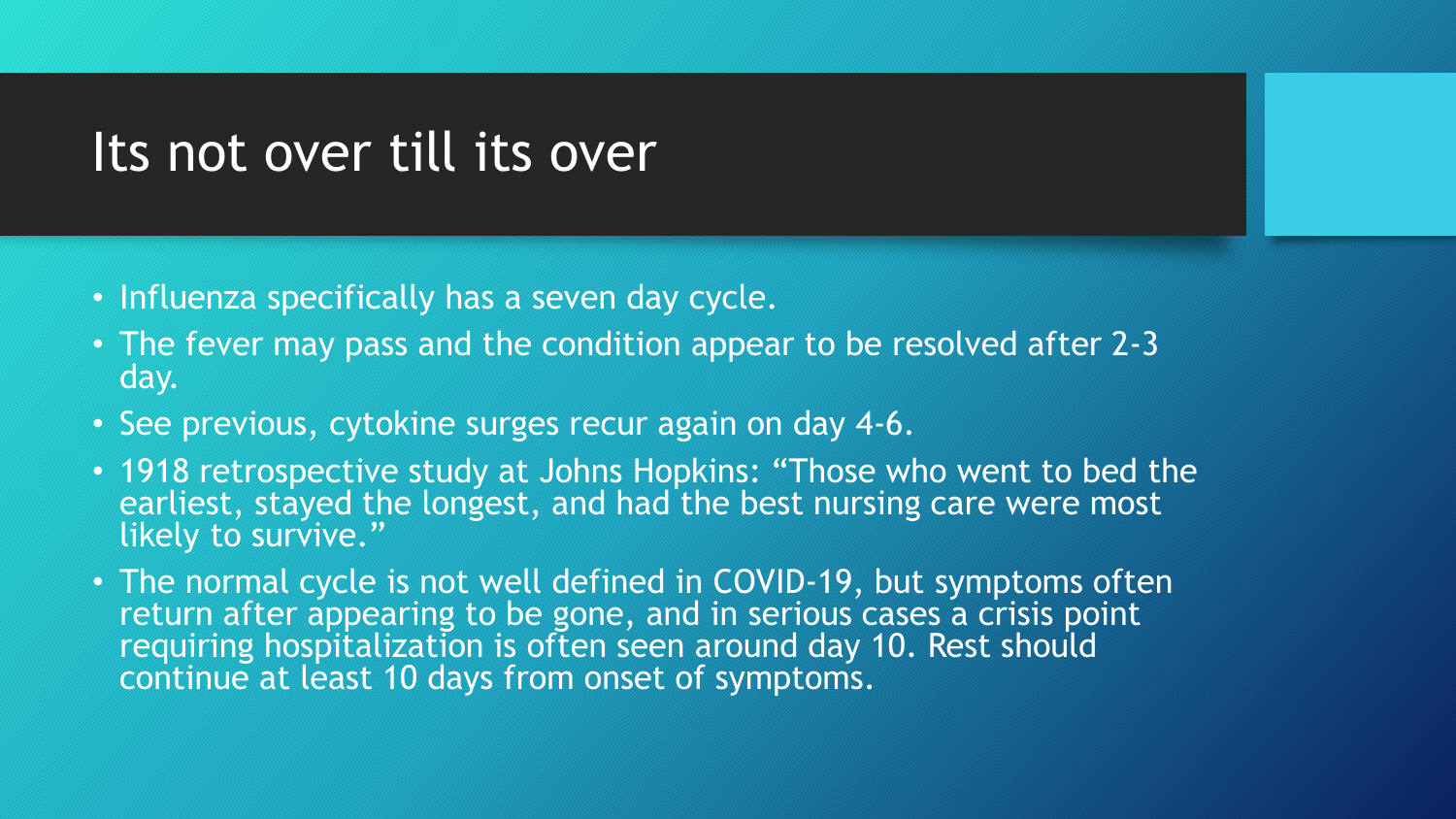# Fifth stage: Recuperation

- Weakness, weak pulse
- Fast thready pulse
- Light headedness, dizziness
- Thirst.
- Possible alternating feelings of hot and cold.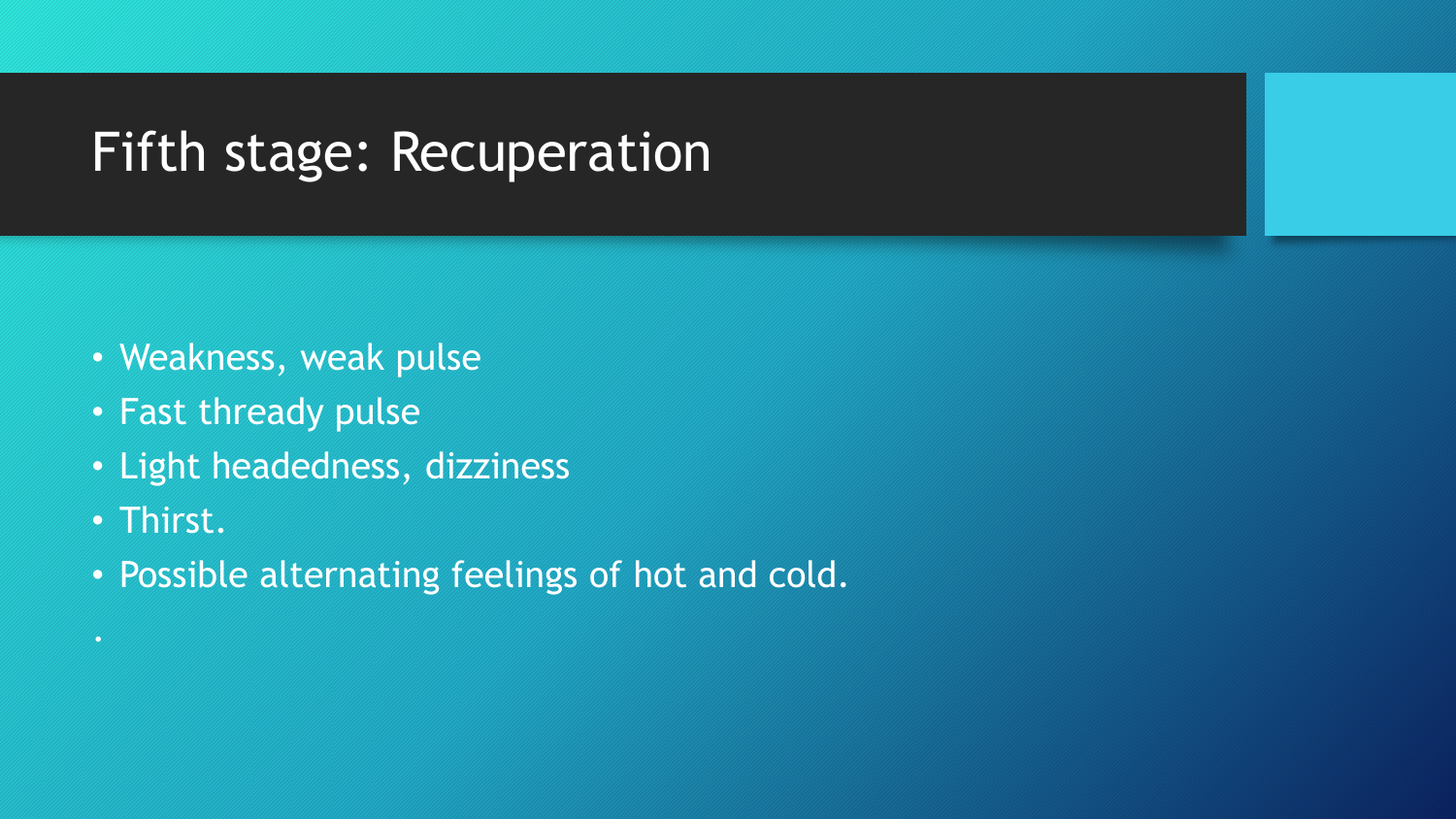## **Therapeutics**

- Wait for natural hunger to return.
- Rest. Do not go back to work too soon.
- Demulcent foods and drinks. Fruit. Soups. Easily digestible stews. Seaweeds.
- Replenish omega-3 fatty acids.
- Althea water. *Althea* 3 with *Ulmus* 1 and *Glycyrrhiza* 1
- *Asparagus* (shatavari) and *Lycium* tea.
- Mild bitter tonics sparingly. *Populus* or *Salix.*
- This stage at least the length or double the length of the actual fever, possibly longer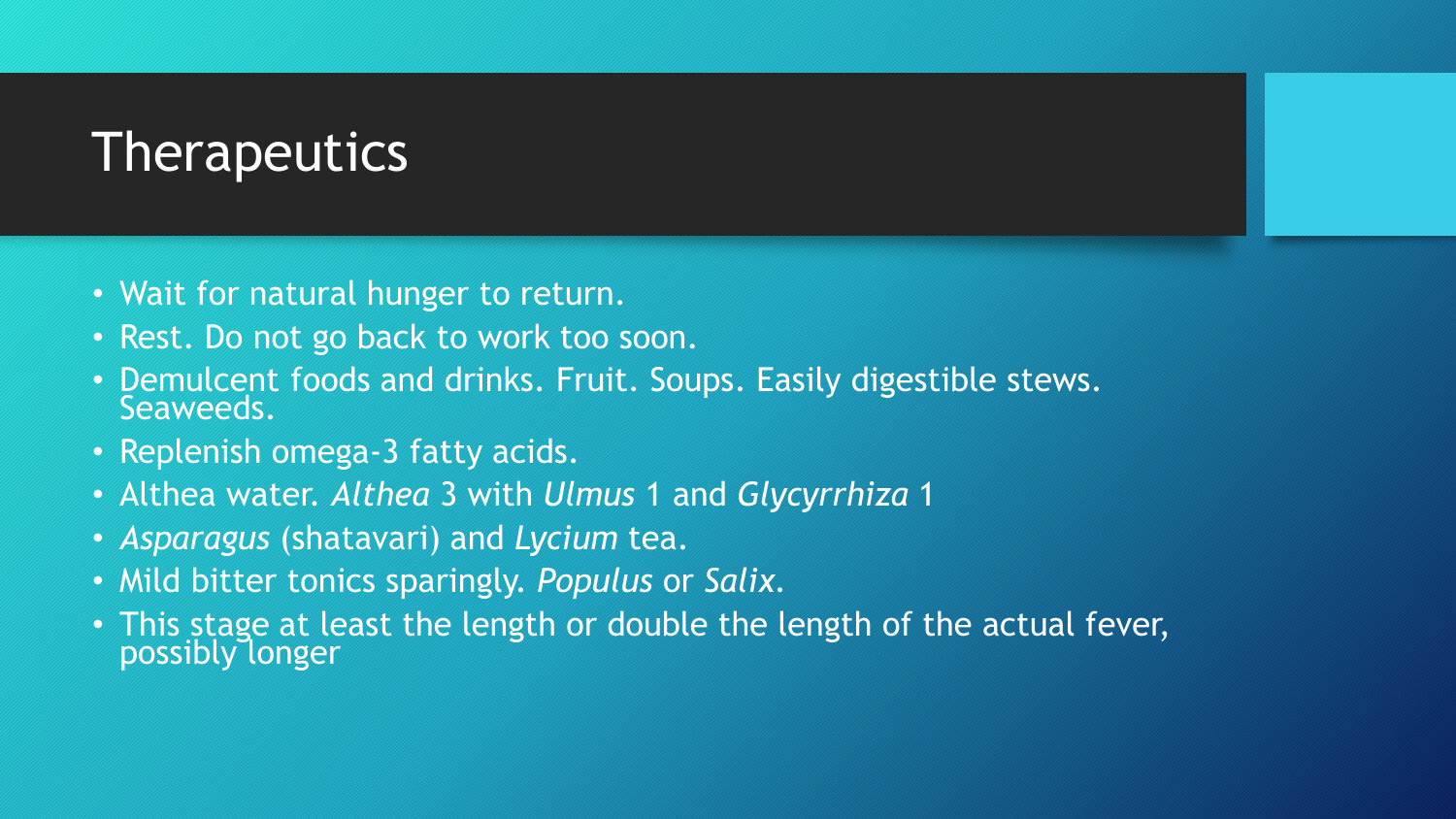# Relaxant diaphoretics

- *Eupatorium*, warm tea
- *Sambucus*
- *Verbena spp.*
- *Asclepias tuberosa*
- *Lobelia*
- *Dioscorea villosa*
- *Corallorhiza spp*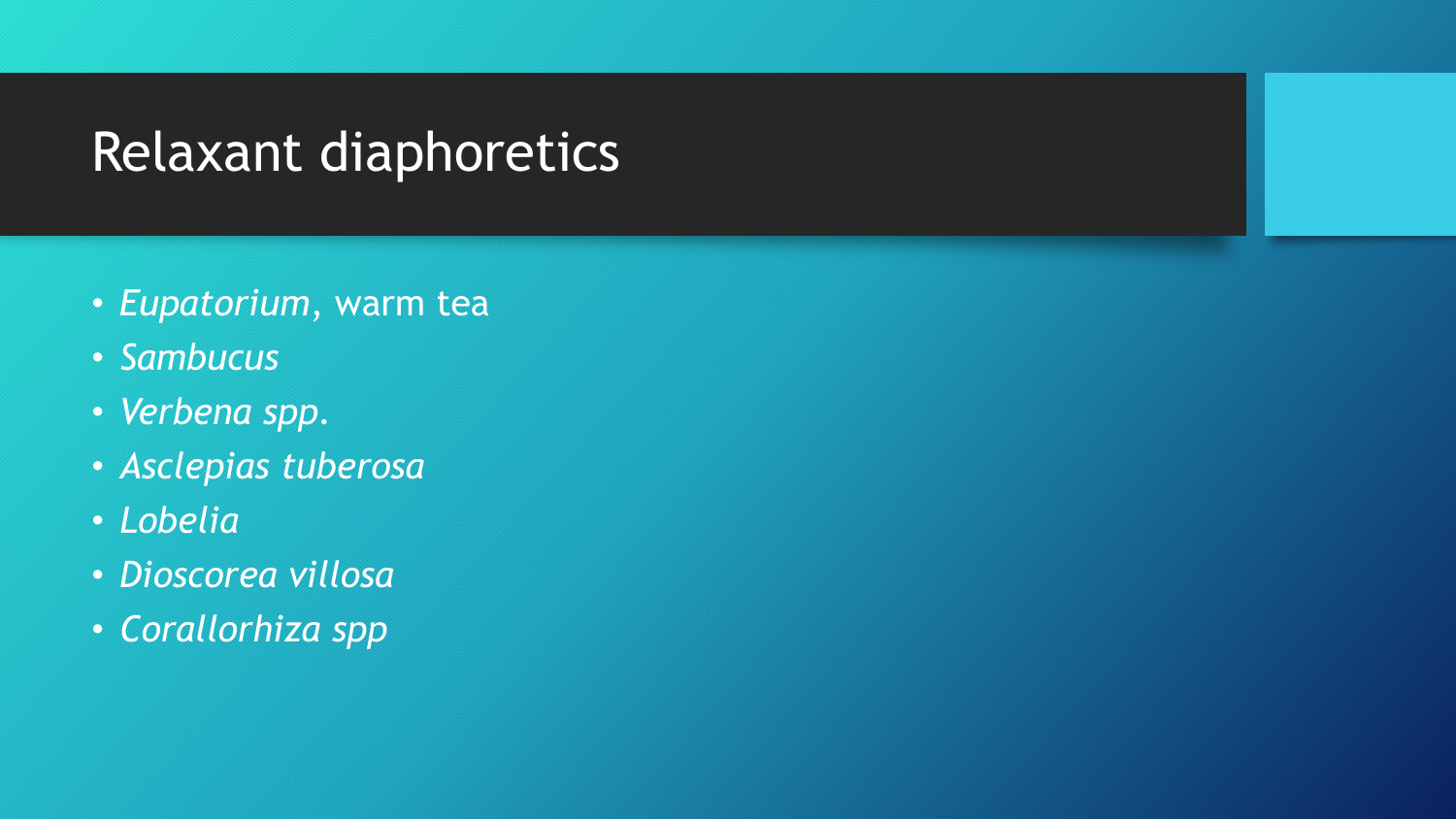#### Classical combinations

- Many traditional formulas from the Western tradition contain combinations of *Mentha, Achillea,* and *Sambucus flower*
	- Two mixed diaphoretics and one relaxant
- *Eupatorium* 2, *Asclepias* 4 , *Scutellaria* 2, Zingiber 1 • Zingiber adds diffusive effect, and Scutellaria adds comfort.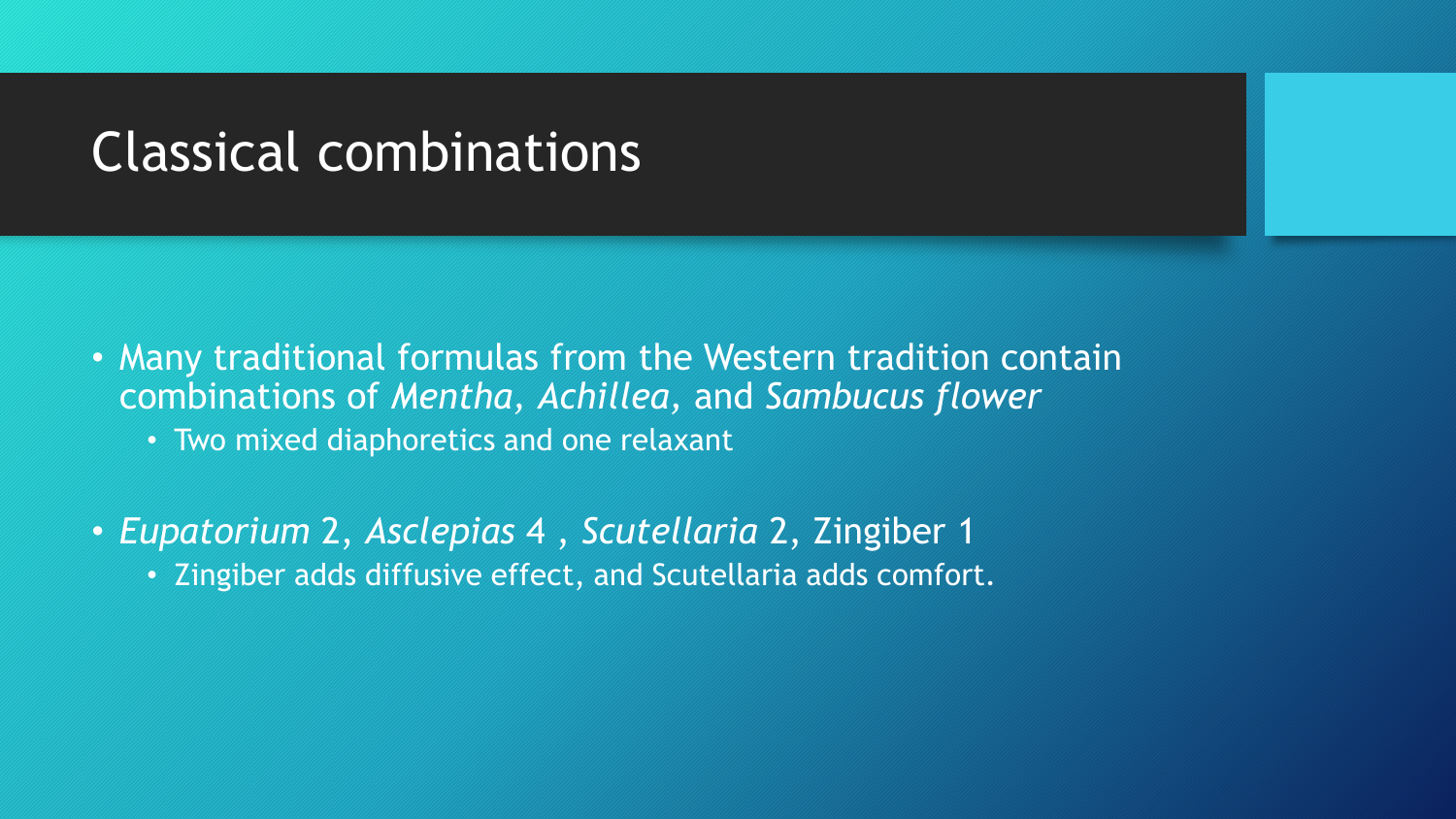# General considerations

- Administer diaphoretics as hot teas.
- If using the tincture, deliver in hot water.
- Many diaphoretics have a hot/cold polarity diaphoretic when given hot in mild concentration, but alterative/diuretic when given cold in strong concentration.
- Many warming diaphoretics are also emmenagogue.
- Many warming diaphoretics are also carminative and benefit the digestion.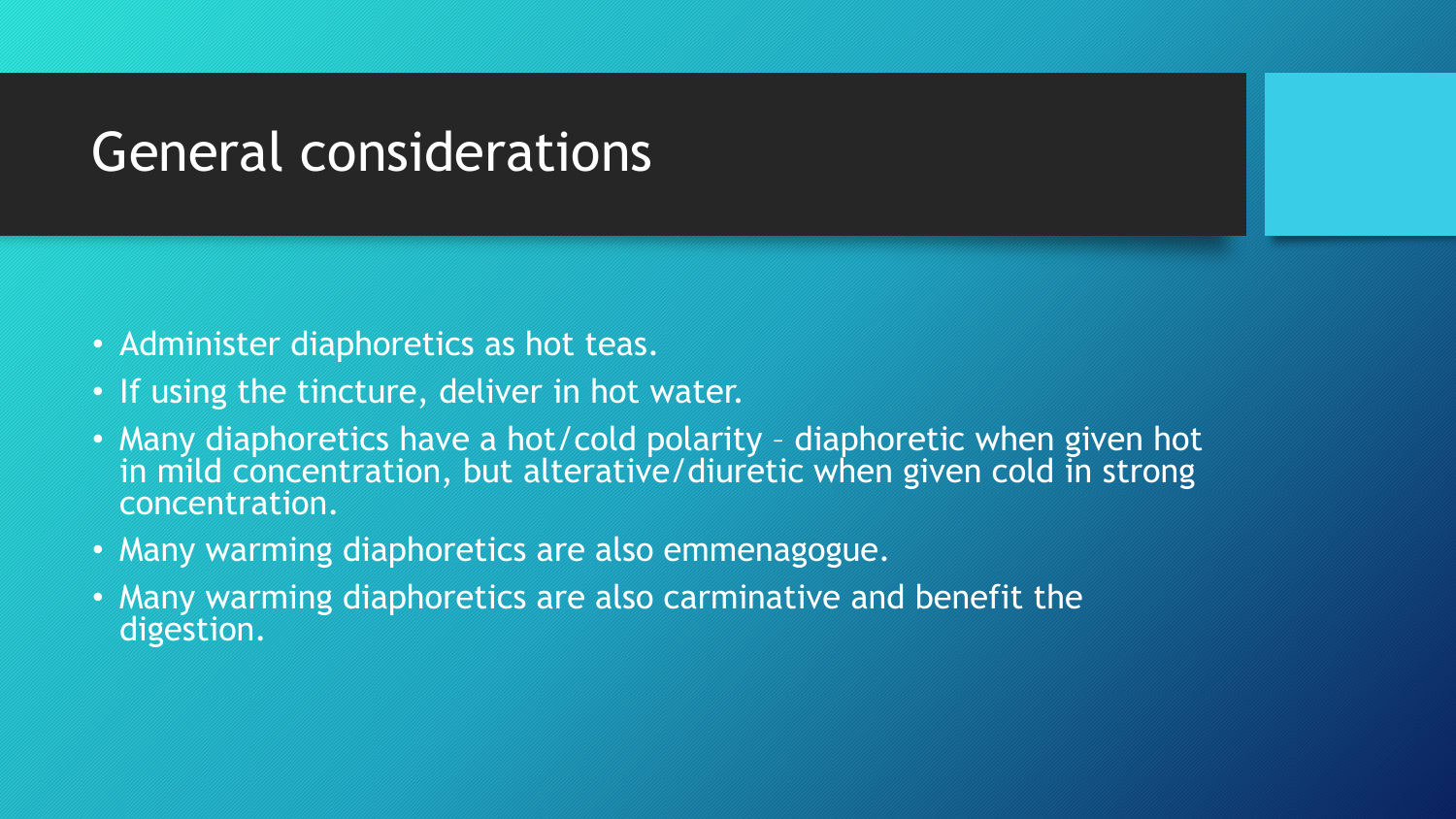# *Eupatorium perfoliatum*

- The most famous and extensively used diaphoretic/febrifuge in North American history.
- Learned from Native Americans by European Colonists
- Became the panacea herbs for febrile illness in the colonies and through the mid-19<sup>th</sup> century.
- Used for malaria, dengue fever, yellow fever, influenza, and garden-variety fevers. Improved survival in influenza epidemics.
- Clinical effects imply that it enhances immunity and reduces inflammatory cytokines.
- Consider the tea may be much more effective than tincture. (See research on polysaccharides).
- Potentially emetic.
- Very bitter flavor, combines well with Zingiber for flavor and effect.
- Contains pyrrolizidine alkaloids, in both tincture and tea. Contraindicated in pregnancy, lactation, and young children.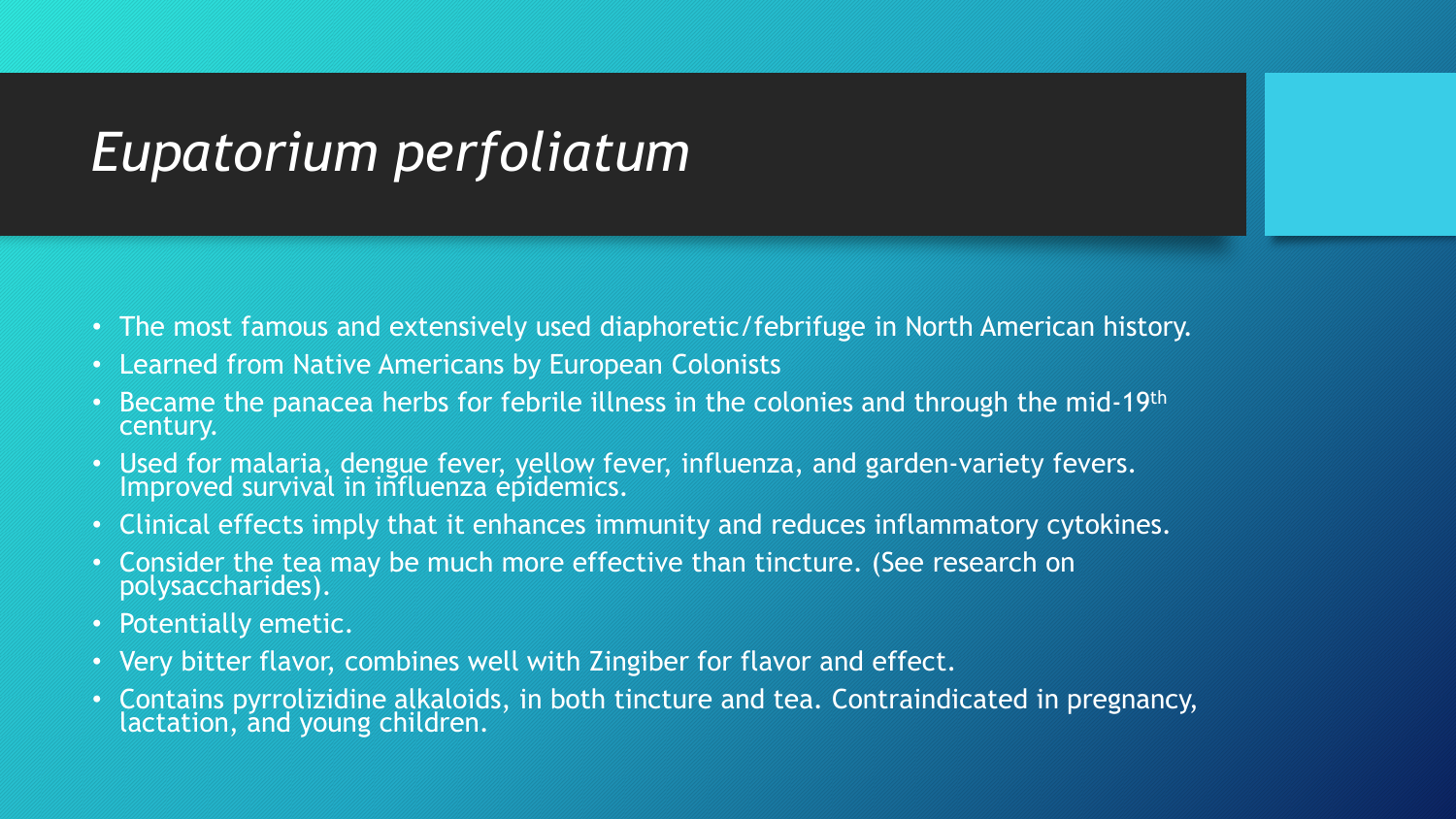# Combinations with Boneset

- With Scutellaria, as decoction, and something warming.
- With Asclepias. This is very relaxant, very pain relieving.
- With Zingiber
- With other relaxant diaphoretics
- For comfort with Actaea and Caulophyllum
- Lavandula
- Mentha
- Due to potential hepatotoxicity, this herb should not be taken in pregnancy, lactation, or in young children, or for more than 2 weeks in an adult.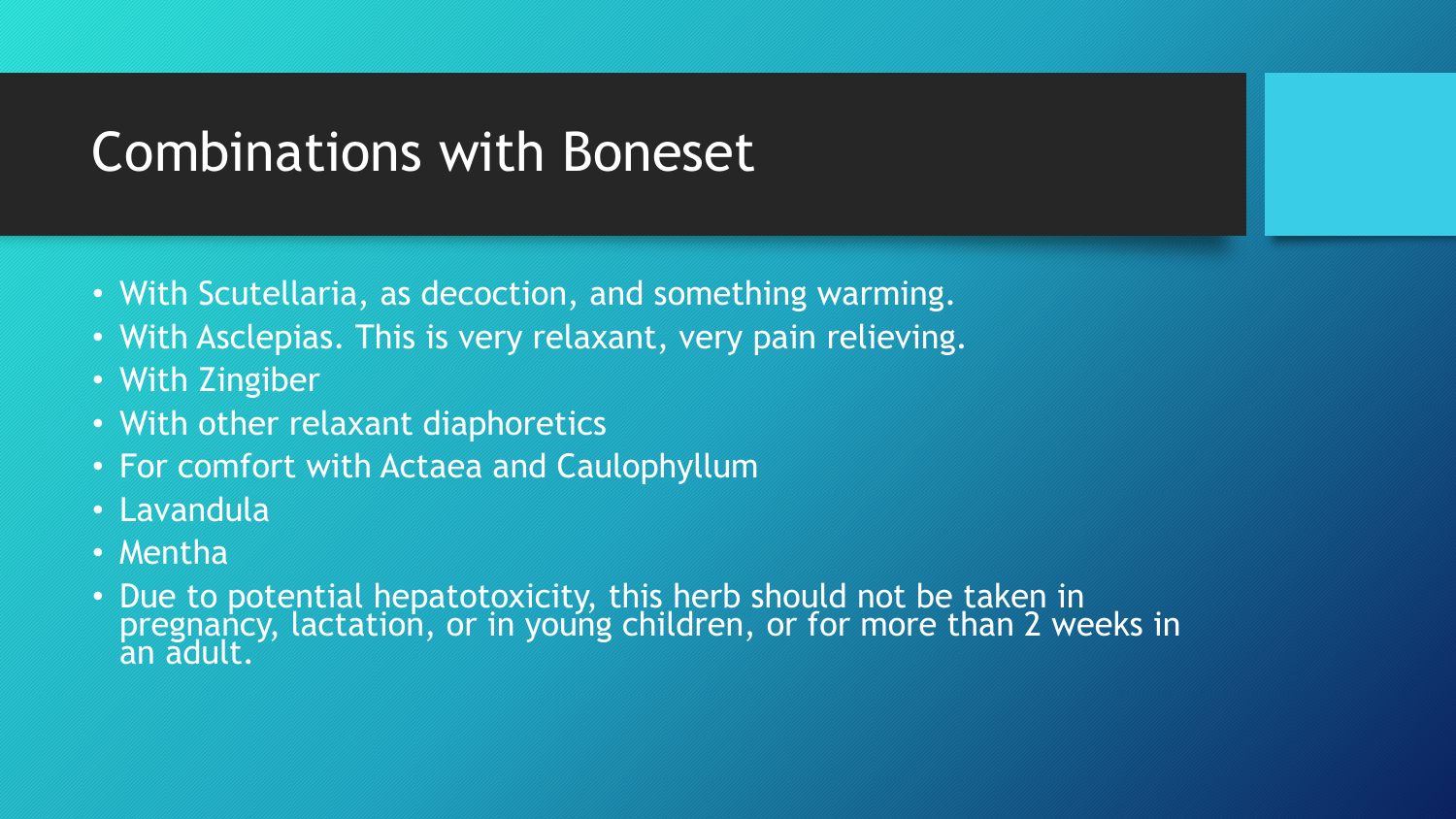# *Asclepias tuberosa*

- "pure relaxant"
- Relaxes pores, allows you to "sweat for free"
- Affects mucous, serous, and synovial membranes, cooling inflammation, and facilitating normal secretions.
- Combines well with a little *Zingiber*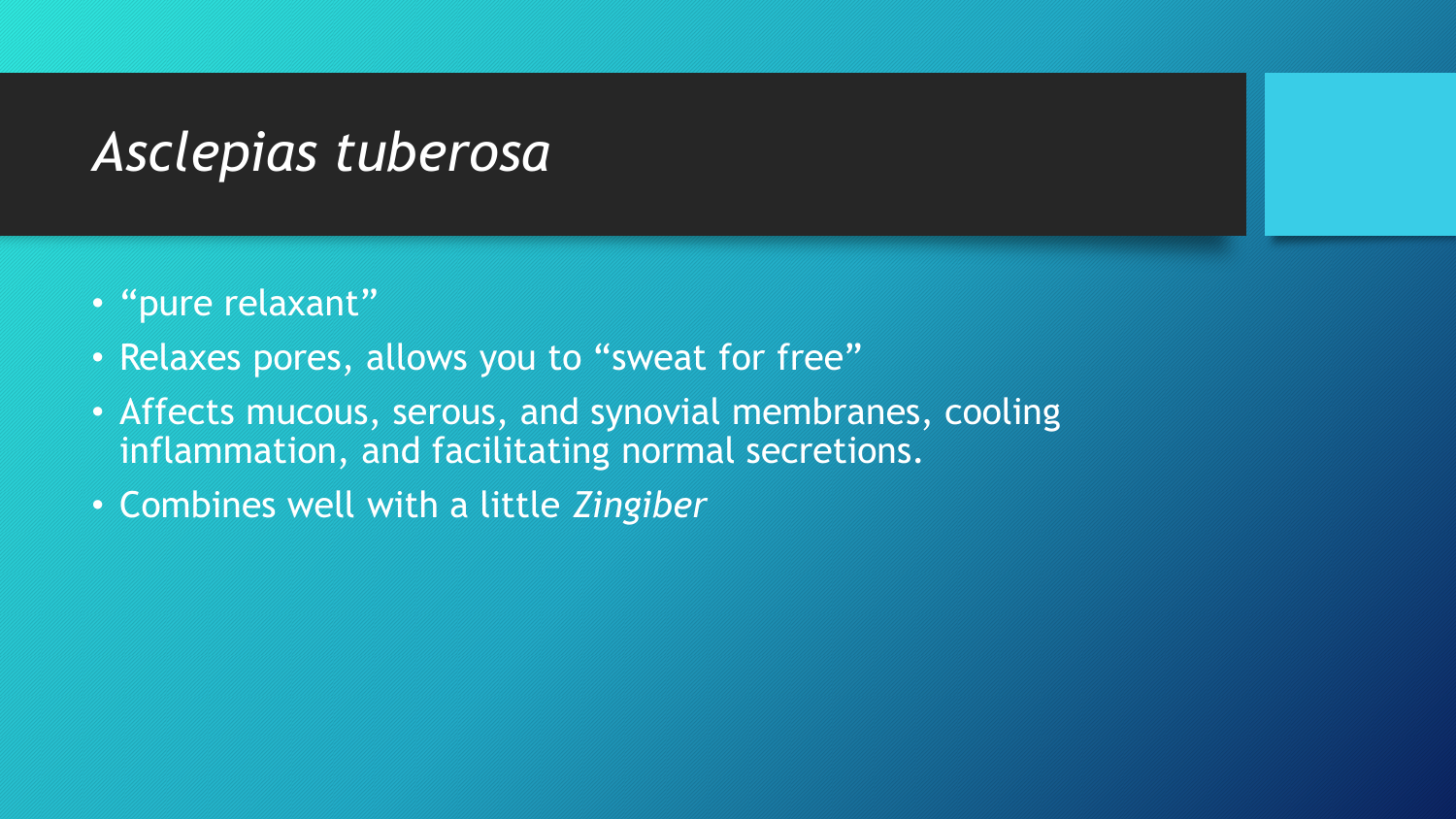# *Lobelia inflata*

- A non-toxic plant. See series of articles at [http://medherb.com](http://medherb.com/)
- A powerful relaxant to both smooth and skeletal muscle
- A relaxant diaphoretic
- A strong relaxant expectorant
- Relaxes the cough reflex
- Emetic and/or cathartic in higher doses.
- Combines well with a small amount of Capsicum or a somewhat larger amount of Zingiber.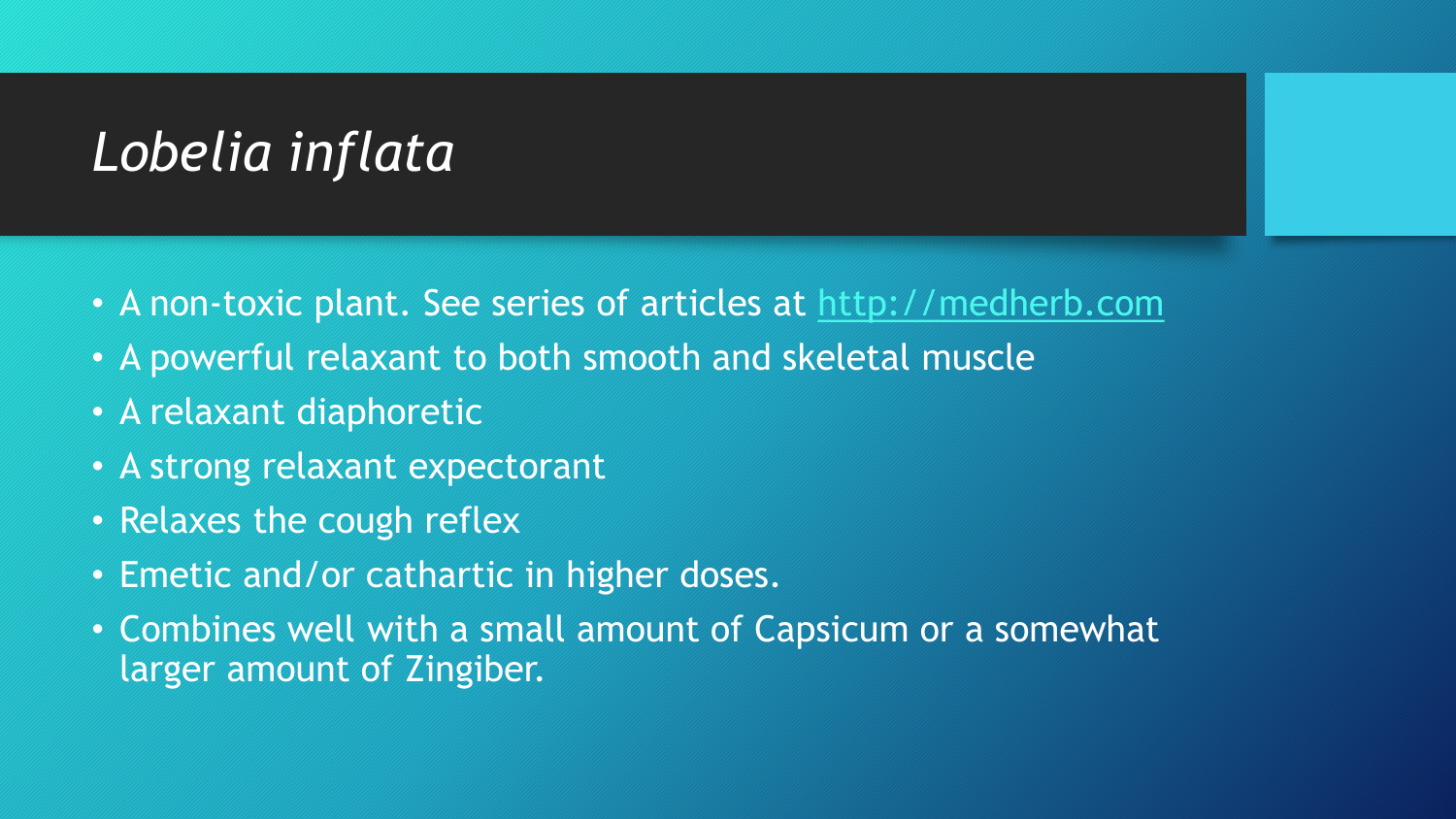# Dry Cough

- Cough may have copious mucous, stuck mucous, or dry. Distinguish between stuck and dry coughs.
- Common presenting symptom of influenza is the dry irritable cough disturbing sleep.
- The natural host cell of the influenza virus is the epithelial cell in the bronchial tract and trachea. The infected cells are inflamed by the body's attempt to remove them, and mucous secretions may be deficient.
- Many herbal *stimulant expectorants* that are useful in moist coughs with <br>accumulated or stuck mucous work by irritating the tissues slightly to produce new mucous.
- These usually are aggravating in a true dry inflamed cough
- The two categories most useful for the acute dry irritable cough are *relaxant expectorants* and *demulcents.*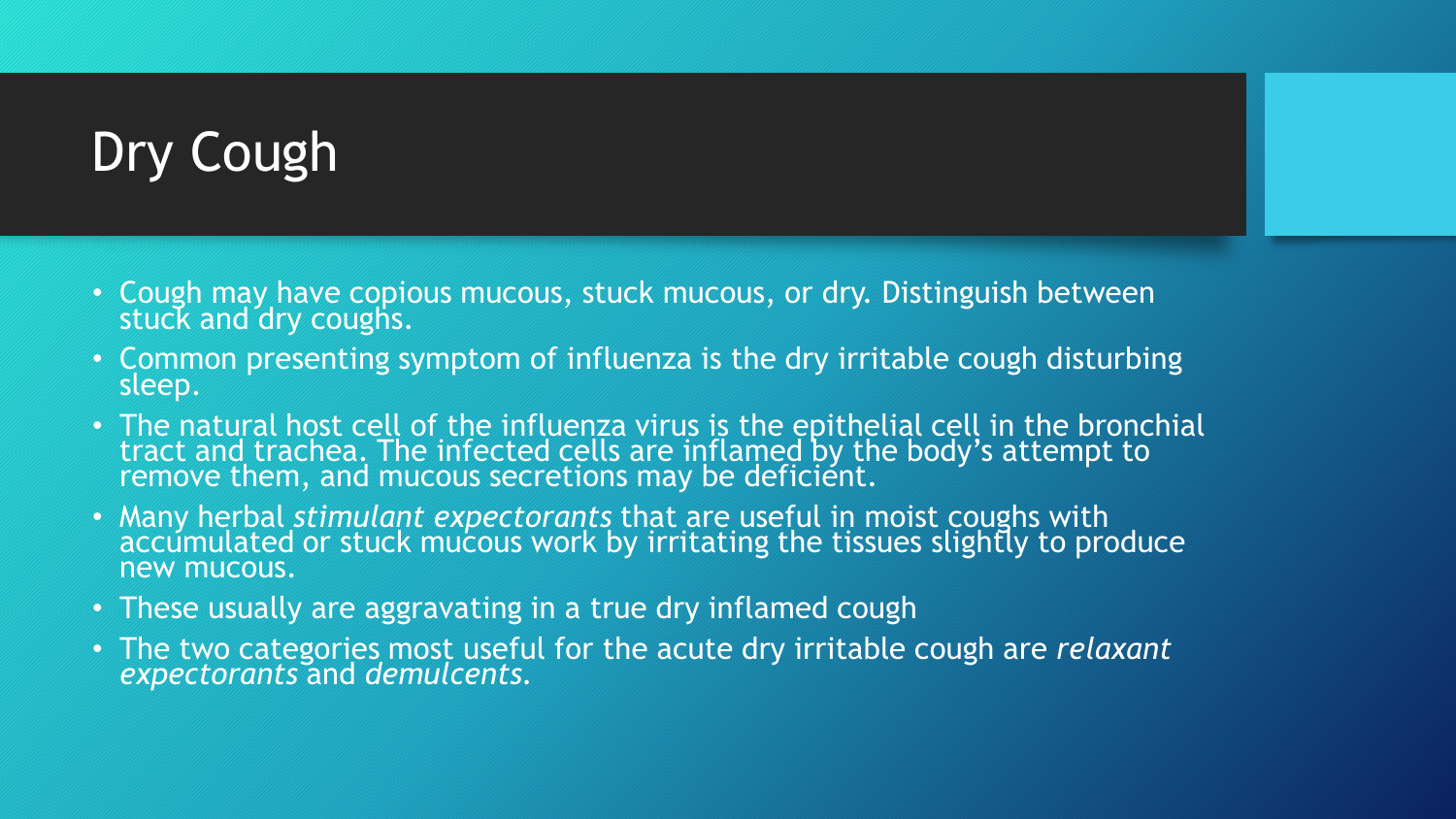#### Relaxant expectorants

- Tussilago farfara. Mixed relaxant and expectorant properties
- Lobelia inflata. Non-toxic, use lower doses.
- Asclepias tuberosa. Benefits mucous and serous membranes
- Usnea species. Water extract
- Sticta pulmonaria. Lungwort
- Thymus vulgaris. Mixed relaxation and stimulation, antispasmodic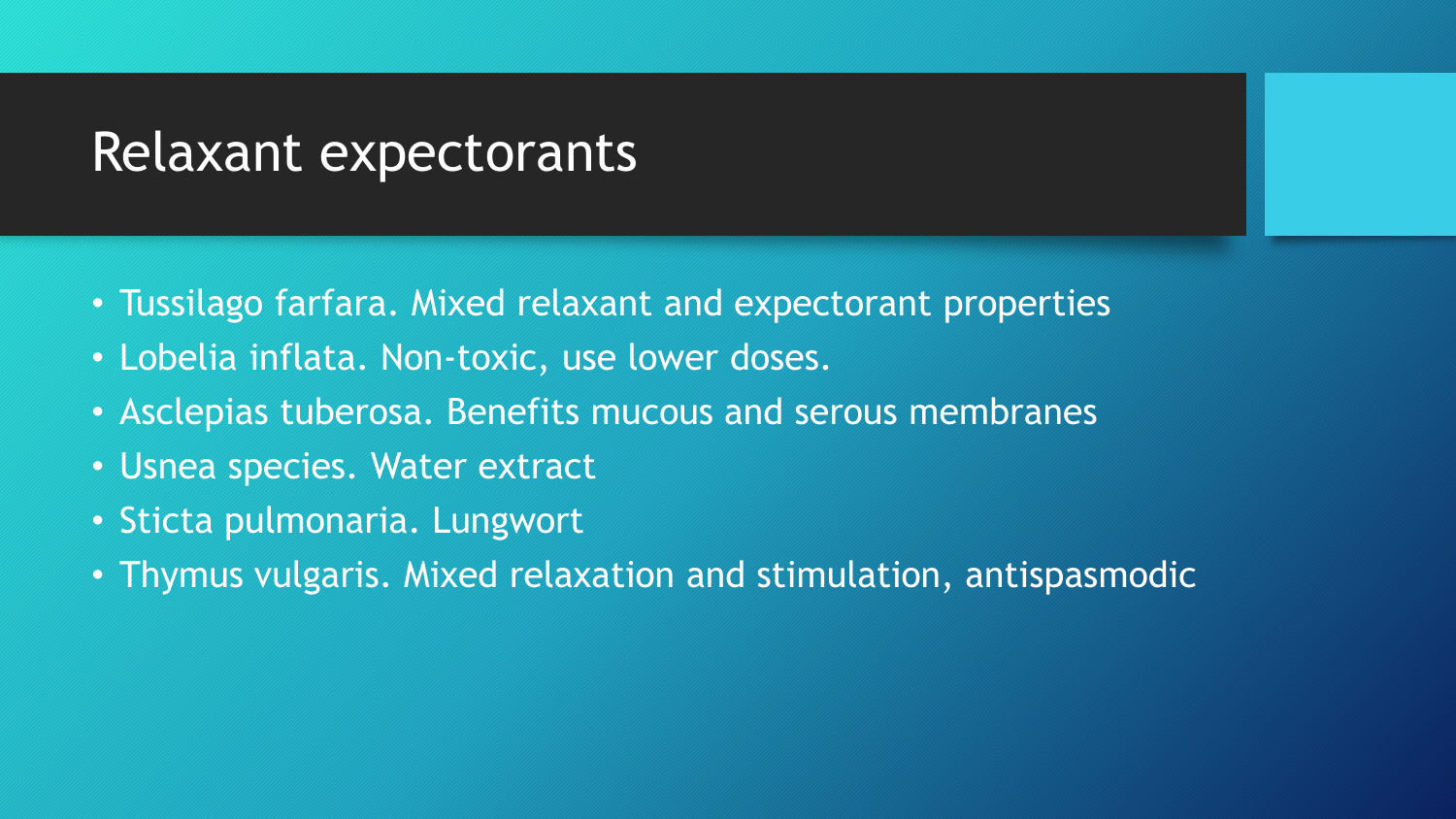#### Demulcents for cough

- *Althaea off, rosea*. Pure relaxant and demulcent. As effective as hydrocodone in one trial.
- *Tussilago farfara*. As above.
- *Ulmus fulva*, and other Ulmus species.
- *Glycyrrhiza.* Effective demulcent and moistener can counteract irritating effects of the milder stimulant expectorants in formulas. Taken in excess as tea or powder, may increase force of a cough through tonifying effects.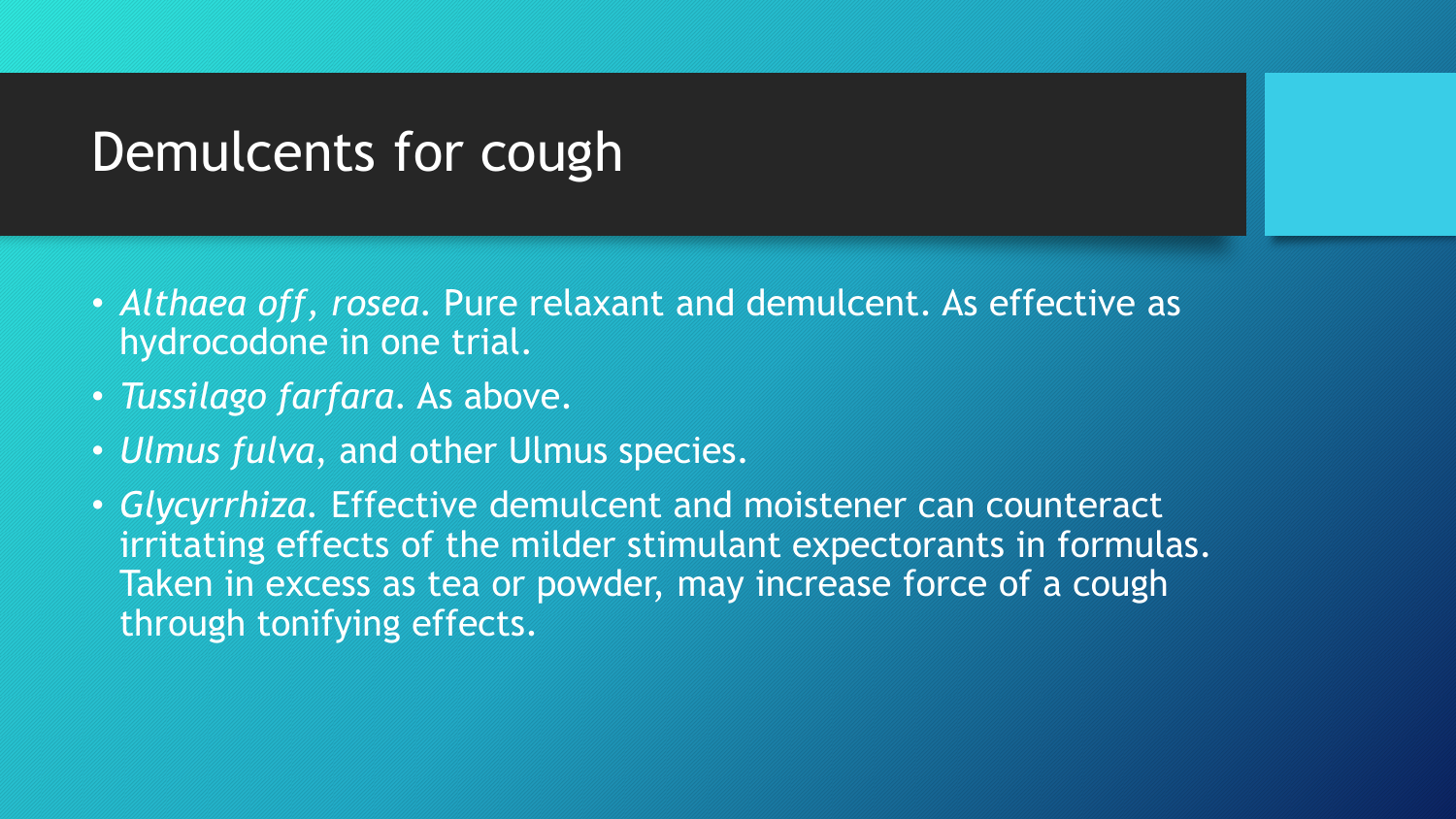### Media: Honey and sugar

- William Cook, M.D: Demulcent, and at the same time moderately stimulant to the respiratory mucous membranes.
- These are common components of cough syrups, and because of their gentle expectorant action, many cough preparations can be given in syrup form
- A hydromel is a simple combination of honey and water, such as would be used to ferment mead.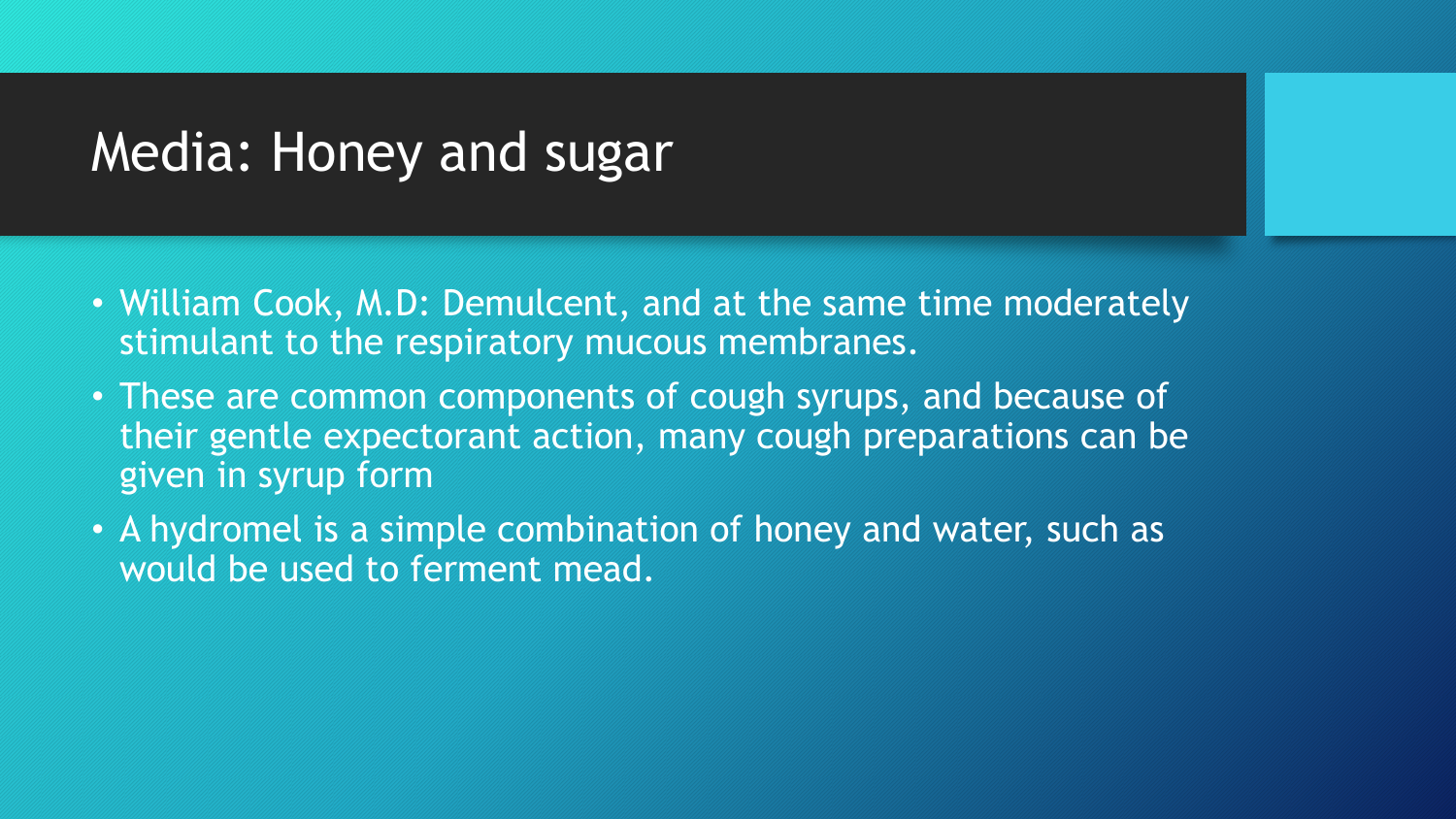## Vinegar, Lemon, Lime

- William Cook, M.D. Promotes the secretions of the throat and respiratory tract membranes
- Cook states that the action of vinegar tinctures are mostly restricted to the respiratory passages and stomach.
- An oxymel is a combination of vinegar and honey.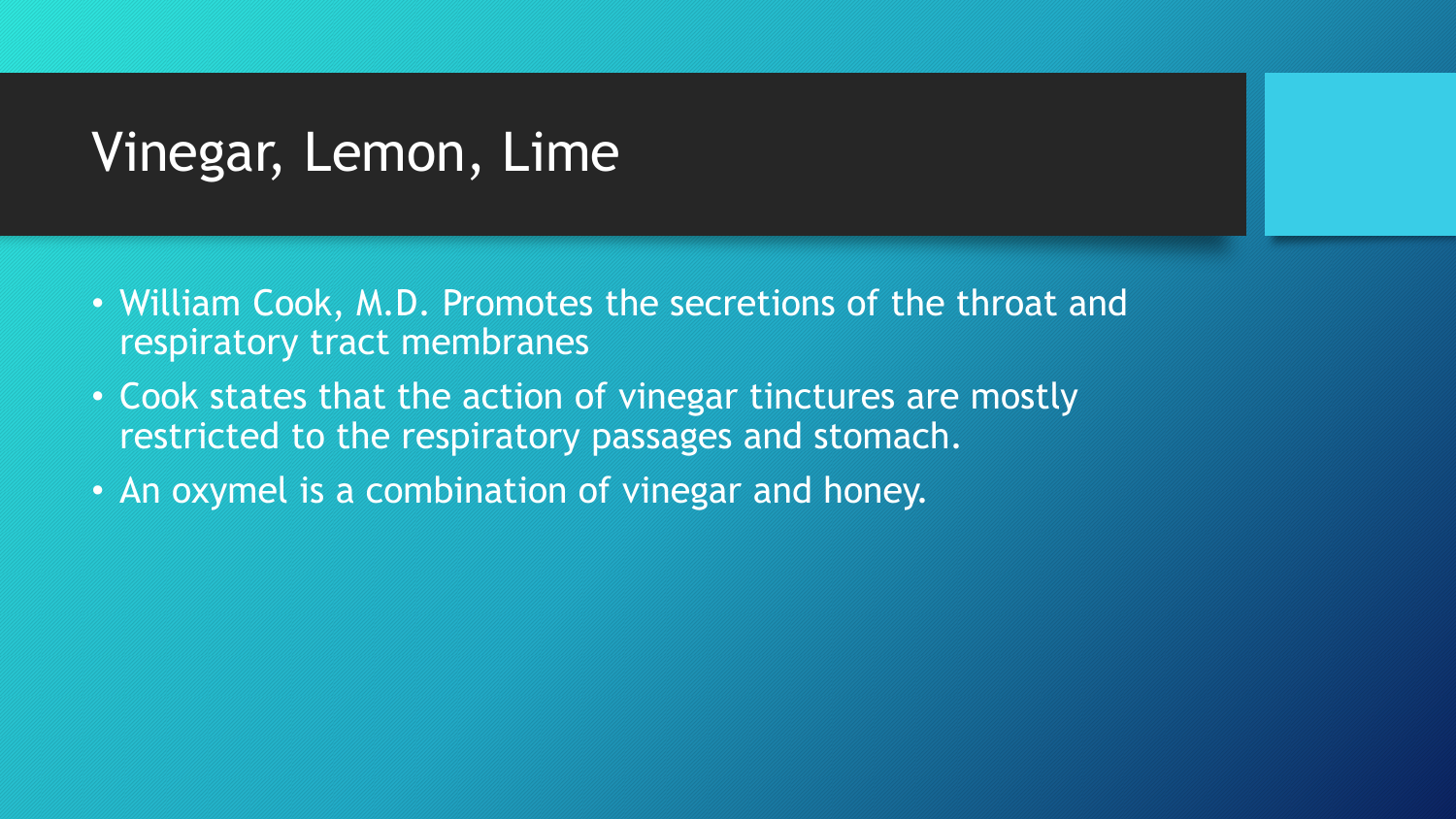### Recipe: Basic onion syrup

- Chop 5 or 6 white onions and place them in a double boiler.
- Add 1/2 cup of honey and the juice of 1 lemon and cook on lowest heat possible for several hours.
- Strain the mixture and take by the tablespoon from every  $\frac{1}{2}$  hour to every few hours as needed.
- May be used as delivery medium for tinctures.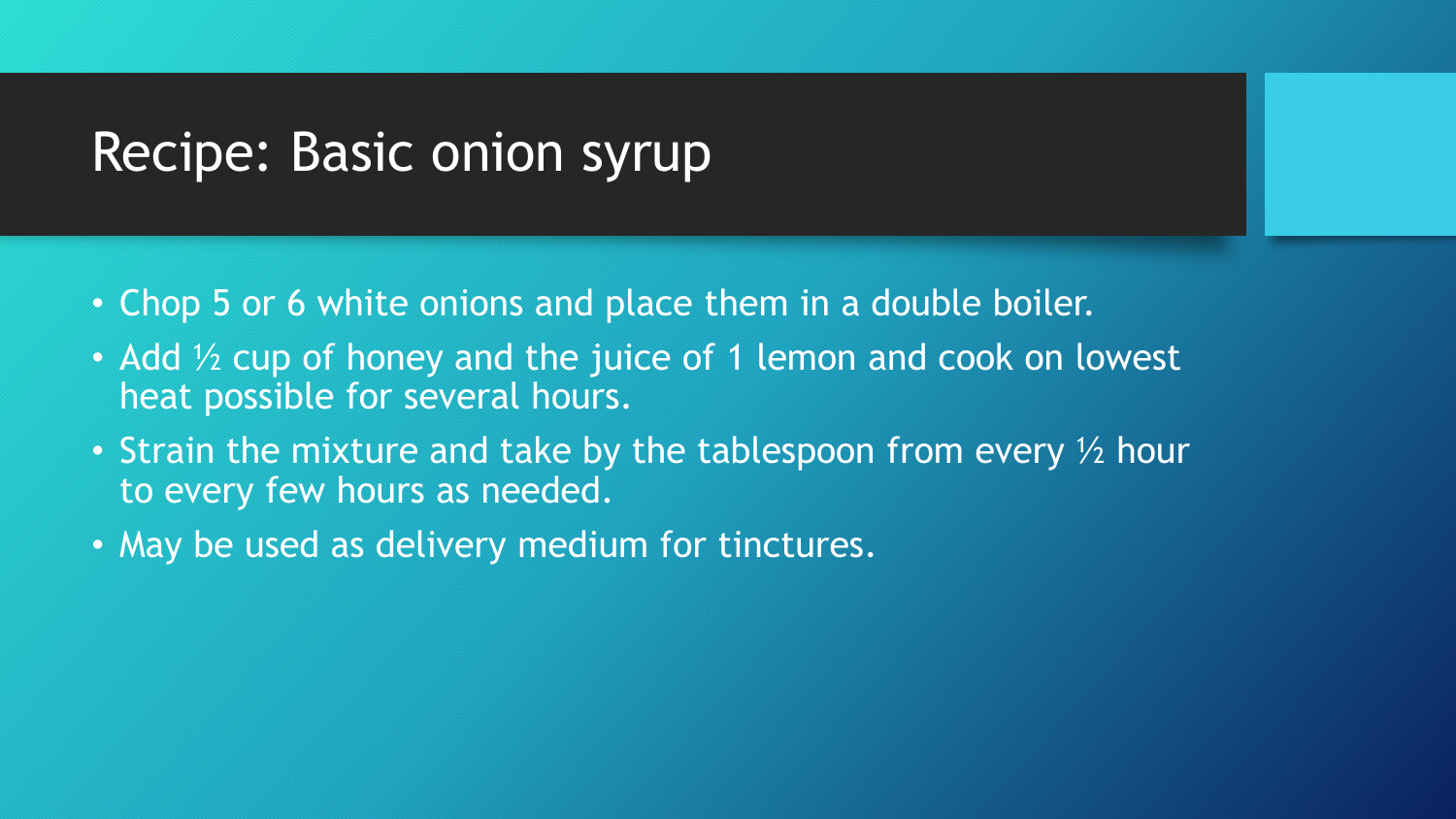# Stimulating expectorants

- Avoid as simples in cough of influenza. May be used as smaller part of a net demulcent, relaxant formula
- Garlic
- Aralia racemosa
- Inula helenium
- Marrubium vulgare
- Grindelia spp
- Ligusticum spp.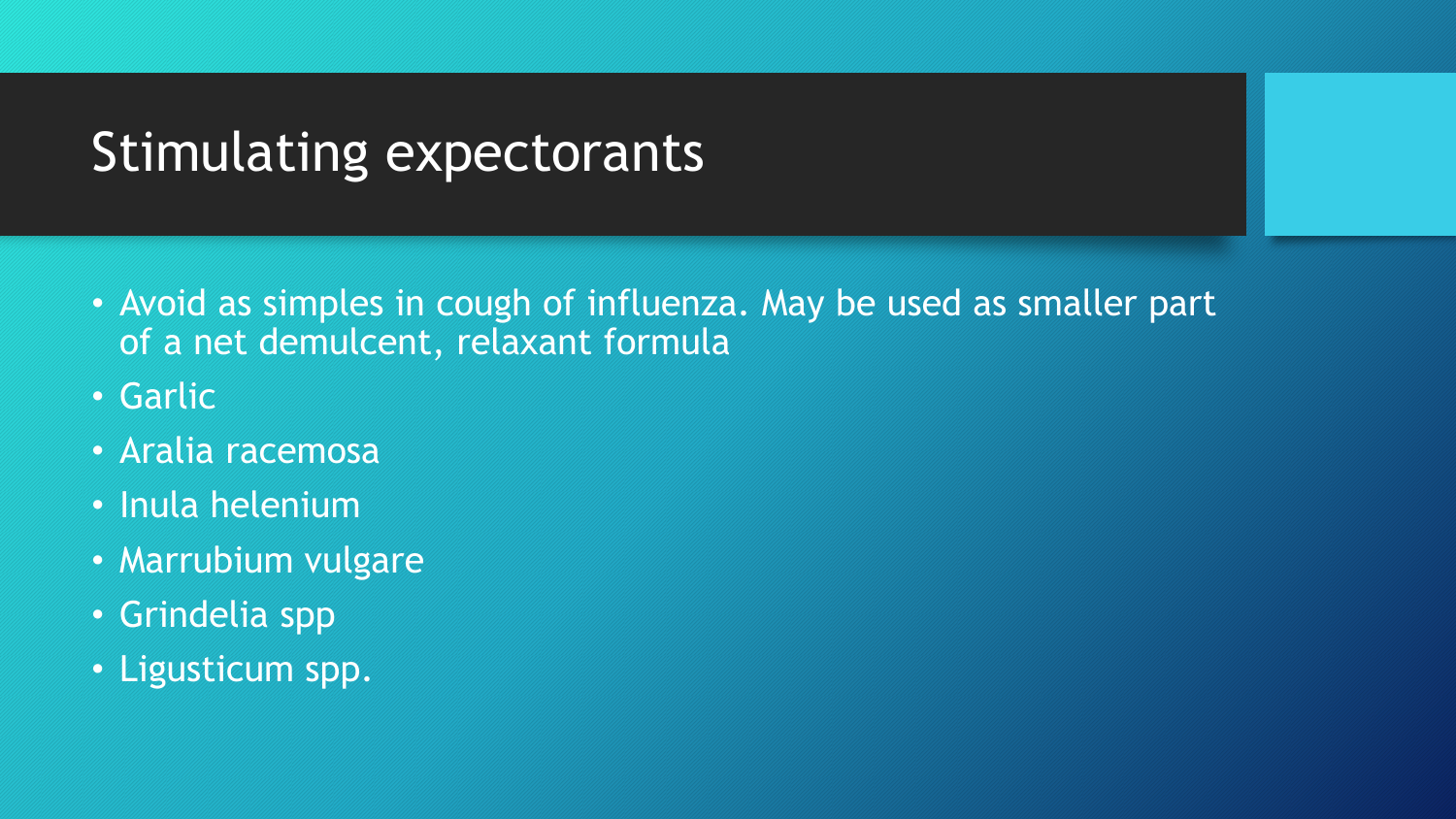## Verbascum

- Leaf has complex effects
- Can be stimulating and irritating especially to dry cough
- Also has relaxant effects
- Frequently listed as demulcent in books, but this probably refers to flowers.
- Flowers are demulcent and relaxant, cooling, anti-inflammatory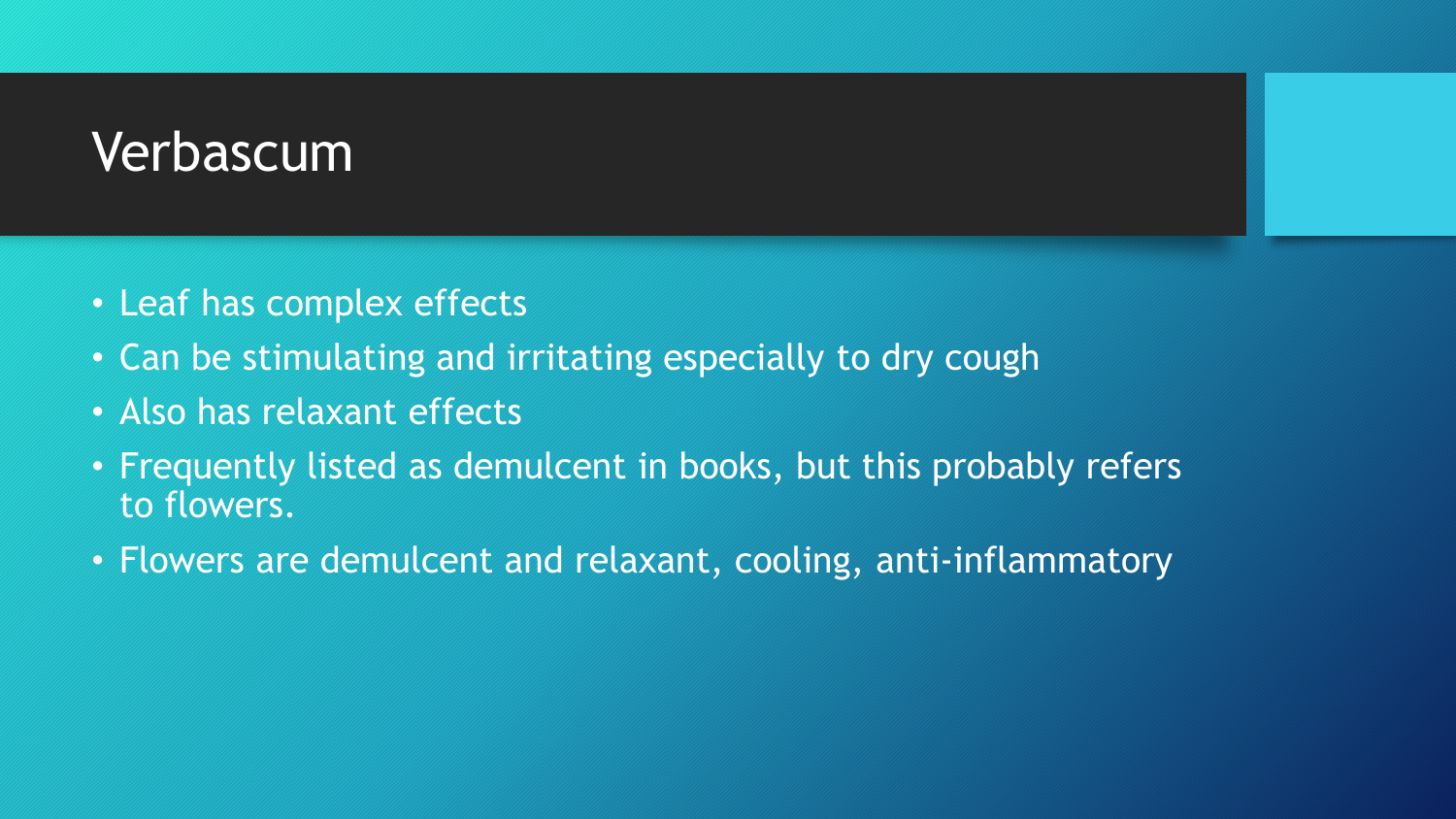# Simple Dry cough formula

- Althaea hydromel, add strong honey to Althaea tea.
- Add 10 drops of lobelia tincture per 6 ounce cup of tea.
- Dose per 2 hours. Sip as needed.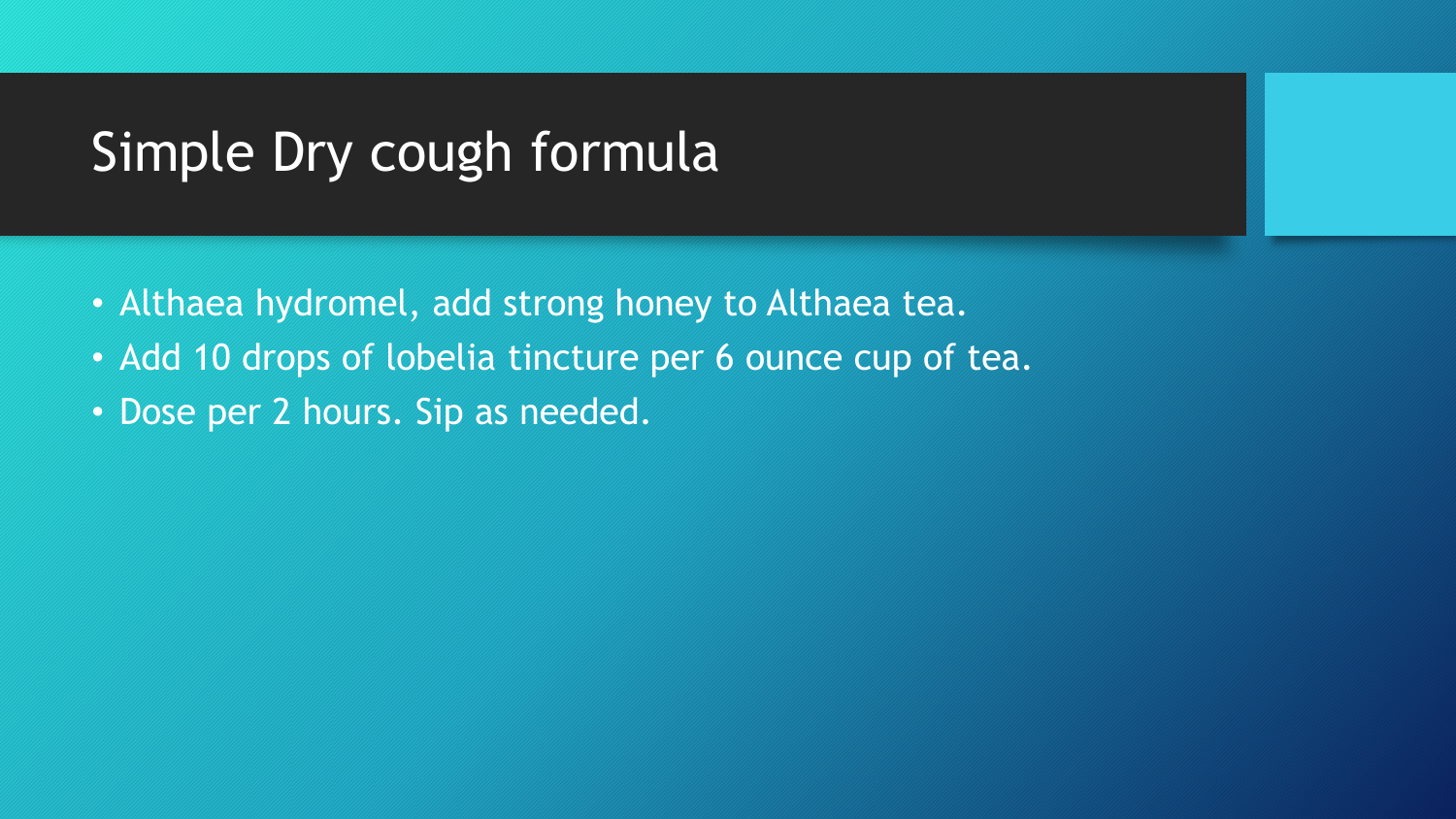# Dry cough syrup

- Simmer 4 oz fresh Zingiber (ginger) root and 2 oz Glycyrrhiza (licorice) in 4 pints of water over low heat until the mixture has been reduced to 3 pints.
- Strain and add 3 cups of honey and the juice of one lemon.
- Add 1 cup each of Lobelia vinegar and Asclepias tincture
- Skim any froth that forms
- Add 1 dram each of essential oils of thyme and anise.
- Adults one Tbls, children 1 tsp, 5-6 times per day

Jillian Stansbury ND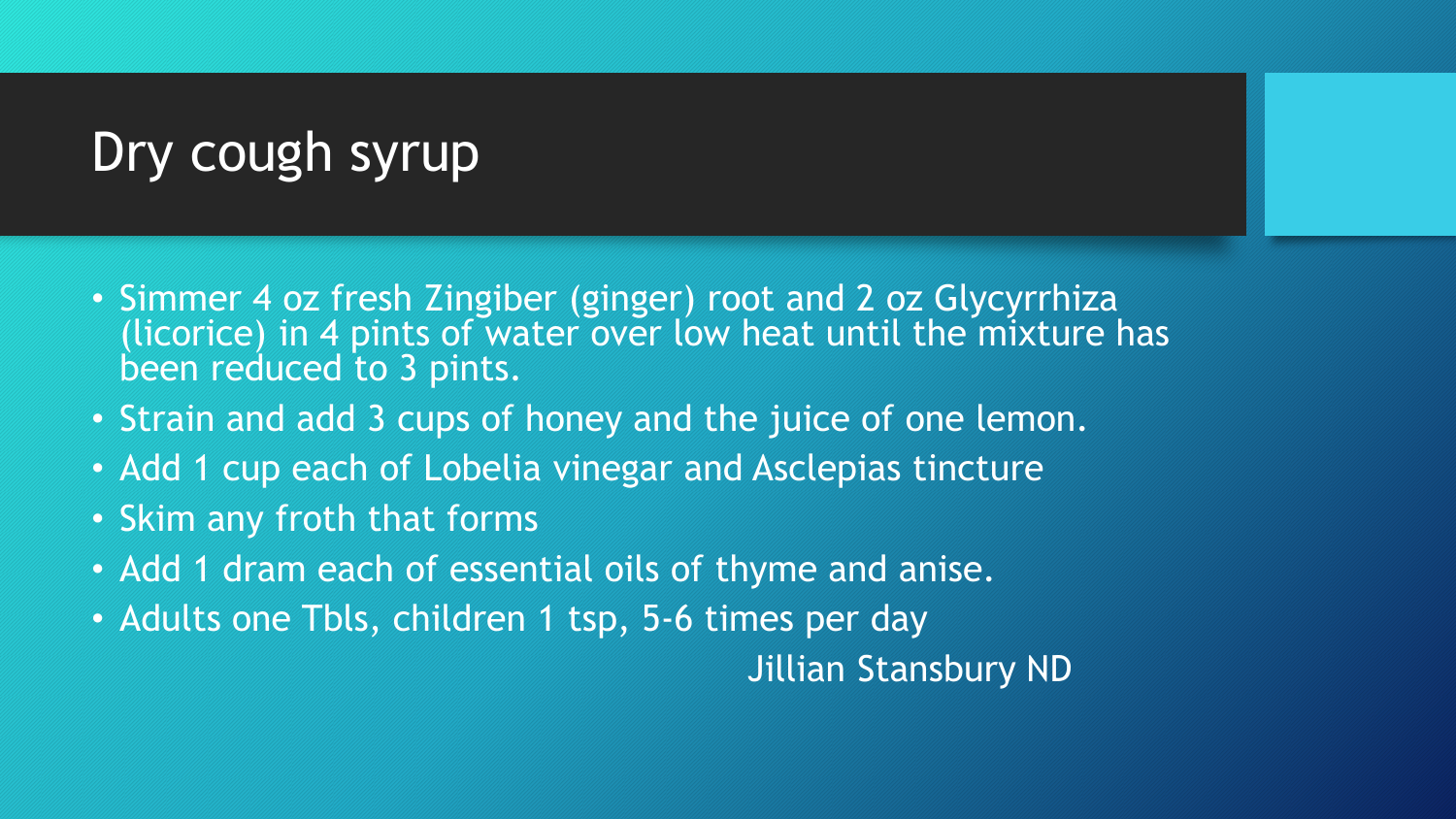## Tea based oxymel

- Place one ounce of an herb in one quart of water.
- Reduce to a pint and a half.
- Strain.
- Add 4 ounces of vinegar and 4 ounces of honey.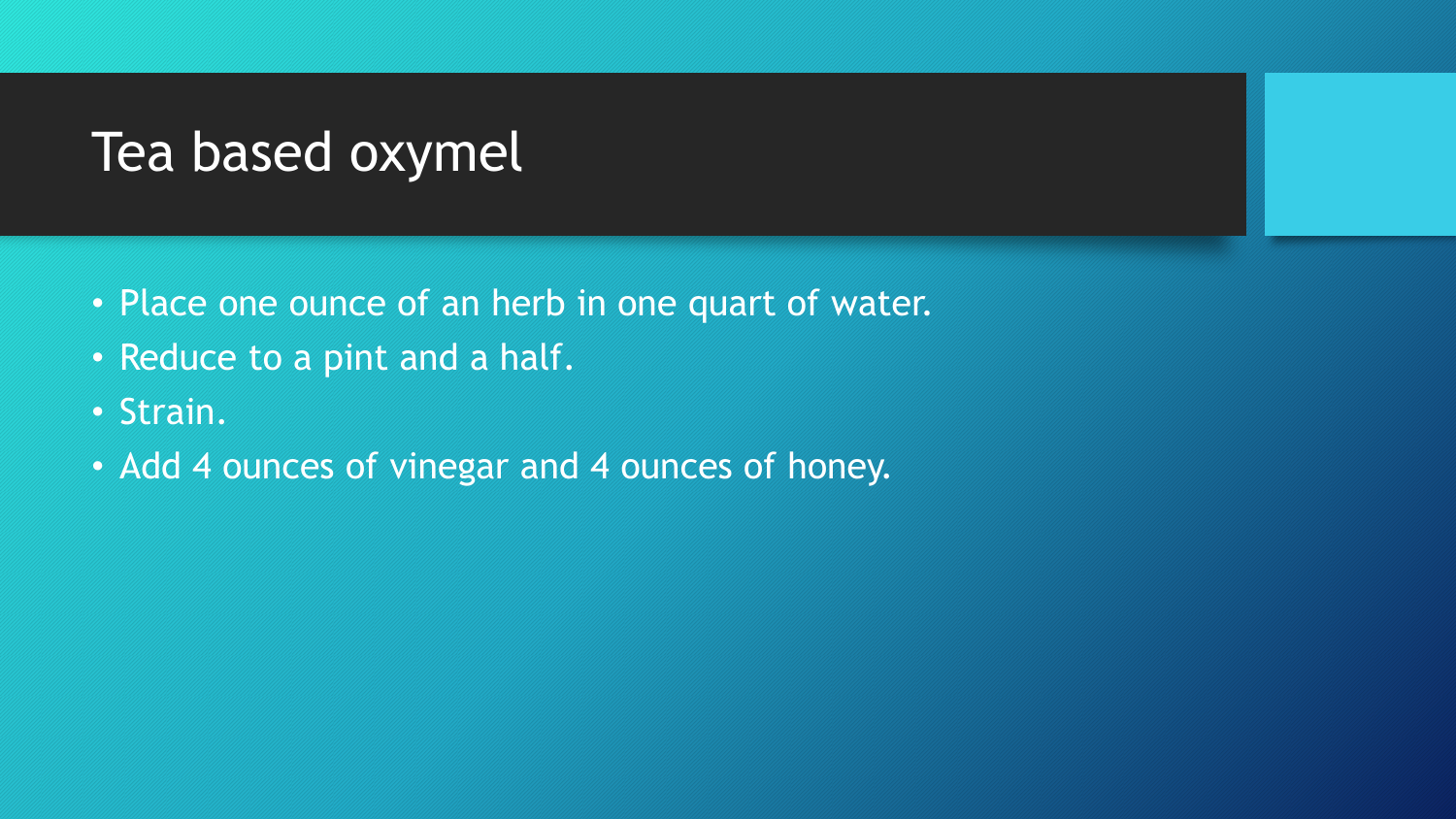#### Tincture based oxymel

- 1 pint of apple cider vinegar
- 2 1/4 lbs of honey
- Combine in a pot and simmer to the consistency of syrup.

Keep as pre-mixed medium for cough tinctures.

Tinctures can be delivered in a ratio of one part of tincture to 3 parts of oxymel.